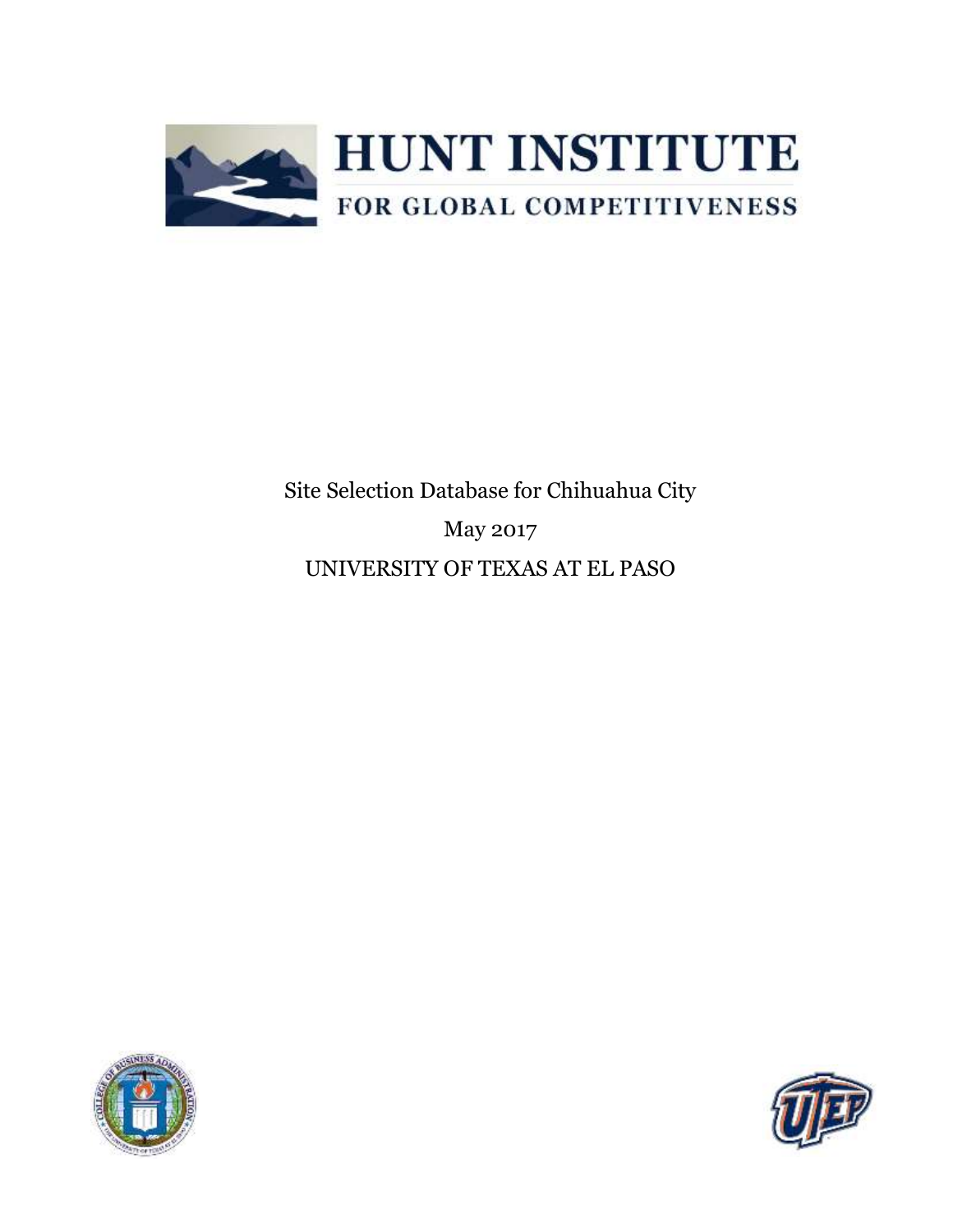## **Table of Contents**

| $\mathbf{I}$ . |  |
|----------------|--|
|                |  |
|                |  |
| II.            |  |
|                |  |
|                |  |
|                |  |
| III.           |  |
|                |  |
|                |  |
| IV.            |  |
| V.             |  |
| VI.            |  |
| VII.           |  |
|                |  |
| IX.            |  |
| Χ.             |  |
| XI.            |  |
|                |  |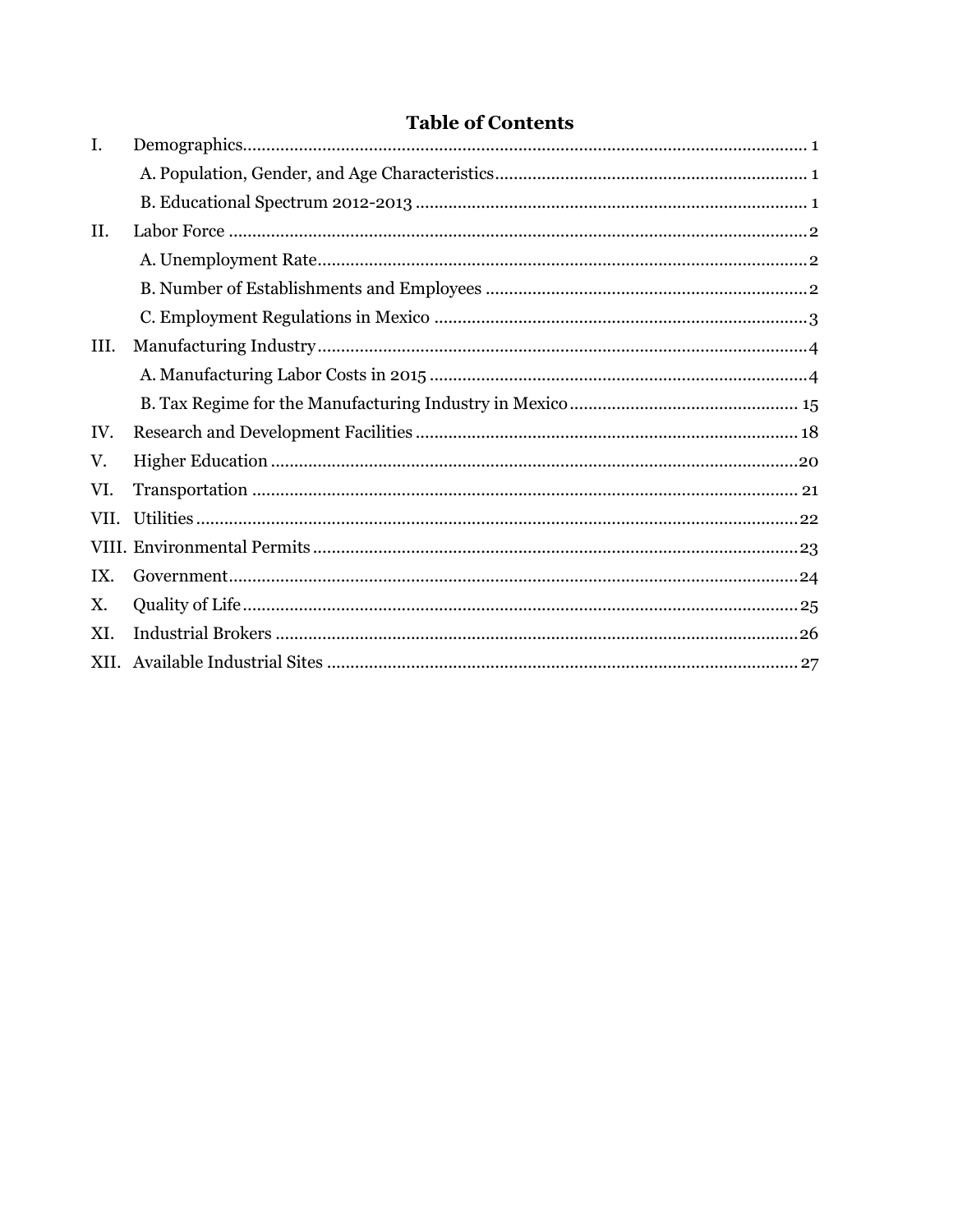## **I. Demographics**

## <span id="page-2-1"></span><span id="page-2-0"></span>**A. Population, Gender, and Age Characteristics**

|             | Year         | 2011    | 2012    | 2013    | 2014    | 2015    | 2016    |
|-------------|--------------|---------|---------|---------|---------|---------|---------|
|             | $0 - 14$     | 222,823 | 225,031 | 227,313 | 229,377 | 231,331 | 233,184 |
|             | $15 - 29$    | 223,459 | 224,597 | 226,030 | 226,729 | 227,143 | 227,212 |
|             | $30 - 44$    | 195,862 | 197,526 | 198,855 | 199,622 | 200,128 | 200,420 |
| Population  | $45 - 64$    | 153,428 | 160,091 | 166,679 | 173,128 | 179,407 | 185,466 |
|             | $65+$        | 53,096  | 55,215  | 57,376  | 59,582  | 61,859  | 64,224  |
|             | <b>Total</b> | 848,668 | 862,460 | 876,253 | 888,439 | 899,868 | 910,505 |
|             | $0 - 14$     | 113,769 | 115,023 | 116,272 | 117,392 | 118,442 | 119,422 |
|             | $15 - 29$    | 111,009 | 111,260 | 112,009 | 112,291 | 112,532 | 112,641 |
| <b>Male</b> | $30 - 44$    | 92,744  | 93,385  | 93,980  | 94,280  | 94,510  | 94,670  |
| Population  | $45 - 64$    | 71,178  | 74,235  | 77,248  | 80,186  | 83,031  | 85,760  |
|             | $65+$        | 23,154  | 24,030  | 24,935  | 25868   | 26,838  | 27,853  |
|             | <b>Total</b> | 411,853 | 417,932 | 424,445 | 430,017 | 435,353 | 440,345 |
|             | $0 - 14$     | 109,054 | 110,009 | 111,041 | 111,985 | 112,890 | 113,762 |
|             | $15 - 29$    | 112,450 | 113,338 | 114,022 | 114,437 | 114,610 | 114,571 |
| Female      | $30 - 44$    | 103,118 | 104,140 | 104,875 | 105,342 | 105,618 | 105,750 |
| Population  | $45 - 64$    | 82,250  | 85,856  | 89,430  | 92,942  | 96,376  | 99,706  |
|             | $65+$        | 29,942  | 31,185  | 32,440  | 33,715  | 35,021  | 36,371  |
|             | <b>Total</b> | 436,814 | 444,528 | 451,808 | 458,422 | 464,515 | 470,160 |

Source: INEGI and CONAPO. Retrieved in March 2017.

### <span id="page-2-2"></span>**B. Educational Spectrum 2012-2013**

| <b>Education Category</b> | <b>Students</b> | <b>Teachers</b> | <b>Schools</b> |
|---------------------------|-----------------|-----------------|----------------|
| Kindergarten Enrollment   | 33,773          | NA              | NA             |
| Elementary Enrollment     | 91,255          | NA              | NA             |
| Middle School Enrollment  | 45,030          | NA              | NA             |
| <b>Total</b>              | 170,570         | 10,087          | 1,173          |

Source: INEGI: Censo de Escuelas, Maestros Y Alumnos de Educación Básica y Especial 2013.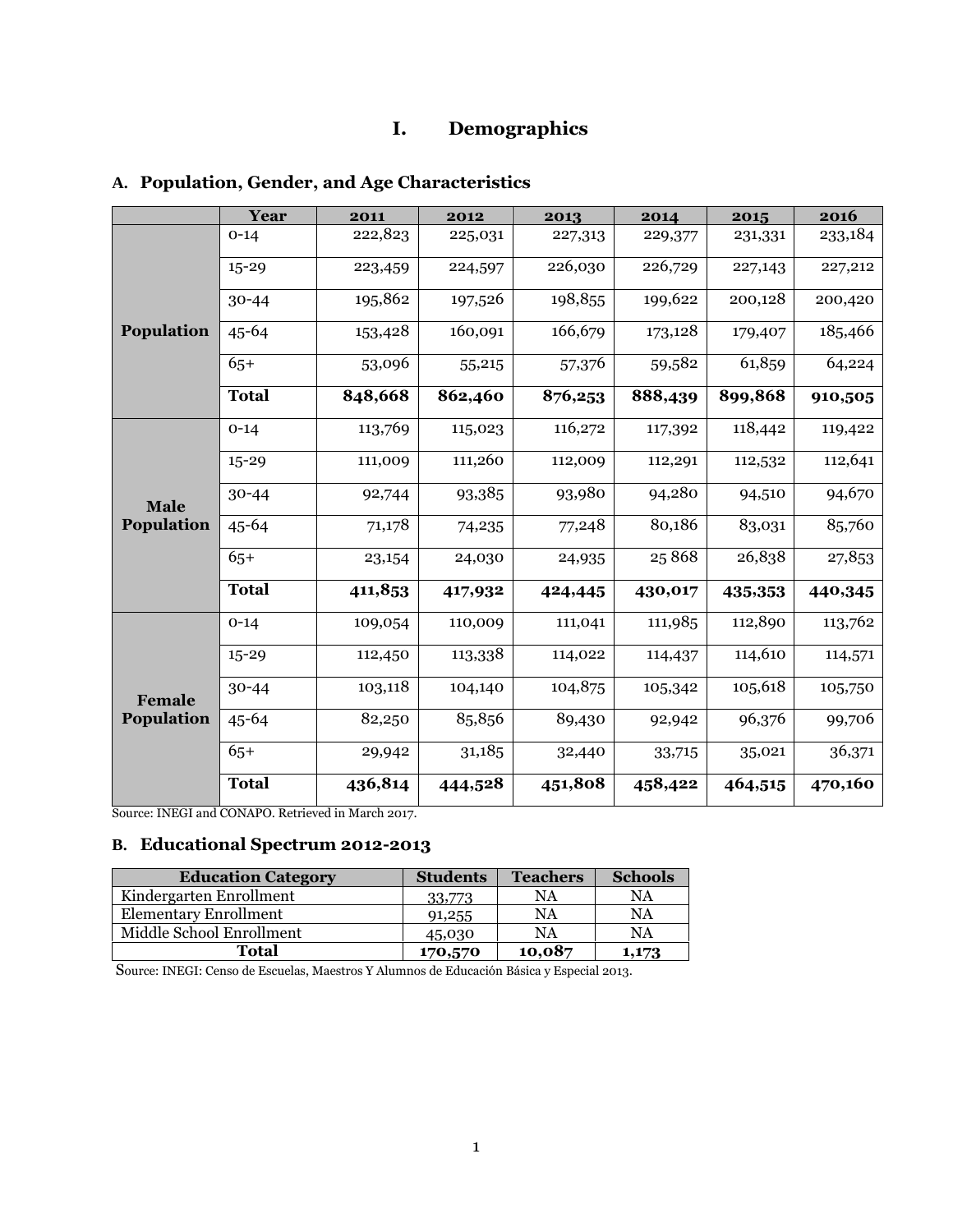## **II. Labor Force**

## <span id="page-3-1"></span><span id="page-3-0"></span>**A. Unemployment Rate**

| Year                   | 2013               |             |             |             |  |  |
|------------------------|--------------------|-------------|-------------|-------------|--|--|
| Period                 | <b>1st Quarter</b> | 2nd Quarter | 3rd Quarter | 4th Quarter |  |  |
| Unemployment Rate (%)* | 5.4                | 5.9         | 5.3         | 4.4         |  |  |
| Year                   | 2014               |             |             |             |  |  |
| Period                 | <b>1st Quarter</b> | 2nd Quarter | 3rd Quarter | 4th Quarter |  |  |
| Unemployment Rate (%)* | 4.9                | 3.2         | 4.5         | 4.3         |  |  |
| Year                   |                    |             | 2015        |             |  |  |
| Period                 | <b>1st Quarter</b> | 2nd Quarter | 3rd Quarter | 4th Quarter |  |  |
| Unemployment Rate (%)* | 3.5                | 4.0         | 4.0         | 3.4         |  |  |
| Year                   | 2016               |             |             |             |  |  |
| Period                 | <b>1st Quarter</b> | 2nd Quarter | 3rd Quarter | 4th Quarter |  |  |
| Unemployment Rate (%)* | 3.2                | 3.8         | 3.2         | 2.4         |  |  |

\*Refers to the State of Chihuahua.

Source: INEGI. Retrieved in April 2017.

## <span id="page-3-2"></span>**B. Number of Establishments and Employees**

| <b>NAICs</b>             | <b>Non-Agricultural Employment Reported</b>                        | Number of<br><b>Total</b>     | <b>Total Number Employees</b> |           |         |  |
|--------------------------|--------------------------------------------------------------------|-------------------------------|-------------------------------|-----------|---------|--|
| Code by<br><b>Sector</b> | by Place of Work                                                   | <b>Establishments</b><br>2013 | 2003                          | 2009      | 2013    |  |
| Sector 11                | Agriculture, Forestry, Fishing and Hunting                         | 3                             | 5                             | <b>NA</b> | 92      |  |
| Sector 21                | Mining, Quarrying, and Oil and Gas Extraction                      | 12                            | 85                            | 1,600     | 2,906   |  |
| Sector 22                | Utilities                                                          | $\overline{4}$                | 3,526                         | 5,867     | 1,191   |  |
| Sector 23                | Construction                                                       | 301                           | 11,056                        | 14,604    | 9,282   |  |
| Sector 31-<br>32         | Manufacturing                                                      | 2,465                         | 68,757                        | 68,480    | 92,726  |  |
| Sector 42                | <b>Wholesale Trade</b>                                             | 1,215                         | 11,801                        | 13,044    | 14,233  |  |
| Sector 46-<br>45         | Retail Trade                                                       | 11046                         | 38,856                        | 44,959    | 46,872  |  |
| Sector 48-<br>49         | <b>Transportation and Warehousing</b>                              | 165                           | 6,361                         | 6,739     | 7,201   |  |
| Sector <sub>51</sub>     | Information                                                        | 73                            | 2,204                         | 4,921     | 3,040   |  |
| Sector <sub>52</sub>     | Finance and Insurance                                              | 217                           | 544                           | 988       | 1,199   |  |
| Sector 53                | Real Estate and Rental and Leasing                                 | 599                           | 1,875                         | 6,154     | 3,638   |  |
| Sector 54                | Professional, Scientific, and Technical Services                   | 966                           | 6,279                         | 5,296     | 5,411   |  |
| Sector 55                | Management of Companies and Enterprises                            | $\overline{4}$                | 19                            | 427       | 209     |  |
| Sector 56                | Administrative and Support and Waste<br>Management and Remediation | 563                           | 6,518                         | 22,045    | 13,292  |  |
| Sector <sub>61</sub>     | <b>Educational Services</b>                                        | 406                           | 4,601                         | 6,136     | 7,538   |  |
| Sector <sub>62</sub>     | Health Care and Social Assistance                                  | 1,711                         | 4,488                         | 7,221     | 8,858   |  |
| Sector <sub>71</sub>     | Arts, Entertainment, and Recreation                                | 342                           | 1,164                         | 1,789     | 1,228   |  |
| Sector 72                | Accommodation and Food Services                                    | 2,823                         | 9,564                         | 13,448    | 15,576  |  |
| Sector 81                | Other Services (except Public Administration)                      | 4,932                         | 8,406                         | 11,491    | 11,825  |  |
|                          | <b>Total</b>                                                       | 16,801                        | 186,109                       | 235,209   | 246,317 |  |

Source: INEGI. Retrieved in May 2017.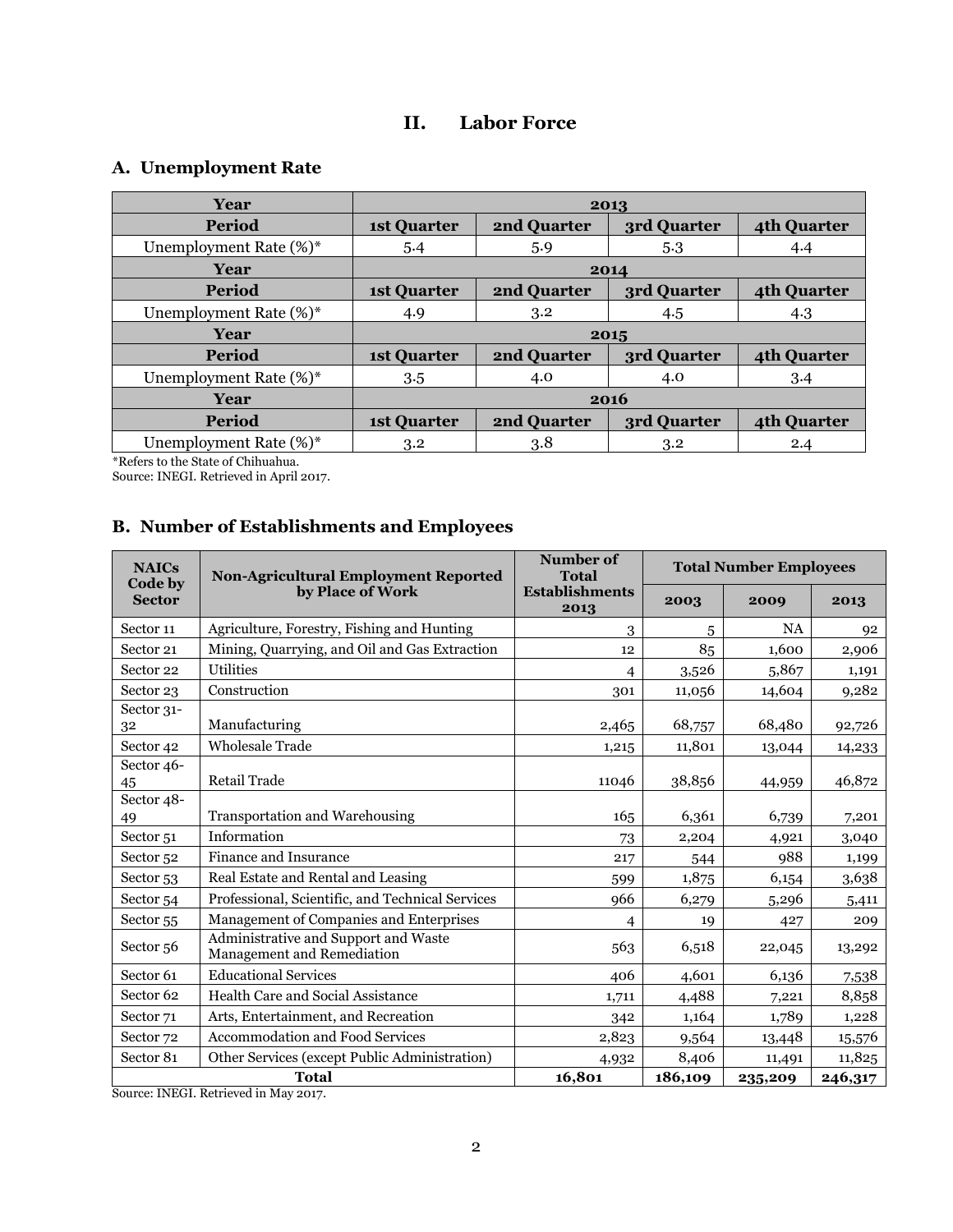## <span id="page-4-0"></span>**C. Employment Regulations in Mexico**

| <b>Employment Regulation Entity in Mexico</b> |                                                                       |  |  |  |  |  |  |
|-----------------------------------------------|-----------------------------------------------------------------------|--|--|--|--|--|--|
| Name                                          | The Federal Labor Law (FLL)                                           |  |  |  |  |  |  |
| <b>Pre-Hire Screening</b>                     |                                                                       |  |  |  |  |  |  |
| Pre-Employment Screening Required             | Yes                                                                   |  |  |  |  |  |  |
| Drug                                          | Yes                                                                   |  |  |  |  |  |  |
| Medical                                       | Yes                                                                   |  |  |  |  |  |  |
|                                               | <b>Mandatory Employee Benefits</b>                                    |  |  |  |  |  |  |
| <b>Statutory Minimum Wage*</b>                | USD \$3.70 per day                                                    |  |  |  |  |  |  |
| <b>State Employment Insurance</b>             | No                                                                    |  |  |  |  |  |  |
| <b>State Unemployment Benefits</b>            | No                                                                    |  |  |  |  |  |  |
| Paid Sick Days or Long-Term Disability        | No                                                                    |  |  |  |  |  |  |
| PTU (profit sharing)                          | 10 % of company profit annually                                       |  |  |  |  |  |  |
| IMSS (social security)                        | 17 % of wages                                                         |  |  |  |  |  |  |
| SAR (pension)                                 | 2 % of wages                                                          |  |  |  |  |  |  |
| INFONAVIT**                                   | 5% of wages                                                           |  |  |  |  |  |  |
| Paid Vacation***                              | After one year of service, six days of paid<br>vacation are mandatory |  |  |  |  |  |  |
| Overtime                                      | Double time for regular, overtime and more on<br>Sundays              |  |  |  |  |  |  |
| Seven paid legal holidays                     | Yes                                                                   |  |  |  |  |  |  |
| Aguinaldo (Christmas Bonus)                   | A minimum of two weeks of pay                                         |  |  |  |  |  |  |
| Severance pay                                 | Yes                                                                   |  |  |  |  |  |  |

\*Converted into USD with the December 2015 End of Month Fix Exchange Rate (MXN \$17.50).

\*\*Housing fund, which provides low-cost loans to workers to purchase a home.

\*\*\*Varies by Seniority.

Source: Miller Canfield: Doing Business in North America. Retrieved in May, 2017.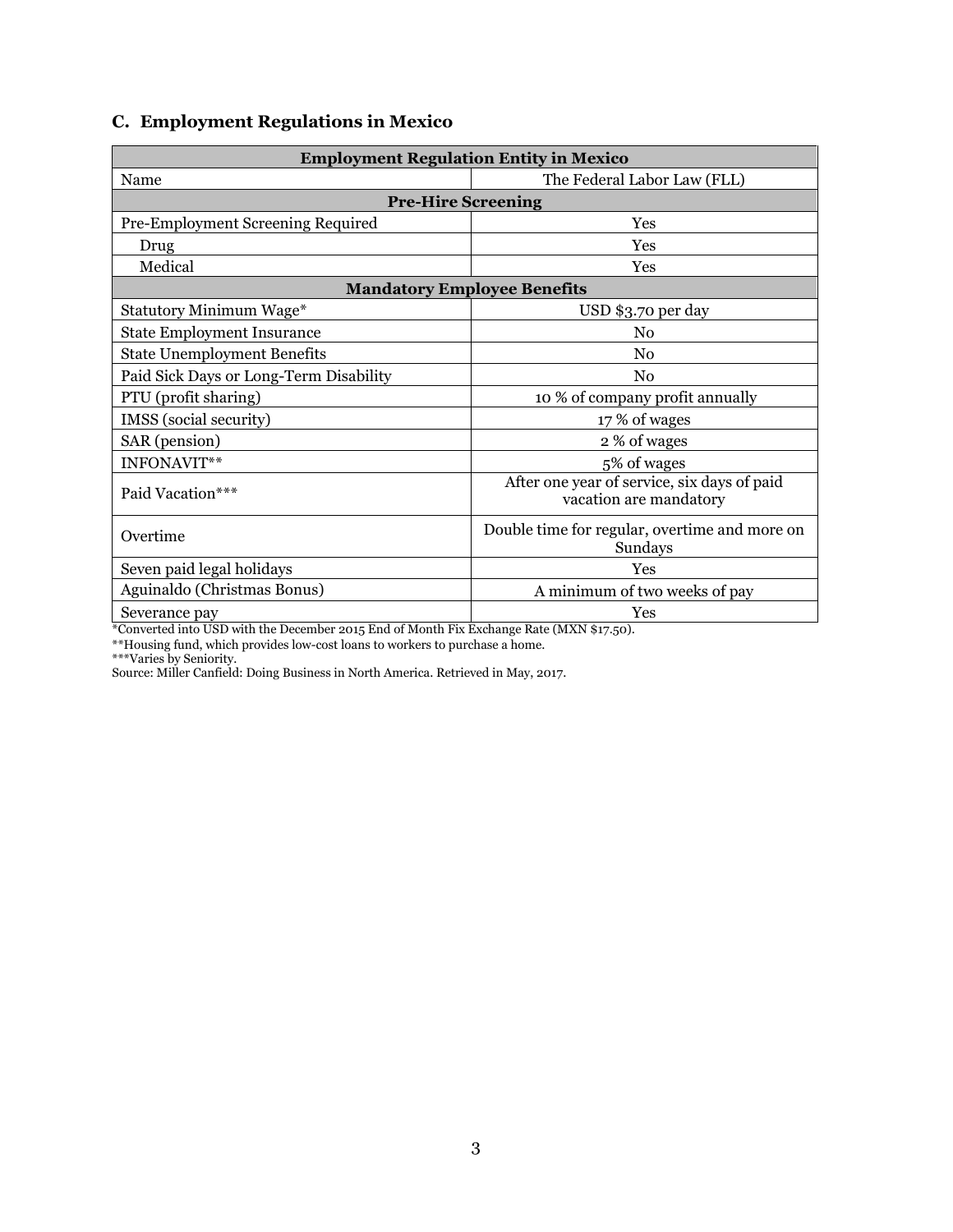## **III. Manufacturing Industry**

## <span id="page-5-1"></span><span id="page-5-0"></span>**A. Manufacturing Labor Costs in 2015**

Operator C, Operator B, Operator A, Operator AA, and Production Group Leader Labor Costs

|                                       | <b>Annual Salary</b> |                                  |                   |                    |                                      |  |  |  |  |  |
|---------------------------------------|----------------------|----------------------------------|-------------------|--------------------|--------------------------------------|--|--|--|--|--|
| <b>Type of Worker</b>                 | <b>Operator C</b>    | <b>Operator B</b>                | <b>Operator A</b> | <b>Operator AA</b> | <b>Production</b><br>Group<br>Leader |  |  |  |  |  |
| Base Salary (Pesos)                   | 30,779.19            | 38,518.74                        | 48,757.41         | 59,150.52          | 109,469.88                           |  |  |  |  |  |
| Subtotal:                             | 30,779.19            | 38,518.74                        | 48,757.41         | 59,150.52          | 109,469.88                           |  |  |  |  |  |
|                                       |                      | <b>Basic Benefits (Pesos/Yr)</b> |                   |                    |                                      |  |  |  |  |  |
| <b>Vacation Days</b>                  | 526.14               | 658.44                           | 833.46            | 1,011.12           | 1,871.28                             |  |  |  |  |  |
| Vacation Premium                      | 1,31.535             | 164.61                           | 2,08.365          | 252.78             | 467.82                               |  |  |  |  |  |
| Holidays                              | 701.52               | 877.92                           | 1,111.28          | 1,348.16           | 2,495.04                             |  |  |  |  |  |
| Christmas Bonus                       | 1,315.35             | 1,646.10                         | 2,083.65          | 2,527.80           | 4,678.20                             |  |  |  |  |  |
| Savings Fund                          | 2,560.54             | 3,204.40                         | 4,056.17          | 4,920.78           | 9,106.89                             |  |  |  |  |  |
| Food Coupons                          | 5,720.00             | 5,720.00                         | 5,720.00          | 5,720.00           | 5,720.00                             |  |  |  |  |  |
| <b>Attendance Bonus</b>               | 5,980.00             | 5,980.00                         | 5,980.00          | 5,980.00           | 5,980.00                             |  |  |  |  |  |
| KPI*                                  | 0                    | 0                                | $\mathbf 0$       | 0                  | 0                                    |  |  |  |  |  |
| Profit Sharing                        | 1,052.28             | 1,316.88                         | 1,666.92          | 2,022.24           | 3,742.56                             |  |  |  |  |  |
| Subtotal:                             | 17,987.37            | 19,568.35                        | 21,659.84         | 23,782.88          | 34,061.79                            |  |  |  |  |  |
| <b>Additional Benefits (Pesos/Yr)</b> |                      |                                  |                   |                    |                                      |  |  |  |  |  |
| Cafeteria                             | 8,840.00             | 8,840.00                         | 8,840.00          | 8,840.00           | 8,840.00                             |  |  |  |  |  |
| Life Insurance                        | 300.00               | 300.00                           | 300.00            | 300.00             | 300.00                               |  |  |  |  |  |
| <b>Medical Major</b>                  | $\mathbf 0$          | $\mathbf{O}$                     | $\mathbf 0$       | $\mathbf 0$        | $\mathbf 0$                          |  |  |  |  |  |
| Uniforms                              | 250.00               | 250.00                           | 250.00            | 250.00             | 250.00                               |  |  |  |  |  |
| Transportation                        | 2,600.00             | 2,600.00                         | 2,600.00          | 2,600.00           | 2,600.00                             |  |  |  |  |  |
| Medicines                             | 350.00               | 350.00                           | 350.00            | 350.00             | 350.00                               |  |  |  |  |  |
| Social Activities                     | 450.00               | 450.00                           | 450.00            | 450.00             | 450.00                               |  |  |  |  |  |
| <b>Sports Activities</b>              | 200.00               | 200.00                           | 200.00            | 200.00             | 200.00                               |  |  |  |  |  |
| Others                                | $\mathbf 0$          | $\mathbf 0$                      | $\mathbf 0$       | 0                  | 0                                    |  |  |  |  |  |
| Subtotal:                             | 12,990.00            | 12,990.00                        | 12,990.00         | 12,990.00          | 12,990.00                            |  |  |  |  |  |
|                                       |                      | <b>Fiscal Cost (Pesos/Yr)</b>    |                   |                    |                                      |  |  |  |  |  |
| Social Security                       | 10,527.00            | 11,767.95                        | 13,409.86         | 15,076.30          | 23,679.63                            |  |  |  |  |  |
| <b>Housing Program</b>                | 1,855.30             | 2,289.10                         | 2,863.06          | 3,445.60           | 6,266.32                             |  |  |  |  |  |
| <b>State Tax</b>                      | 1,742.37             | 2,052.11                         | 2,461.91          | 2,877.85           | 4,891.84                             |  |  |  |  |  |
| Federal Tax                           | 1,413.87             | 1,555.95                         | 1,743.91          | 1,874.82           | 2,495.38                             |  |  |  |  |  |
| Subtotal:                             | 15,538.53            | 17,665.11                        | 20,478.75         | 23, 274.57         | 37,333.17                            |  |  |  |  |  |
|                                       |                      | <b>Total Annual Cost</b>         |                   |                    |                                      |  |  |  |  |  |
| <b>Total Annual Cost (Pesos)</b>      | 77,295.09            | 88,742.21                        | 103,886.00        | 119,197.97         | 193,854.85                           |  |  |  |  |  |
| Exchange Rate* (USD/MXP)              | 17.25                | 17.25                            | 17.25             | 17.25              | 17.25                                |  |  |  |  |  |
| Hours per Year                        | 2,223.00             | 2,223.00                         | 2,223.00          | 2,223.00           | 2,223.00                             |  |  |  |  |  |
| Cost per Hour (USD)                   | 2.02                 | 2.31                             | 2.71              | 3.11               | 5.06                                 |  |  |  |  |  |
| <b>Total Cost per Year (USD)</b>      | 4,480.87             | 5, 144. 48                       | 6,022.38          | 6,910.03           | 11,237.96                            |  |  |  |  |  |
| <b>Total Cost per Month (USD)</b>     | 373.41               | 428.71                           | 501.86            | 575.84             | 936.50                               |  |  |  |  |  |

\*Key Performance Indicator.

\*\*December 2015 End of Month Fix Exchange Rate.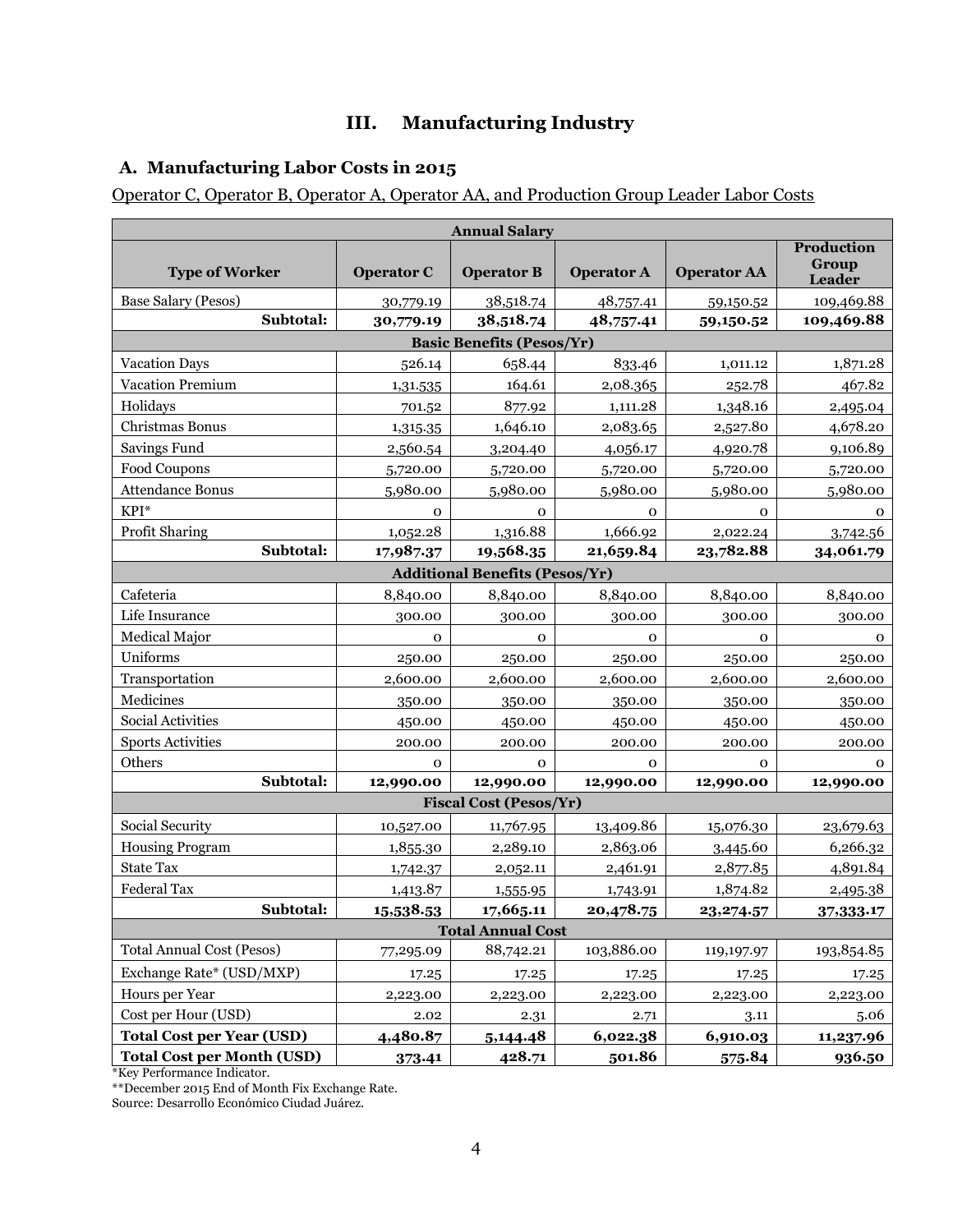Maintenance Technician, Electromechanical Technical, Engineering Technician, Electromechanical Technician, and Laboratory Technician Labor Costs

|                                   |                                  | <b>Annual Salary</b>                  |                                  |                                 |                          |
|-----------------------------------|----------------------------------|---------------------------------------|----------------------------------|---------------------------------|--------------------------|
| <b>Type of Worker</b>             | Maintenance<br><b>Technician</b> | Electromechanical<br>Technician       | <b>Engineering</b><br>Technician | Electromechanical<br>Technician | Laboratory<br>Technician |
| Base Salary (Pesos)               | 129,810.33                       | 145,517.58                            | 135,815.94                       | 118,925.82                      | 99,210.15                |
| Subtotal:                         | 129,810.33                       | 145,517.58                            | 135,815.94                       | 118,925.82                      | 99,210.15                |
|                                   |                                  | <b>Basic Benefits (Pesos/Yr)</b>      |                                  |                                 |                          |
| <b>Vacation Days</b>              | 2,218.98                         | 2,487.48                              | 2,321.64                         | 2,032.92                        | 1,695.90                 |
| Vacation Premium                  | 554.75                           | 621.87                                | 580.41                           | 508.23                          | 423.98                   |
| Holidays                          | 2,958.64                         | 3,316.64                              | 3,095.52                         | 2,710.56                        | 2,261.20                 |
| Christmas Bonus                   | 5,547.45                         | 6,218.70                              | 5,804.10                         | 5,082.30                        | 4,239.75                 |
| Savings Fund                      | 10,799.04                        | 12,105.74                             | 11,298.65                        | 9,893.54                        | 8,253.38                 |
| Food Coupons                      | 5,720.00                         | 5,720.00                              | 5,720.00                         | 5,720.00                        | 5,720.00                 |
| <b>Attendance Bonus</b>           | 5,980.00                         | 5,980.00                              | 5,980.00                         | 5,980.00                        | 5,980.00                 |
| KPI*                              | $\mathbf 0$                      | $\mathbf 0$                           | $\mathbf{0}$                     | $\mathbf 0$                     | $\mathbf{O}$             |
| Profit Sharing                    | 4,437.96                         | 4,974.96                              | 4,643.28                         | 4,065.84                        | 3,391.80                 |
| Subtotal:                         | 38,216.81                        | 41,425.39                             | 39,443.60                        | 35,993-39                       | 31,966.01                |
|                                   |                                  | <b>Additional Benefits (Pesos/Yr)</b> |                                  |                                 |                          |
| Cafeteria                         | 8,840.00                         | 8,840.00                              | 8,840.00                         | 8,840.00                        | 8,840.00                 |
| Life Insurance                    | 300.00                           | 300.00                                | 300.00                           | 300.00                          | 300.00                   |
| Medical Major                     | $\mathbf 0$                      | 0                                     | $\mathbf{0}$                     | $\mathbf 0$                     | $\mathbf 0$              |
| Uniforms                          | 250.00                           | 250.00                                | 250.00                           | 250.00                          | 250.00                   |
| Transportation                    | 2,600.00                         | 2,600.00                              | 2,600.00                         | 2,600.00                        | 2,600.00                 |
| Medicines                         | 350.00                           | 350.00                                | 350.00                           | 350.00                          | 350.00                   |
| Social Activities                 | 450.00                           | 450.00                                | 450.00                           | 450.00                          | 450.00                   |
| <b>Sports Activities</b>          | 200.00                           | 200.00                                | 200.00                           | 200.00                          | 200.00                   |
| Others                            | $\Omega$                         | $\mathbf 0$                           | $\mathbf{0}$                     | $\mathbf{O}$                    | $\mathbf{o}$             |
| Subtotal:                         | 12,990.00                        | 12,990.00                             | 12,990.00                        | 12,990.00                       | 12,990.00                |
|                                   |                                  | <b>Fiscal Cost (Pesos/Yr)</b>         |                                  |                                 |                          |
| Social Security                   | 27,191.81                        | 29,903.95                             | 28,229.10                        | 25,312.31                       | 21,907.52                |
| <b>Housing Program</b>            | 7,406.40                         | 8,286.78                              | 7,743.11                         | 6,796.30                        | 5,691.08                 |
| <b>State Tax</b>                  | 5,705.86                         | 6,334.45                              | 5,946.27                         | 5,270.25                        | 4,481.12                 |
| Federal Tax                       | 2,746.23                         | 2,939.94                              | 2,820.29                         | 2,611.99                        | 2,368.85                 |
| Subtotal:                         | 43,050.29                        | 47465.11                              | 44,738.77                        | 39,990.85                       | 34,448.57                |
|                                   |                                  | <b>Total Annual Cost</b>              |                                  |                                 |                          |
| <b>Total Annual Cost (Pesos)</b>  | 224,067.43                       | 247,398.08                            | 232,988.31                       | 207,900.07                      | 178,614.72               |
| Exchange Rate* (USD/MXP)          | 17.25                            | 17.25                                 | 17.25                            | 17.25                           | 17.25                    |
| Hours per Year                    | 222,3.00                         | 2,223.00                              | 2,223.00                         | 2,223.00                        | 2,223.00                 |
| Cost per Hour (USD)               | 5.84                             | 6.45                                  | 6.08                             | 5.42                            | 4.66                     |
| <b>Total Cost per Year (USD)</b>  | 12,989.42                        | 14,341.92                             | 13,506.57                        | 12,052.18                       | 10,354.48                |
| <b>Total Cost per Month (USD)</b> | 1,082.45                         | 1,195.16                              | 1,125.55                         | 1,004.35                        | 862.87                   |

\*Key Performance Indicator.

\*\*December 2015 End of Month Fix Exchange Rate.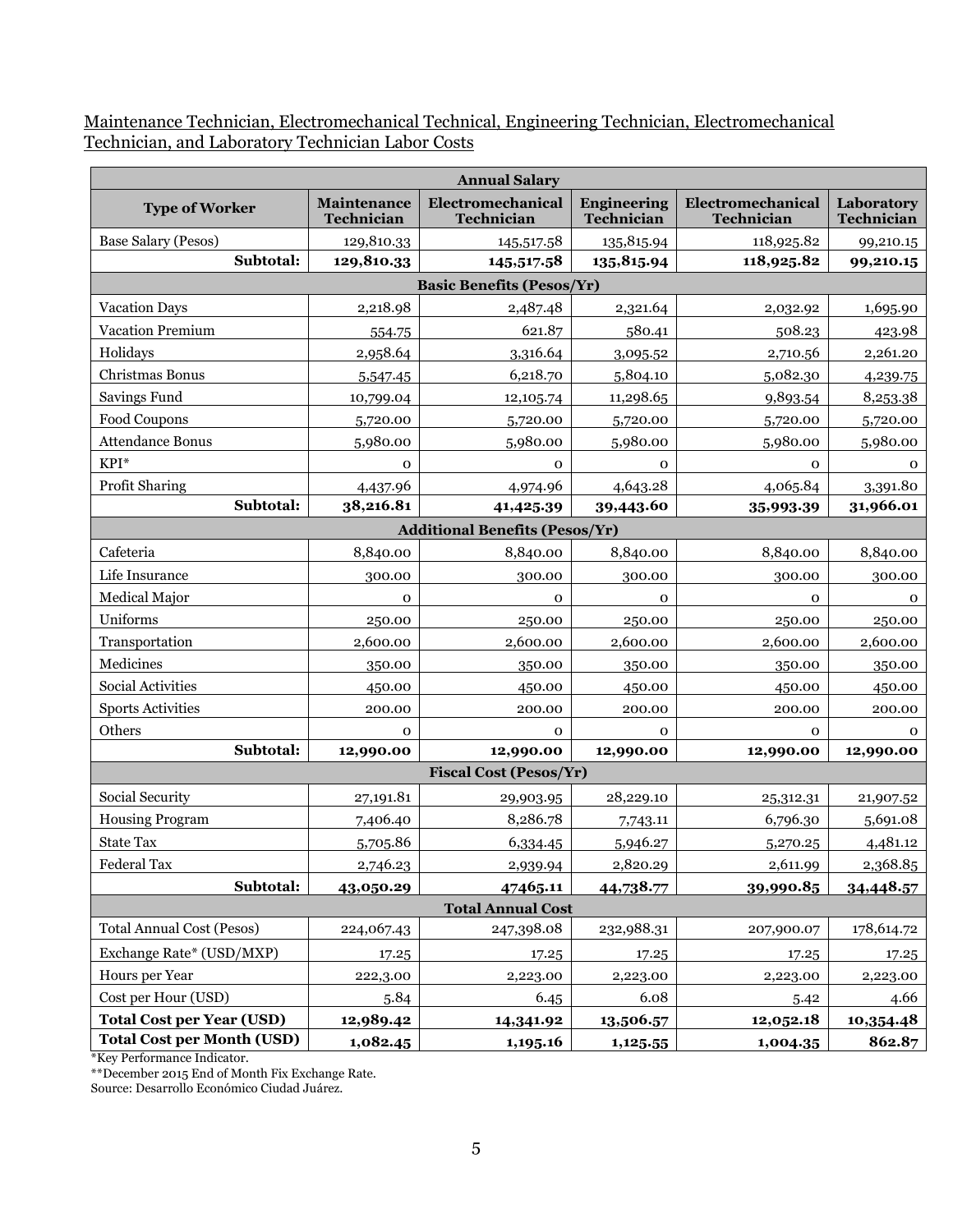| <b>Annual Salary</b>              |                          |                                       |                   |                          |                   |  |  |
|-----------------------------------|--------------------------|---------------------------------------|-------------------|--------------------------|-------------------|--|--|
| <b>Type of Worker</b>             | <b>PLC</b><br>Technician | Quality<br>Inspector                  | <b>Mold Fixer</b> | Cyclic<br><b>Counter</b> | <b>Data Clerk</b> |  |  |
| Base Salary (Pesos)               | 110,554.47               | 65,286.00                             | 180,484.20        | 85,436.91                | 123,190.47        |  |  |
| Subtotal:                         | 110,554.47               | 65,286.00                             | 180,484.20        | 85,436.91                | 123,190.47        |  |  |
|                                   |                          | <b>Basic Benefits (Pesos/Yr)</b>      |                   |                          |                   |  |  |
| Vacation Days                     | 1,889.82                 | 1,116.00                              | 3,085.20          | 1,460.46                 | 2,105.82          |  |  |
| Vacation Premium                  | 472.46                   | 279.00                                | 771.30            | 365.12                   | 526.46            |  |  |
| Holidays                          | 2,519.76                 | 1,488.00                              | 4,113.60          | 1,947.28                 | 2,807.76          |  |  |
| Christmas Bonus                   | 4,724.55                 | 2,790.00                              | 7,713.00          | 3,651.15                 | 5,264.55          |  |  |
| Savings Fund                      | 9,197.12                 | 5,431.20                              | 15,014.64         | 7,107.57                 | 10,248.32         |  |  |
| Food Coupons                      | 5,720.00                 | 5,720.00                              | 5,720.00          | 5,720.00                 | 5,720.00          |  |  |
| <b>Attendance Bonus</b>           | 5,980.00                 | 5,980.00                              | 5,980.00          | 5,980.00                 | 5,980.00          |  |  |
| KPI*                              | $\mathbf 0$              | $\mathbf 0$                           | $\mathbf 0$       | $\mathbf 0$              | 0                 |  |  |
| Profit Sharing                    | 3,779.64                 | 2,232.00                              | 6,170.40          | 2,920.92                 | 4,211.64          |  |  |
| Subtotal:                         | 34,283.35                | 25,036.20                             | 48,568.14         | 29,152.50                | 36,864.55         |  |  |
|                                   |                          | <b>Additional Benefits (Pesos/Yr)</b> |                   |                          |                   |  |  |
| Cafeteria                         | 8,840.00                 | 8,840.00                              | 8,840.00          | 8,840.00                 | 8,840.00          |  |  |
| Life Insurance                    | 300.00                   | 300.00                                | 300.00            | 300.00                   | 300.00            |  |  |
| Medical Major                     | $\mathbf{O}$             | $\mathbf{O}$                          | $\mathbf{O}$      | $\mathbf{O}$             | $\mathbf{0}$      |  |  |
| Uniforms                          | 250.00                   | 250.00                                | 250.00            | 250.00                   | 250.00            |  |  |
| Transportation                    | 2,600.00                 | 2,600.00                              | 2,600.00          | 2,600.00                 | 2,600.00          |  |  |
| Medicines                         | 350.00                   | 350.00                                | 350.00            | 350.00                   | 350.00            |  |  |
| Social Activities                 | 450.00                   | 450.00                                | 450.00            | 450.00                   | 450.00            |  |  |
| <b>Sports Activities</b>          | 200.00                   | 200.00                                | 200.00            | 200.00                   | 200.00            |  |  |
| Others                            | $\mathbf{O}$             | $\mathbf{O}$                          | $\Omega$          | $\mathbf{O}$             | $\Omega$          |  |  |
| Subtotal:                         | 12,990.00                | 12,990.00                             | 12,990.00         | 12,990.00                | 12,990.00         |  |  |
|                                   |                          | <b>Fiscal Cost (Pesos/Yr)</b>         |                   |                          |                   |  |  |
| Social Security                   | 23,866.85                | 16,060.40                             | 35,942.18         | 19,529.33                | 26,048.82         |  |  |
| <b>Housing Program</b>            | 6,327.09                 | 3,789.61                              | 10,246.83         | 4,919.11                 | 7,035.38          |  |  |
| <b>State Tax</b>                  | 4,935.23                 | 3,123.47                              | 7,733.92          | 3,929.93                 | 5,440.95          |  |  |
| Federal Tax                       | 2,508.75                 | 1,950.48                              | 3,371.16          | 2,198.99                 | 2,664.59          |  |  |
| Subtotal:                         | 37,637.93                | 24,923.97                             | 57,294.09         | 30,577.36                | 41,189.73         |  |  |
|                                   |                          | <b>Total Annual Cost</b>              |                   |                          |                   |  |  |
| <b>Total Annual Cost (Pesos)</b>  | 195,465.75               | 128,236.17                            | 299,336.43        | 158,156.77               | 214, 234. 75      |  |  |
| Exchange Rate* (USD/MXP)          | 17.25                    | 17.25                                 | 17.25             | 17.25                    | 17.25             |  |  |
| Hours per Year                    | 2,223.00                 | 2,223.00                              | 2,223.00          | 2,223.00                 | 2,223.00          |  |  |
| Cost per Hour (USD)               | 5.10                     | 3.34                                  | 7.81              | 4.12                     | 5.59              |  |  |
| <b>Total Cost per Year (USD)</b>  | 11,331.35                | 7,433.98                              | 17,352.84         | 9,168.51                 | 12,419.41         |  |  |
| <b>Total Cost per Month (USD)</b> | 944.28                   | 619.50                                | 1,446.07          | 764.04                   | 1,034.95          |  |  |

## PLC Technician, Quality Inspector, Mold Fixer, Cyclic Counter, and Data Clerk Labor Costs

\*Key Performance Indicator.

\*\*December 2015 End of Month Fix Exchange Rate.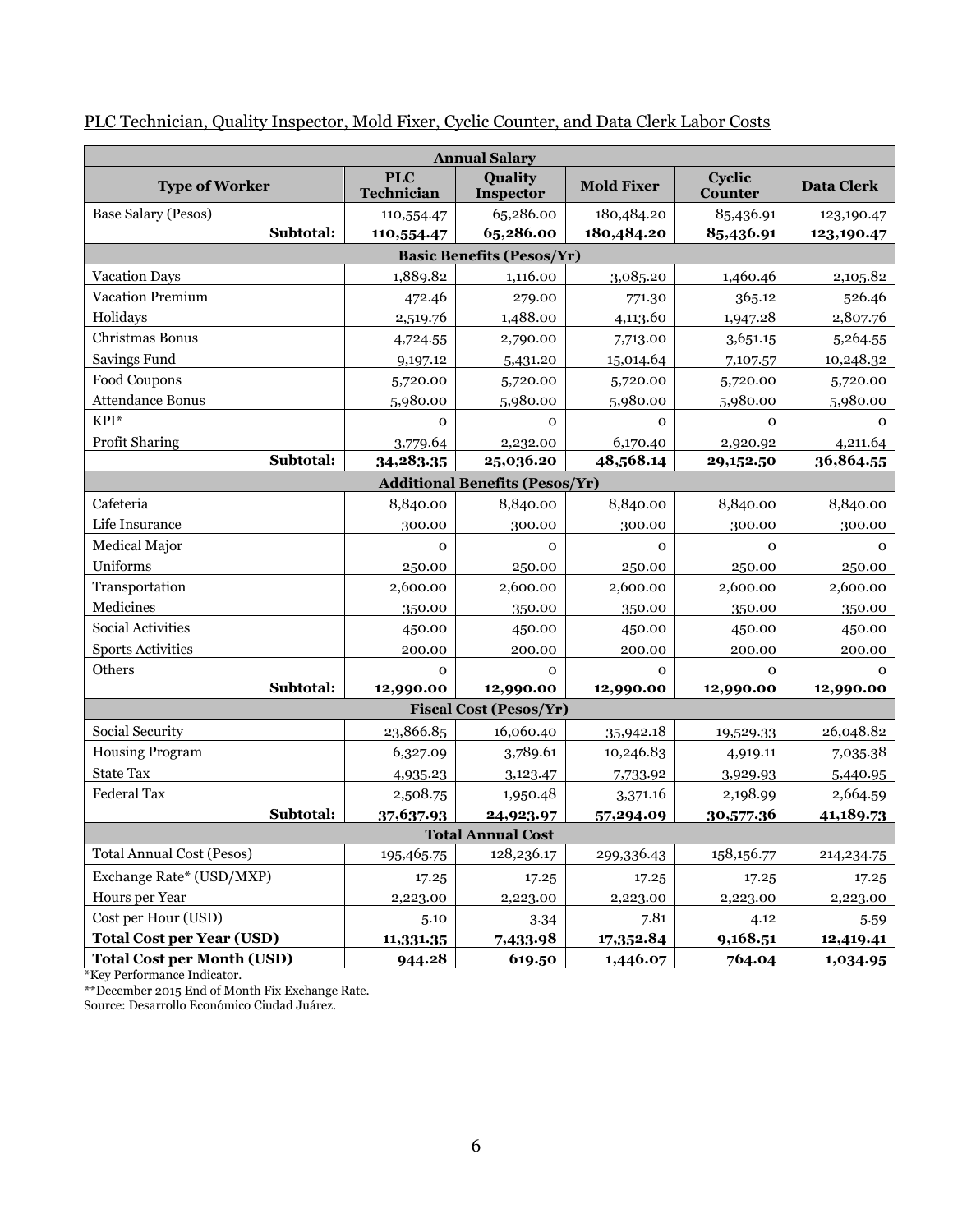Inventory Control Assistant, Warehouse Group Leader, Warehouse Clerk, Material Handler, and Tool Crib Clerk Labor Costs

|                                   |                                          | <b>Annual Salary</b>                  |                                  |                                   |                                  |
|-----------------------------------|------------------------------------------|---------------------------------------|----------------------------------|-----------------------------------|----------------------------------|
| <b>Type of Worker</b>             | Inventory<br>Control<br><b>Assistant</b> | Warehouse<br>Group<br>leader          | <b>Warehouse</b><br><b>Clerk</b> | <b>Material</b><br><b>Handler</b> | <b>Tool Crib</b><br><b>Clerk</b> |
| Base Salary (Pesos)               | 107,651.70                               | 106,423.20                            | 78,360.75                        | 58,297.59                         | 78,360.75                        |
| Subtotal:                         | 107,651.70                               | 106,423.20                            | 78,360.75                        | 58,297.59                         | 78,360.75                        |
|                                   |                                          | <b>Basic Benefits (Pesos/Yr)</b>      |                                  |                                   |                                  |
| <b>Vacation Days</b>              | 1,840.20                                 | 1,819.20                              | 1,339.50                         | 996.54                            | 1,339.50                         |
| Vacation Premium                  | 460.05                                   | 454.80                                | 334.88                           | 249.14                            | 334.88                           |
| Holidays                          | 2,453.60                                 | 2,425.60                              | 1,786.00                         | 1,328.72                          | 1,786.00                         |
| Christmas Bonus                   | 4,600.50                                 | 4,548.00                              | 3,348.75                         | 2,491.35                          | 3,348.75                         |
| Savings Fund                      | 8,955.64                                 | 8,853.44                              | 6,518.90                         | 4,849.83                          | 6,518.90                         |
| Food Coupons                      | 5,720.00                                 | 5,720.00                              | 5,720.00                         | 5,720.00                          | 5,720.00                         |
| <b>Attendance Bonus</b>           | 5,980.00                                 | 5,980.00                              | 5,980.00                         | 5,980.00                          | 5,980.00                         |
| $KPI^*$                           | $\mathbf 0$                              | $\mathbf{O}$                          | $\mathbf 0$                      | $\mathbf O$                       | $\mathbf 0$                      |
| Profit Sharing                    | 3,680.40                                 | 3,638.40                              | 2,679.00                         | 1,993.08                          | 2,679.00                         |
| Subtotal:                         | 33,690.39                                | 33,439.44                             | 27,707.03                        | 23,608.65                         | 27,707.03                        |
|                                   |                                          | <b>Additional Benefits (Pesos/Yr)</b> |                                  |                                   |                                  |
| Cafeteria                         | 8,840.00                                 | 8,840.00                              | 8,840.00                         | 8,840.00                          | 8,840.00                         |
| Life Insurance                    | 300.00                                   | 300.00                                | 300.00                           | 300.00                            | 300.00                           |
| Medical Major                     | $\mathbf 0$                              | $\mathbf{O}$                          | $\mathbf{O}$                     | $\mathbf{O}$                      | $\mathbf 0$                      |
| Uniforms                          | 250.00                                   | 250.00                                | 250.00                           | 250.00                            | 250.00                           |
| Transportation                    | 2,600.00                                 | 2,600.00                              | 2,600.00                         | 2,600.00                          | 2,600.00                         |
| Medicines                         | 350.00                                   | 350.00                                | 350.00                           | 350.00                            | 350.00                           |
| Social Activities                 | 450.00                                   | 450.00                                | 450.00                           | 450.00                            | 450.00                           |
| <b>Sports Activities</b>          | 200.00                                   | 200.00                                | 200.00                           | 200.00                            | 200.00                           |
| Others                            | $\mathbf 0$                              | $\mathbf{O}$                          | $\mathbf{O}$                     | $\mathbf 0$                       | $\mathbf 0$                      |
| Subtotal:                         | 12,990.00                                | 12,990.00                             | 12,990.00                        | 12,990.00                         | 12,990.00                        |
|                                   |                                          | <b>Fiscal Cost (Pesos/Yr)</b>         |                                  |                                   |                                  |
| Social Security                   | 23,365.35                                | 23,153.39                             | 18,307.63                        | 14,939.52                         | 18,307.63                        |
| <b>Housing Program</b>            | 6,164.30                                 | 6,095.50                              | 4,522.53                         | 3,397.79                          | 4,522.53                         |
| <b>State Tax</b>                  | 4,819.00                                 | 4,769.88                              | 3,646.78                         | 2,843.71                          | 3,646.78                         |
| <b>Federal Tax</b>                | 2,472.96                                 | 2,457.80                              | 2,111.73                         | 1,864.30                          | 2,111.73                         |
| Subtotal:                         | 36,821.61                                | 36,476.58                             | 28,588.67                        | 23,045.31                         | 28,588.67                        |
|                                   |                                          | <b>Total Annual Cost</b>              |                                  |                                   |                                  |
| <b>Total Annual Cost (Pesos)</b>  | 191,153.70                               | 189,329.22                            | 147,646.44                       | 117,941.55                        | 147,646.44                       |
| Exchange Rate* (USD/MXP)          | 17.25                                    | 17.25                                 | 17.25                            | 17.25                             | 17.25                            |
| Hours per Year                    | 2,223.00                                 | 2,223.00                              | 2,223.00                         | 2,223.00                          | 2,223.00                         |
| Cost per Hour (USD)               | 4.98                                     | 4.94                                  | 3.85                             | 3.08                              | 3.85                             |
| <b>Total Cost per Year (USD)</b>  | 11,081.37                                | 10,975.61                             | 8,559.21                         | 6,837.19                          | 8,559.21                         |
| <b>Total Cost per Month (USD)</b> | 923.45                                   | 914.63                                | 713.27                           | 569.77                            | 713.27                           |

\*Key Performance Indicator.

\*\*December 2015 End of Month Fix Exchange Rate.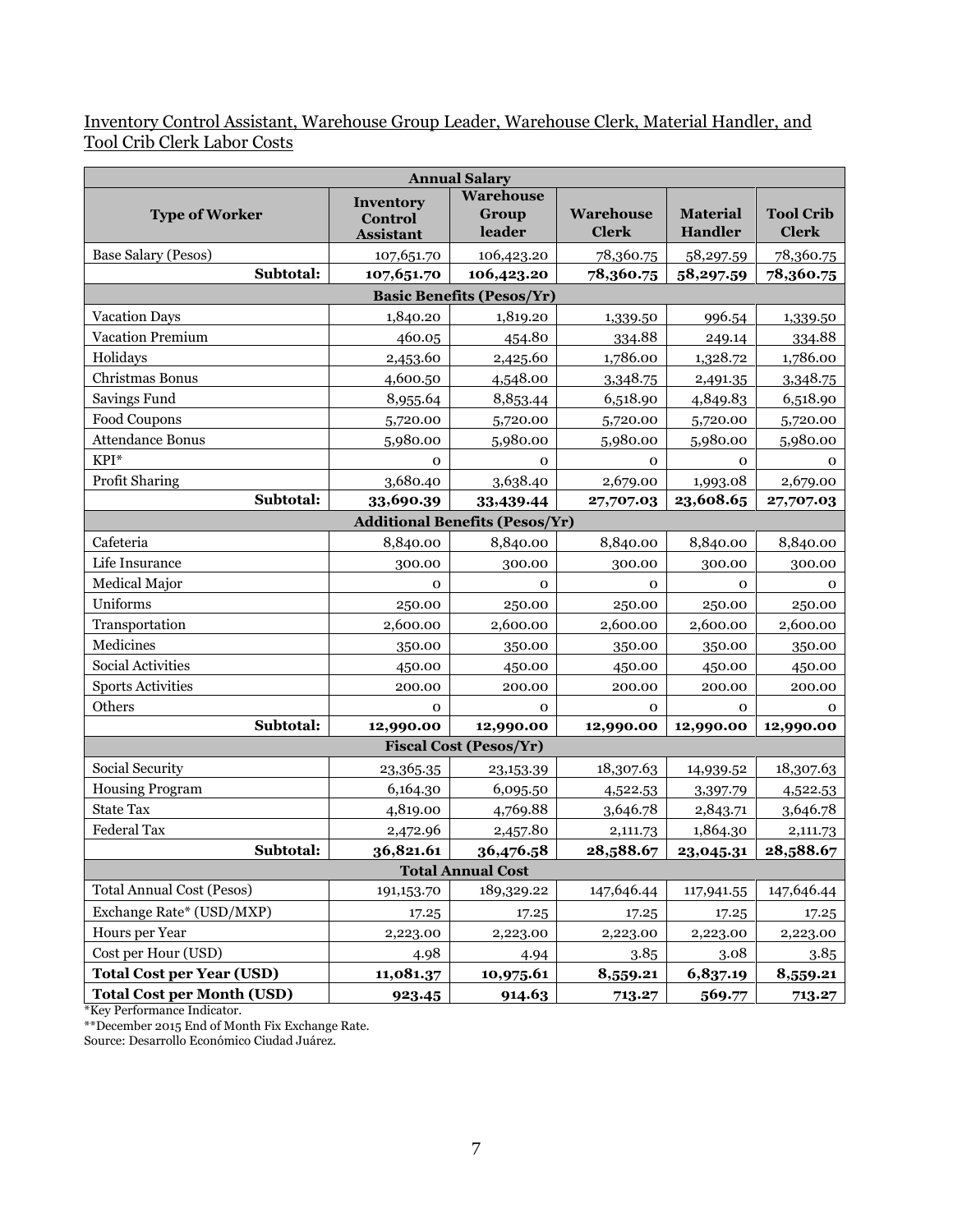|                                   | <b>Annual Salary</b>               |                                       |              |              |             |                |  |  |
|-----------------------------------|------------------------------------|---------------------------------------|--------------|--------------|-------------|----------------|--|--|
| <b>Type of Worker</b>             | <b>Lift Truck</b><br><b>Driver</b> | Driver/Multitask<br><b>Chauffer</b>   | Instructor   | <b>Nurse</b> | Guard       | <b>Janitor</b> |  |  |
| Base Salary (Pesos)               | 78,360.75                          | 110,944.08                            | 185,805.36   | 110,684.34   | 81,442.53   | 40,536.99      |  |  |
| Subtotal:                         | 78,360.75                          | 110,944.08                            | 185,805.36   | 110,684.34   | 81,442.53   | 40,536.99      |  |  |
|                                   |                                    | <b>Basic Benefits (Pesos/Yr)</b>      |              |              |             |                |  |  |
| <b>Vacation Days</b>              | 1,339.50                           | 1,896.48                              | 3,176.16     | 1,892.04     | 1,392.18    | 692.94         |  |  |
| Vacation Premium                  | 334.88                             | 474.12                                | 794.04       | 473.01       | 348.05      | 173.24         |  |  |
| Holidays                          | 1,786.00                           | 2,528.64                              | 4,234.88     | 2,522.72     | 1,856.24    | 923.92         |  |  |
| Christmas Bonus                   | 3,348.75                           | 4,741.20                              | 7,940.40     | 4,730.10     | 3480.45     | 1,732.35       |  |  |
| Savings Fund                      | 6,518.90                           | 9,229.54                              | 15,457.31    | 9,207.93     | 6,775.28    | 3,372.31       |  |  |
| Food Coupons                      | 5,720.00                           | 5,720.00                              | 5,720.00     | 5,720.00     | 5,720.00    | 5,720.00       |  |  |
| <b>Attendance Bonus</b>           | 5,980.00                           | 5,980.00                              | 5,980.00     | 5,980.00     | 5,980.00    | 5,980.00       |  |  |
| KPI*                              | $\mathbf 0$                        | 0                                     | 0            | $\mathbf 0$  | $\mathbf 0$ | $\mathbf{O}$   |  |  |
| Profit Sharing                    | 2,679.00                           | 3,792.96                              | 6,352.32     | 3,784.08     | 2,784.36    | 1,385.88       |  |  |
| Subtotal:                         | 27,707.03                          | 34,362.94                             | 49,655.11    | 34,309.88    | 28,336.55   | 19,980.63      |  |  |
|                                   |                                    | <b>Additional Benefits (Pesos/Yr)</b> |              |              |             |                |  |  |
| Cafeteria                         | 8,840.00                           | 8,840.00                              | 8,840.00     | 8,840.00     | 8,840.00    | 8,840.00       |  |  |
| Life Insurance                    | 300.00                             | 300.00                                | 300.00       | 300.00       | 300.00      | 300.00         |  |  |
| Medical Major                     | $\mathbf{O}$                       | $\mathbf{O}$                          | $\mathbf{O}$ | $\mathbf 0$  | $\mathbf 0$ | $\mathbf 0$    |  |  |
| Uniforms                          | 250.00                             | 250.00                                | 250.00       | 250.00       | 250.00      | 250.00         |  |  |
| Transportation                    | 2,600.00                           | 2,600.00                              | 2,600.00     | 2,600.00     | 2,600.00    | 2,600.00       |  |  |
| Medicines                         | 350.00                             | 350.00                                | 350.00       | 350.00       | 350.00      | 350.00         |  |  |
| Social Activities                 | 450.00                             | 450.00                                | 450.00       | 450.00       | 450.00      | 450.00         |  |  |
| <b>Sports Activities</b>          | 200.00                             | 200.00                                | 200.00       | 200.00       | 200.00      | 200.00         |  |  |
| Others                            | $\mathbf{O}$                       | 0                                     | $\mathbf 0$  | $\mathbf 0$  | $\mathbf 0$ | $\mathbf{O}$   |  |  |
| Subtotal:                         | 12,990.00                          | 12,990.00                             | 12,990.00    | 12,990.00    | 12,990.00   | 12,990.00      |  |  |
|                                   |                                    | <b>Fiscal Cost (Pesos/Yr)</b>         |              |              |             |                |  |  |
| Social Security                   | 18,307.63                          | 23,933.75                             | 36,861.41    | 23,889.34    | 18,839.49   | 12,091.64      |  |  |
| <b>Housing Program</b>            | 4,522.53                           | 6,348.81                              | 10,545.22    | 6,334.39     | 4,695.18    | 2,402.25       |  |  |
| <b>State Tax</b>                  | 3,646.78                           | 4,950.74                              | 7,946.97     | 4,940.45     | 3,770.05    | 2,132.89       |  |  |
| Federal Tax                       | 2,111.73                           | 2,513.56                              | 3,436.78     | 2,510.36     | 2,149.73    | 1,593.00       |  |  |
| Subtotal:                         | 28,588.67                          | 37,746.86                             | 58,790.38    | 37,674.53    | 29,454.45   | 18,219.78      |  |  |
|                                   |                                    | <b>Total Annual Cost</b>              |              |              |             |                |  |  |
| <b>Total Annual Cost (Pesos)</b>  | 147,646.44                         | 196,043.88                            | 307,240.85   | 195,658.75   | 152,223.53  | 91,727.40      |  |  |
| Exchange Rate* (USD/MXP)          | 17.25                              | 17.25                                 | 17.25        | 17.25        | 17.25       | 17.25          |  |  |
| Hours per Year                    | 2,223.00                           | 2,223.00                              | 2,223.00     | 2,223.00     | 2,223.00    | 2,223.00       |  |  |
| Cost per Hour (USD)               | 3.85                               | 5.11                                  | 8.01         | 5.10         | 3.97        | 2.39           |  |  |
| <b>Total Cost per Year (USD)</b>  | 8,559.21                           | 11,364.86                             | 17,811.06    | 11,342.54    | 8,824.55    | 5,317.53       |  |  |
| <b>Total Cost per Month (USD)</b> | 713.27                             | 947.07                                | 1,484.26     | 945.21       | 735.38      | 443.13         |  |  |

Lift Truck Driver, Driver/Multitask Chauffer, Instructor, Nurse, Guard, and Janitor Labor Costs

\*Key Performance Indicator.

\*\*December 2015 End of Month Fix Exchange Rate.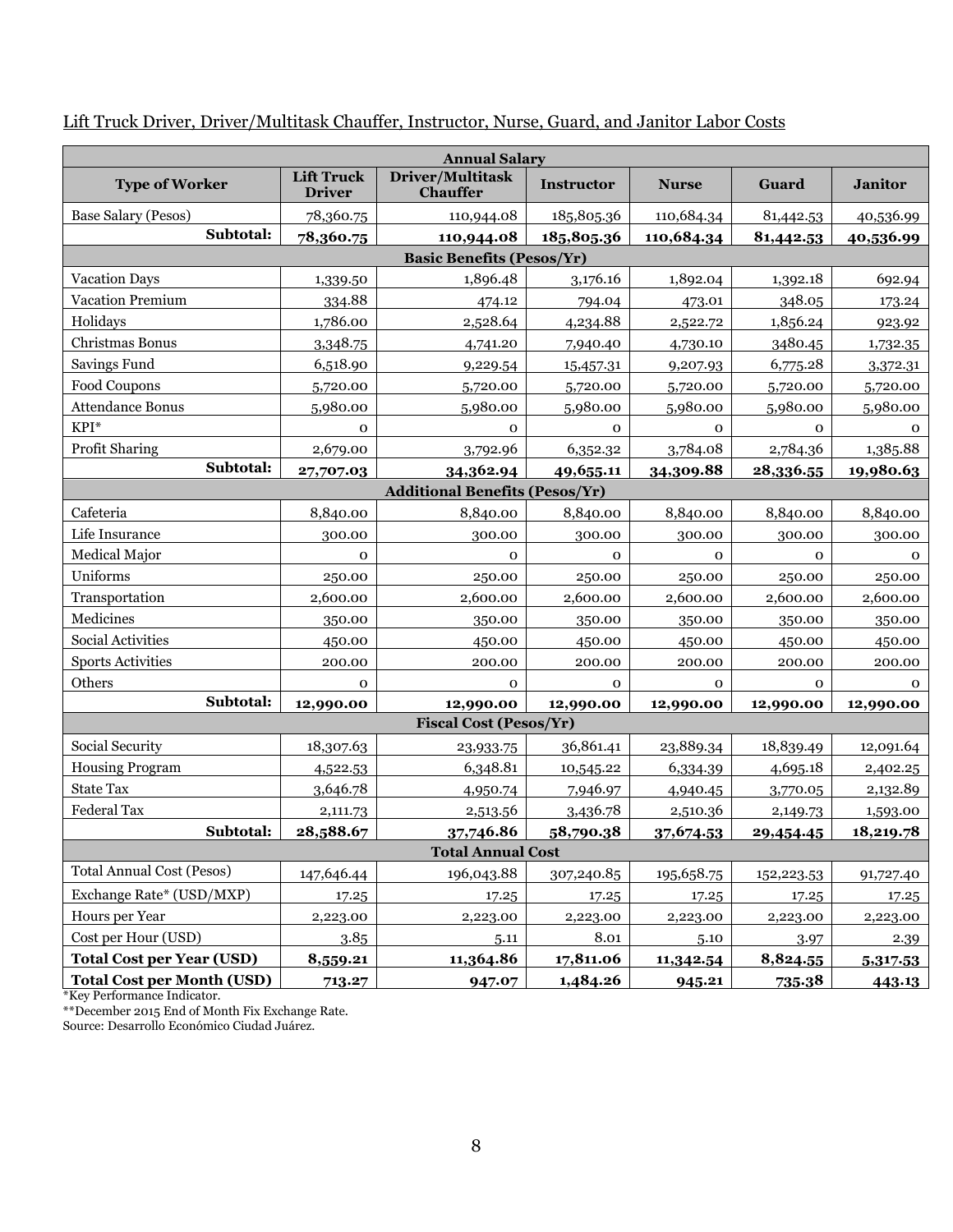Direct Materials Buyer, Black Belt Six Sigma, Quality Engineer, Quality Assurance Engineer, and Process Engineer Labor Costs

|                                       |                                                   | <b>Annual Salary</b>             |                            |                                                |                                   |  |  |  |
|---------------------------------------|---------------------------------------------------|----------------------------------|----------------------------|------------------------------------------------|-----------------------------------|--|--|--|
| <b>Type of Worker</b>                 | <b>Direct</b><br><b>Materials</b><br><b>Buyer</b> | <b>Black belt</b><br>Six Sigma   | Quality<br><b>Engineer</b> | Quality<br><b>Assurance</b><br><b>Engineer</b> | <b>Process</b><br><b>Engineer</b> |  |  |  |
| <b>Base Salary (Pesos)</b>            | 308,229.82                                        | 443,736.05                       | 325,662.37                 | 314,969.01                                     | 293,624.17                        |  |  |  |
| Subtotal:                             | 308,229.82                                        | 443,736.05                       | 325,662.37                 | 314,969.01                                     | 293,624.17                        |  |  |  |
|                                       |                                                   | <b>Basic Benefits (Pesos/Yr)</b> |                            |                                                |                                   |  |  |  |
| <b>Vacation Days</b>                  | 7,065.44                                          | 10,171.60                        | 7,465.04                   | 7,219.92                                       | 6,730.64                          |  |  |  |
| Vacation Premium                      | 2,472.90                                          | 3,560.06                         | 2,612.76                   | 2,526.97                                       | 2,355.72                          |  |  |  |
| Holidays                              | 7,065.44                                          | 10,171.60                        | 7,465.04                   | 7,219.92                                       | 6,730.64                          |  |  |  |
| Christmas Bonus                       | 17,663.60                                         | 25,429.00                        | 18,662.60                  | 18,049.80                                      | 16,826.60                         |  |  |  |
| Savings Fund                          | 33,262.45                                         | 33,262.45                        | 33,262.45                  | 33,262.45                                      | 33,262.45                         |  |  |  |
| Food Coupons                          | 8,684.00                                          | 8,684.00                         | 8,684.00                   | 8,684.00                                       | 8,684.00                          |  |  |  |
| <b>Attendance Bonus</b>               | 5,980.00                                          | 5,980.00                         | 5,980.00                   | 5,980.00                                       | 5,980.00                          |  |  |  |
| KPI*                                  | 0                                                 | $\mathbf{O}$                     | 0                          | 0                                              | 0                                 |  |  |  |
| Profit Sharing                        | 10,598.16                                         | 15,257.40                        | 11, 197.56                 | 10,829.88                                      | 10,095.96                         |  |  |  |
| Subtotal:                             | 92,791.99                                         | 112,516.11                       | 95,329.45                  | 93,772.94                                      | 90,666.01                         |  |  |  |
| <b>Additional Benefits (Pesos/Yr)</b> |                                                   |                                  |                            |                                                |                                   |  |  |  |
| Cafeteria                             | 8,840.00                                          | 8,840.00                         | 8,840.00                   | 8,840.00                                       | 8,840.00                          |  |  |  |
| Life Insurance                        | 1,500.00                                          | 1,500.00                         | 1,500.00                   | 1,500.00                                       | 1,500.00                          |  |  |  |
| Medical Major                         | 12,000.00                                         | 12,000.00                        | 12,000.00                  | 12,000.00                                      | 12,000.00                         |  |  |  |
| Uniforms                              | $\mathbf 0$                                       | $\mathbf{O}$                     | $\mathbf 0$                | $\mathbf{O}$                                   | 0                                 |  |  |  |
| Transportation                        | $\mathbf 0$                                       | 0                                | 0                          | 0                                              | $\mathbf 0$                       |  |  |  |
| Medicines                             | 350.00                                            | 350.00                           | 350.00                     | 350.00                                         | 350.00                            |  |  |  |
| Social Activities                     | 450.00                                            | 450.00                           | 450.00                     | 450.00                                         | 450.00                            |  |  |  |
| <b>Sports Activities</b>              | 200.00                                            | 200.00                           | 200.00                     | 200.00                                         | 200.00                            |  |  |  |
| Others                                | $\mathbf{O}$                                      | $\mathbf{O}$                     | 0                          | 0                                              | 0                                 |  |  |  |
| Subtotal:                             | 23,340.00                                         | 23,340.00                        | 23,340.00                  | 23,340.00                                      | 23,340.00                         |  |  |  |
|                                       |                                                   | <b>Fiscal Cost (Pesos/Yr)</b>    |                            |                                                |                                   |  |  |  |
| Social Security                       | 58,763.20                                         | 82,673.79                        | 61,839.66                  | 59,952.85                                      | 56,185.99                         |  |  |  |
| <b>Housing Program</b>                | 17,654.69                                         | 25,416.23                        | 18,653.33                  | 18,040.86                                      | 16,818.11                         |  |  |  |
| <b>State Tax</b>                      | 13,128.95                                         | 18,670.69                        | 13,841.98                  | 13,404.68                                      | 12,531.63                         |  |  |  |
| <b>Federal Tax</b>                    | 8,262.73                                          | 8,262.73                         | 8,262.73                   | 8,262.73                                       | 8,262.73                          |  |  |  |
| Subtotal:                             | 97,809.57                                         | 135,023.45                       | 102,597.69                 | 99,661.12                                      | 93,798.46                         |  |  |  |
|                                       |                                                   | <b>Total Annual Cost</b>         |                            |                                                |                                   |  |  |  |
| <b>Total Annual Cost (Pesos)</b>      | 522,171.38                                        | 714,615.61                       | 546,929.52                 | 531,743.07                                     | 501,428.64                        |  |  |  |
| Exchange Rate* (USD/MXP)              | 17.25                                             | 17.25                            | 17.25                      | 17.25                                          | 17.25                             |  |  |  |
| Hours per Year                        | 2,223.00                                          | 2,223.00                         | 2,223.00                   | 2,223.00                                       | 2,223.00                          |  |  |  |
| Cost per Hour (USD)                   | 13.62                                             | 18.64                            | 14.26                      | 13.87                                          | 13.08                             |  |  |  |
| <b>Total Cost per Year (USD)</b>      | 30,270.80                                         | 41,426.99                        | 31,706.06                  | 30,825.69                                      | 29,068.33                         |  |  |  |
| <b>Total Cost per Month (USD)</b>     | 2,522.57                                          | 3,452.25                         | 2,642.17                   | 2,568.81                                       | 2,422.36                          |  |  |  |

\*Key Performance Indicator.

\*\*December 2015 End of Month Fix Exchange Rate.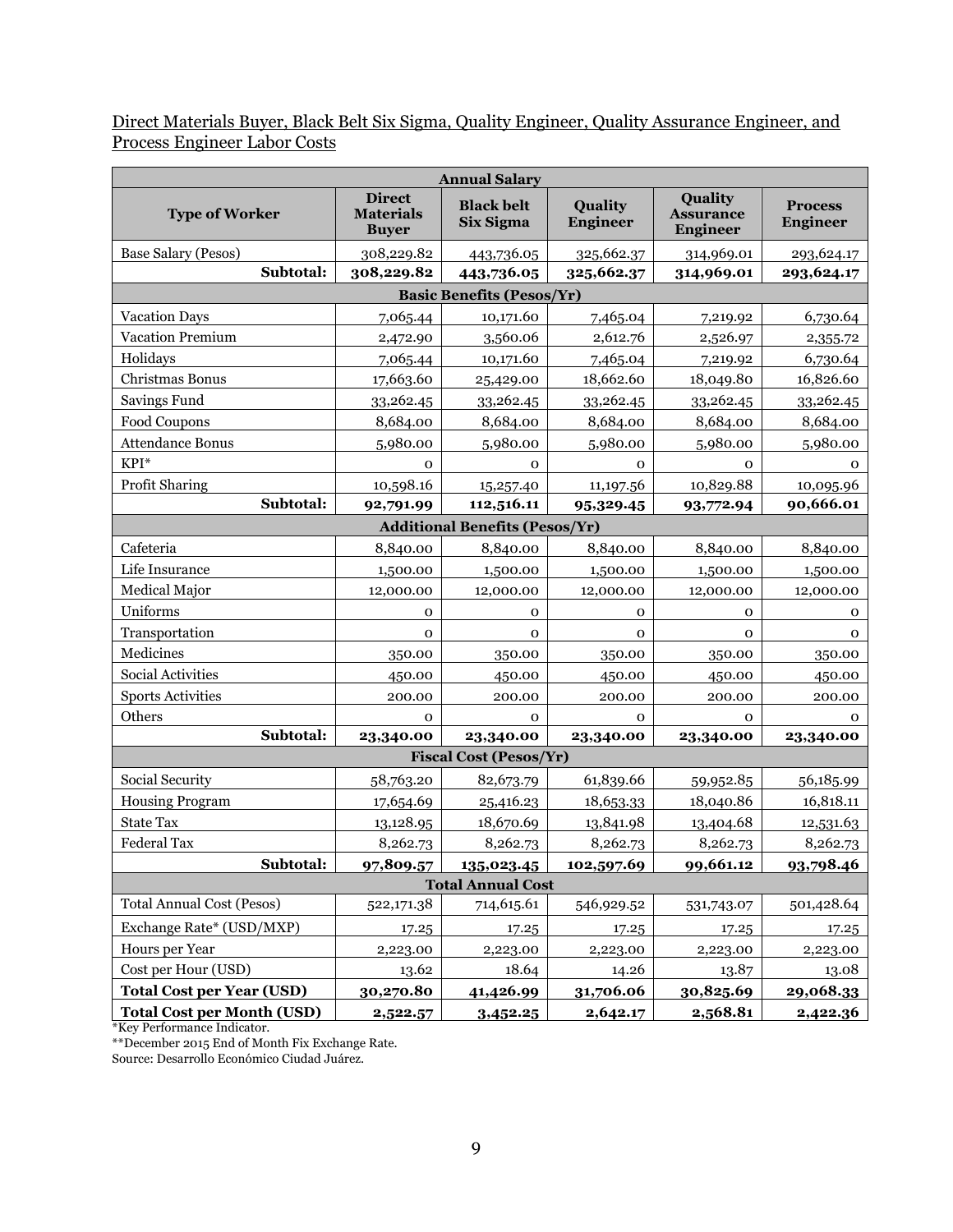## Product Engineer, Manufacturing Engineer, Materials Engineer, Molding Engineer, and Tools Engineer Labor Costs

|                                   |                                   | <b>Annual Salary</b>                  |                                     |                                   |                                 |
|-----------------------------------|-----------------------------------|---------------------------------------|-------------------------------------|-----------------------------------|---------------------------------|
| <b>Type of Worker</b>             | <b>Product</b><br><b>Engineer</b> | Manufacturing<br><b>Engineer</b>      | <b>Materials</b><br><b>Engineer</b> | <b>Molding</b><br><b>Engineer</b> | <b>Tools</b><br><b>Engineer</b> |
| Base Salary (Pesos)               | 311,444.11                        | 234,678.07                            | 252,142.03                          | 340,425.07                        | 275,860.07                      |
| Subtotal:                         | 311,444.11                        | 234,678.07                            | 252,142.03                          | 340,425.07                        | 275,860.07                      |
|                                   | <b>Basic Benefits (Pesos/Yr)</b>  |                                       |                                     |                                   |                                 |
| <b>Vacation Days</b>              | 7,139.12                          | 5,379.44                              | 5,779.76                            | 7,803.44                          | 6,323.44                        |
| <b>Vacation Premium</b>           | 2,498.69                          | 1,882.80                              | 2,022.92                            | 2,731.20                          | 2,213.20                        |
| Holidays                          | 7,139.12                          | 5,379.44                              | 5,779.76                            | 7,803.44                          | 6,323.44                        |
| Christmas Bonus                   | 17,847.80                         | 13,448.60                             | 14,449.40                           | 19,508.60                         | 15,808.60                       |
| Savings Fund                      | 33,262.45                         | 31,906.80                             | 33,262.45                           | 33,262.45                         | 33,262.45                       |
| Food Coupons                      | 8,684.00                          | 8,684.00                              | 8,684.00                            | 8,684.00                          | 8,684.00                        |
| <b>Attendance Bonus</b>           | 5,980.00                          | 5,980.00                              | 5,980.00                            | 5,980.00                          | 5,980.00                        |
| KPI*                              | $\mathbf 0$                       | $\mathbf{O}$                          | $\mathbf{O}$                        | 0                                 | $\Omega$                        |
| Profit Sharing                    | 10,708.68                         | 8,069.16                              | 8,669.64                            | 11,705.16                         | 9,485.16                        |
| Subtotal:                         | 93,259.86                         | 80,730.25                             | 84,627.93                           | 97,478.29                         | 88,080.29                       |
|                                   |                                   | <b>Additional Benefits (Pesos/Yr)</b> |                                     |                                   |                                 |
| Cafeteria                         | 8,840.00                          | 8,840.00                              | 8,840.00                            | 8,840.00                          | 8,840.00                        |
| Life Insurance                    | 1,500.00                          | 1,500.00                              | 1,500.00                            | 1,500.00                          | 1,500.00                        |
| Medical Major                     | 12,000.00                         | 12,000.00                             | 12,000.00                           | 12,000.00                         | 12,000.00                       |
| Uniforms                          | $\mathbf 0$                       | $\mathbf{0}$                          | $\mathbf{O}$                        | $\mathbf 0$                       | 0                               |
| Transportation                    | $\mathbf 0$                       | $\mathbf{0}$                          | $\mathbf{O}$                        | $\mathbf{O}$                      | 0                               |
| Medicines                         | 350.00                            | 350.00                                | 350.00                              | 350.00                            | 350.00                          |
| Social Activities                 | 450.00                            | 450.00                                | 450.00                              | 450.00                            | 450.00                          |
| <b>Sports Activities</b>          | 200.00                            | 200.00                                | 200.00                              | 200.00                            | 200.00                          |
| Others                            | $\mathbf 0$                       | $\mathbf 0$                           | $\mathbf 0$                         | $\mathbf 0$                       | $\mathbf 0$                     |
| Subtotal:                         | 23,340.00                         | 23,340.00                             | 23,340.00                           | 23,340.00                         | 23,340.00                       |
|                                   |                                   | <b>Fiscal Cost (Pesos/Yr)</b>         |                                     |                                   |                                 |
| Social Security                   | 59,330.48                         | 45,784.94                             | 48,866.46                           | 64,444.42                         | 53,051.62                       |
| <b>Housing Program</b>            | 17,838.83                         | 13,441.86                             | 14,442.14                           | 19,498.85                         | 15,800.67                       |
| <b>State Tax</b>                  | 13,260.43                         | 10,120.99                             | 10,835.19                           | 14,445.68                         | 11,805.18                       |
| <b>Federal Tax</b>                | 8,262.73                          | 8,071.59                              | 8,262.73                            | 8,262.73                          | 8,262.73                        |
| Subtotal:                         | 98,692.46                         | 77,419.37                             | 82,406.52                           | 106,651.68                        | 88,920.20                       |
|                                   |                                   | <b>Total Annual Cost</b>              |                                     |                                   |                                 |
| <b>Total Annual Cost (Pesos)</b>  | 526,736.44                        | 416,167.69                            | 442,516.48                          | 567,895.04                        | 476,200.56                      |
| Exchange Rate* (USD/MXP)          | 17.25                             | 17.25                                 | 17.25                               | 17.25                             | 17.25                           |
| Hours per Year                    | 2,223.00                          | 2,223.00                              | 2,223.00                            | 2,223.00                          | 2,223.00                        |
| Cost per Hour (USD)               | 13.74                             | 10.85                                 | 11.54                               | 14.81                             | 12.42                           |
| <b>Total Cost per Year (USD)</b>  | 30,535.45                         | 24,125.66                             | 25,653.13                           | 32,921.45                         | 27,605.83                       |
| <b>Total Cost per Month (USD)</b> | 2,544.62                          | 2,010.47                              | 2,137.76                            | 2,743.45                          | 2,300.49                        |

\*Key Performance Indicator.

\*\*December 2015 End of Month Fix Exchange Rate.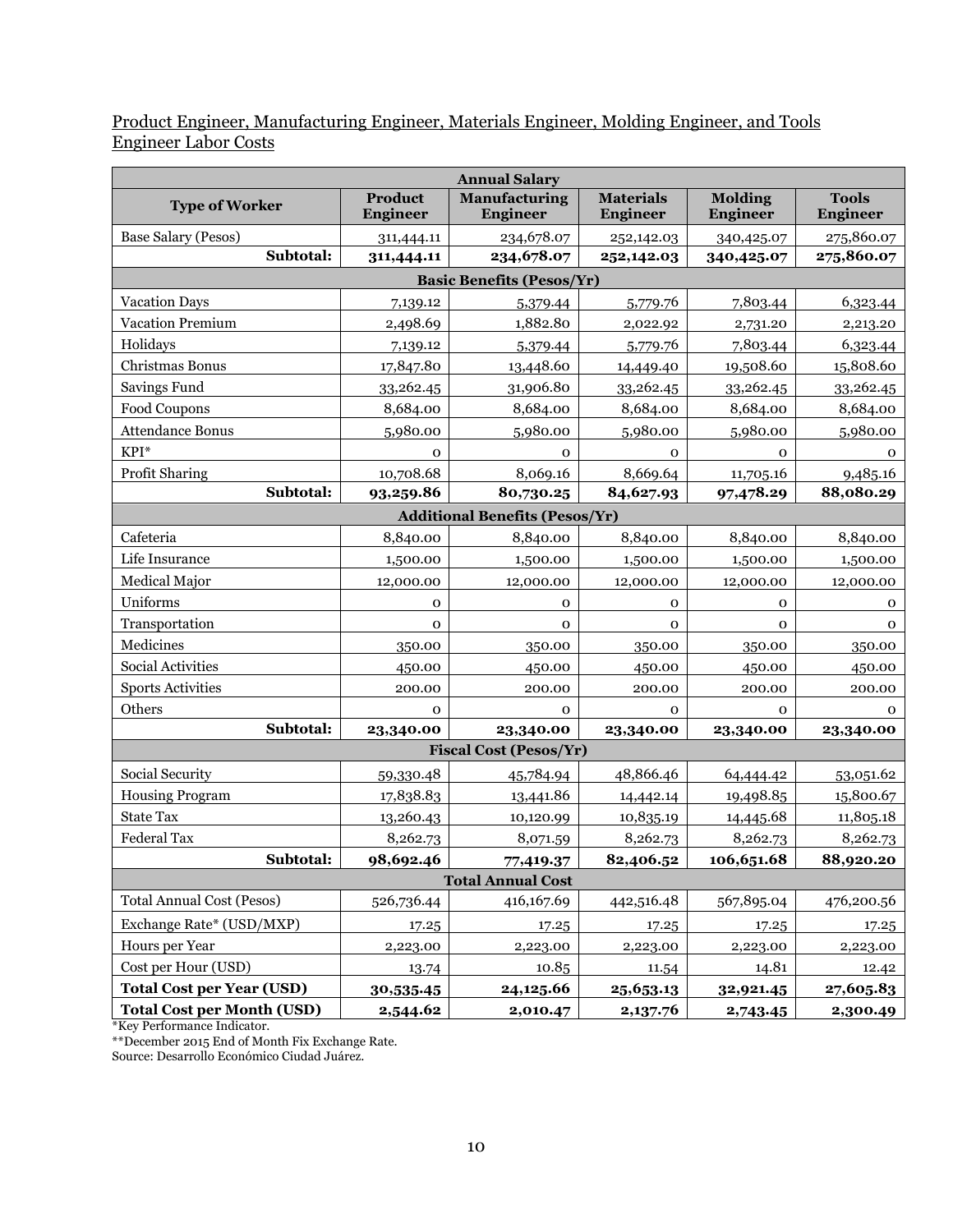| Plant Engineer, Design Engineer, Suppliers Development Engineer, Training Engineer, and IT |  |  |  |  |
|--------------------------------------------------------------------------------------------|--|--|--|--|
| <b>Engineer Labor Costs</b>                                                                |  |  |  |  |

|                                   |                                       | <b>Annual Salary</b>             |                                                           |                                    |                    |  |
|-----------------------------------|---------------------------------------|----------------------------------|-----------------------------------------------------------|------------------------------------|--------------------|--|
| <b>Type of Worker</b>             | Plant<br><b>Engineer</b>              | Design<br><b>Engineer</b>        | <b>Suppliers</b><br><b>Development</b><br><b>Engineer</b> | <b>Training</b><br><b>Engineer</b> | <b>IT Engineer</b> |  |
| Base Salary (Pesos)               | 253,140.17                            | 225,649.44                       | 252,142.03                                                | 240,345.83                         | 231,589.42         |  |
| Subtotal:                         | 253,140.17                            | 225,649.44                       | 252,142.03                                                | 240,345.83                         | 231,589.42         |  |
|                                   |                                       | <b>Basic Benefits (Pesos/Yr)</b> |                                                           |                                    |                    |  |
| <b>Vacation Days</b>              | 5,802.64                              | 5,172.48                         | 5,779.76                                                  | 5,509.36                           | 5,308.64           |  |
| <b>Vacation Premium</b>           | 2,030.92                              | 1,810.37                         | 2,022.92                                                  | 1,928.28                           | 1,858.02           |  |
| Holidays                          | 5,802.64                              | 5,172.48                         | 5,779.76                                                  | 5,509.36                           | 5,308.64           |  |
| Christmas Bonus                   | 14,506.60                             | 12,931.20                        | 14,449.40                                                 | 13,773.40                          | 13,271.60          |  |
| Savings Fund                      | 33,262.45                             | 30,679.27                        | 33,262.45                                                 | 32,677.39                          | 31,486.87          |  |
| Food Coupons                      | 8,684.00                              | 8,684.00                         | 8,684.00                                                  | 8,684.00                           | 8,684.00           |  |
| <b>Attendance Bonus</b>           | 5,980.00                              | 5,980.00                         | 5,980.00                                                  | 5,980.00                           | 5,980.00           |  |
| $KPI^*$                           | $\mathbf{O}$                          | $\mathbf{O}$                     | $\mathbf{O}$                                              | $\mathbf 0$                        | $\mathbf{o}$       |  |
| Profit Sharing                    | 8,703.96                              | 7,758.72                         | 8,669.64                                                  | 8,264.04                           | 7,962.96           |  |
| Subtotal:                         | 84,773.21                             | 78,188.52                        | 84,627.93                                                 | 82,325.83                          | 79,860.74          |  |
|                                   | <b>Additional Benefits (Pesos/Yr)</b> |                                  |                                                           |                                    |                    |  |
| Cafeteria                         | 8,840.00                              | 8,840.00                         | 8,840.00                                                  | 8,840.00                           | 8,840.00           |  |
| Life Insurance                    | 1,500.00                              | 1,500.00                         | 1,500.00                                                  | 1,500.00                           | 1,500.00           |  |
| <b>Medical Major</b>              | 12,000.00                             | 12,000.00                        | 12,000.00                                                 | 12,000.00                          | 12,000.00          |  |
| Uniforms                          | $\mathbf{O}$                          | $\mathbf 0$                      | $\mathbf 0$                                               | 0                                  | 0                  |  |
| Transportation                    | $\mathbf 0$                           | $\mathbf 0$                      | $\mathbf 0$                                               | $\mathbf{O}$                       | 0                  |  |
| Medicines                         | 350.00                                | 350.00                           | 350.00                                                    | 350.00                             | 350.00             |  |
| Social Activities                 | 450.00                                | 450.00                           | 450.00                                                    | 450.00                             | 450.00             |  |
| <b>Sports Activities</b>          | 200.00                                | 200.00                           | 200.00                                                    | 200.00                             | 200.00             |  |
| Others                            | 0                                     | $\mathbf 0$                      | 0                                                         | 0                                  | 0                  |  |
| Subtotal:                         | 23,340.00                             | 23,340.00                        | 23,340.00                                                 | 23,340.00                          | 23,340.00          |  |
|                                   |                                       | <b>Fiscal Cost (Pesos/Yr)</b>    |                                                           |                                    |                    |  |
| Social Security                   | 49,042.44                             | 44,191.61                        | 48,866.46                                                 | 46,785.13                          | 45,240.15          |  |
| <b>Housing Program</b>            | 14,499.26                             | 12,924.65                        | 14,442.14                                                 | 13,766.52                          | 13,265.01          |  |
| <b>State Tax</b>                  | 10,875.98                             | 9,751.70                         | 10,835.19                                                 | 10,352.80                          | 9,994.72           |  |
| <b>Federal Tax</b>                | 8,262.73                              | 7,898.51                         | 8,262.73                                                  | 8,180.24                           | 8,012.38           |  |
| Subtotal:                         | 82,680.41                             | 74,766.48                        | 82,406.52                                                 | 79,084.69                          | 76,512.27          |  |
|                                   | <b>Total Annual Cost</b>              |                                  |                                                           |                                    |                    |  |
| <b>Total Annual Cost (Pesos)</b>  | 443,933.79                            | 401,944.44                       | 442,516.48                                                | 425,096.35                         | 411,302.42         |  |
| Exchange Rate* (USD/MXP)          | 17.25                                 | 17.25                            | 17.25                                                     | 17.25                              | 17.25              |  |
| Hours per Year                    | 2,223.00                              | 2,223.00                         | 2,223.00                                                  | 2,223.00                           | 2,223.00           |  |
| Cost per Hour (USD)               | 11.58                                 | 10.48                            | 11.54                                                     | 11.09                              | 10.73              |  |
| <b>Total Cost per Year (USD)</b>  | 25,735.29                             | 23,301.13                        | 25,653.13                                                 | 24,643.27                          | 23,843.62          |  |
| <b>Total Cost per Month (USD)</b> | 2,144.61                              | 1,941.76                         | 2,137.76                                                  | 2,053.61                           | 1,986.97           |  |

\*Key Performance Indicator.

\*\*December 2015 End of Month Fix Exchange Rate.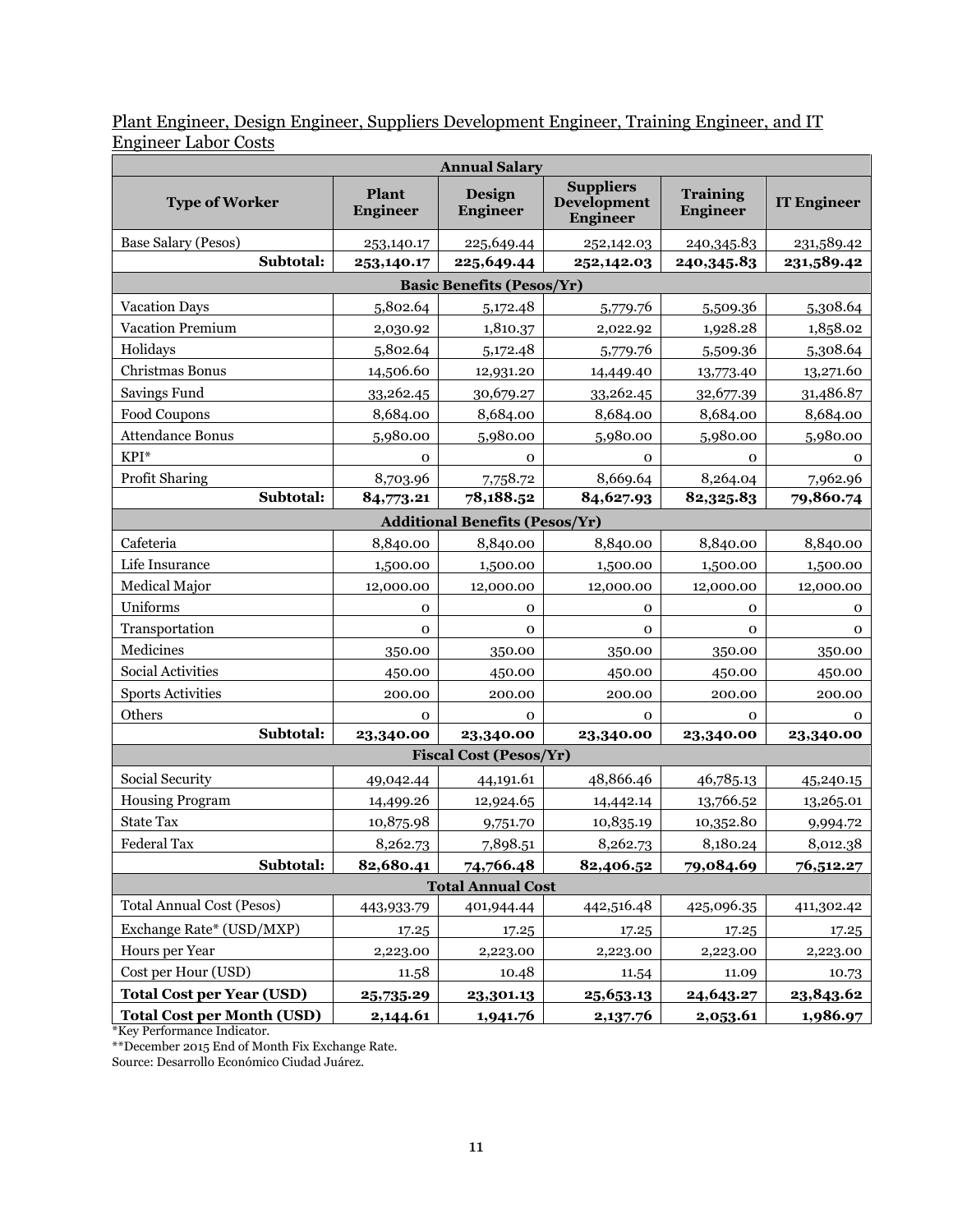Control Production Engineer, Production Supervisor, Production Scheduler, Production Cost Accountant, Production Control Assistant Labor Costs

| <b>Annual Salary</b>              |                                                 |                                        |                                |                                         |                                           |
|-----------------------------------|-------------------------------------------------|----------------------------------------|--------------------------------|-----------------------------------------|-------------------------------------------|
| <b>Type of Worker</b>             | <b>Control</b><br>Production<br><b>Engineer</b> | <b>Production</b><br><b>Supervisor</b> | Production<br><b>Scheduler</b> | Production<br>Cost<br><b>Accountant</b> | Production<br>Control<br><b>Assistant</b> |
| Base Salary (Pesos)               | 392,422.58                                      | 237,648.06                             | 314,396.65                     | 261,750.00                              | 174,800.14                                |
| Subtotal:                         | 392,422.58                                      | 237,648.06                             | 314,396.65                     | 261,750.00                              | 174,800.14                                |
|                                   |                                                 | <b>Basic Benefits (Pesos/Yr)</b>       |                                |                                         |                                           |
| <b>Vacation Days</b>              | 8,995.36                                        | 5,447.52                               | 7,206.80                       | 6,000.00                                | 4,006.88                                  |
| <b>Vacation Premium</b>           | 3,148.38                                        | 1,906.63                               | 2,522.38                       | 2,100.00                                | 1,402.41                                  |
| Holidays                          | 8,995.36                                        | 5,447.52                               | 7,206.80                       | 6,000.00                                | 4,006.88                                  |
| Christmas Bonus                   | 22,488.40                                       | 13,618.80                              | 18,017.00                      | 15,000.00                               | 10,017.20                                 |
| Savings Fund                      | 33,262.45                                       | 32,310.60                              | 33,262.45                      | 33,262.45                               | 23,765.81                                 |
| Food Coupons                      | 8,684.00                                        | 8,684.00                               | 8,684.00                       | 8,684.00                                | 8,684.00                                  |
| <b>Attendance Bonus</b>           | 5,980.00                                        | 5,980.00                               | 5,980.00                       | 5,980.00                                | 5,980.00                                  |
| KPI*                              | $\mathbf 0$                                     | $\mathbf 0$                            | $\mathbf{O}$                   | $\mathbf 0$                             | $\mathbf 0$                               |
| Profit Sharing                    | 13,493.04                                       | 8,171.28                               | 10,810.20                      | 9,000.00                                | 6,010.32                                  |
| Subtotal:                         | 105,046.99                                      | 81,566.36                              | 93,689.63                      | 86,026.45                               | 63,873.50                                 |
|                                   |                                                 | <b>Additional Benefits (Pesos/Yr)</b>  |                                |                                         |                                           |
| Cafeteria                         | 8,840.00                                        | 8,840.00                               | 8,840.00                       | 8,840.00                                | 8,840.00                                  |
| Life Insurance                    | 1,500.00                                        | 1,500.00                               | 1,500.00                       | 1,500.00                                | 1,500.00                                  |
| Medical Major                     | 12,000.00                                       | 12,000.00                              | 12,000.00                      | 12,000.00                               | 12,000.00                                 |
| Uniforms                          | $\mathbf 0$                                     | $\mathbf 0$                            | $\mathbf{0}$                   | $\mathbf 0$                             | 0                                         |
| Transportation                    | $\mathbf 0$                                     | $\mathbf 0$                            | $\mathbf{O}$                   | $\mathbf 0$                             | $\mathbf{0}$                              |
| Medicines                         | 350.00                                          | 350.00                                 | 350.00                         | 350.00                                  | 350.00                                    |
| Social Activities                 | 450.00                                          | 450.00                                 | 450.00                         | 450.00                                  | 450.00                                    |
| <b>Sports Activities</b>          | 200.00                                          | 200.00                                 | 200.00                         | 200.00                                  | 200.00                                    |
| Others                            | $\mathbf{O}$                                    | $\mathbf{O}$                           | $\mathbf{O}$                   | $\mathbf 0$                             | $\mathbf{O}$                              |
| Subtotal:                         | 23,340.00                                       | 23,340.00                              | 23,340.00                      | 23,340.00                               | 23,340.00                                 |
|                                   |                                                 | <b>Fiscal Cost (Pesos/Yr)</b>          |                                |                                         |                                           |
| Social Security                   | 73,619.26                                       | 46,308.93                              | 59,851.65                      | 50,562.11                               | 35,219.17                                 |
| <b>Housing Program</b>            | 22,477.07                                       | 13,611.95                              | 18,008.01                      | 14,992.56                               | 10,012.13                                 |
| <b>State Tax</b>                  | 16,572.13                                       | 10,242.43                              | 13,381.22                      | 11,228.19                               | 7,672.17                                  |
| <b>Federal Tax</b>                | 8,262.73                                        | 8,128.52                               | 8,262.73                       | 8,262.73                                | 6,923.71                                  |
| Subtotal:                         | 120,931.19                                      | 78,291.83                              | 99,503.61                      | 85,045.60                               | 59,827.17                                 |
|                                   |                                                 | <b>Total Annual Cost</b>               |                                |                                         |                                           |
| <b>Total Annual Cost (Pesos)</b>  | 641,740.76                                      | 420,846.25                             | 530,929.89                     | 456,162.05                              | 321,840.81                                |
| Exchange Rate* (USD/MXP)          | 17.25                                           | 17.25                                  | 17.25                          | 17.25                                   | 17.25                                     |
| Hours per Year                    | 2,223.00                                        | 2,223.00                               | 2,223.00                       | 2,223.00                                | 2,223.00                                  |
| Cost per Hour (USD)               | 16.74                                           | 10.97                                  | 13.85                          | 11.90                                   | 8.39                                      |
| <b>Total Cost per Year (USD)</b>  | 37,202.36                                       | 24,396.88                              | 30,778.54                      | 26,444.18                               | 18,657.44                                 |
| <b>Total Cost per Month (USD)</b> | 3,100.20                                        | 2,033.07                               | 2,564.88                       | 2,203.68                                | 1,554.79                                  |

\*Key Performance Indicator.

\*\*December 2015 End of Month Fix Exchange Rate.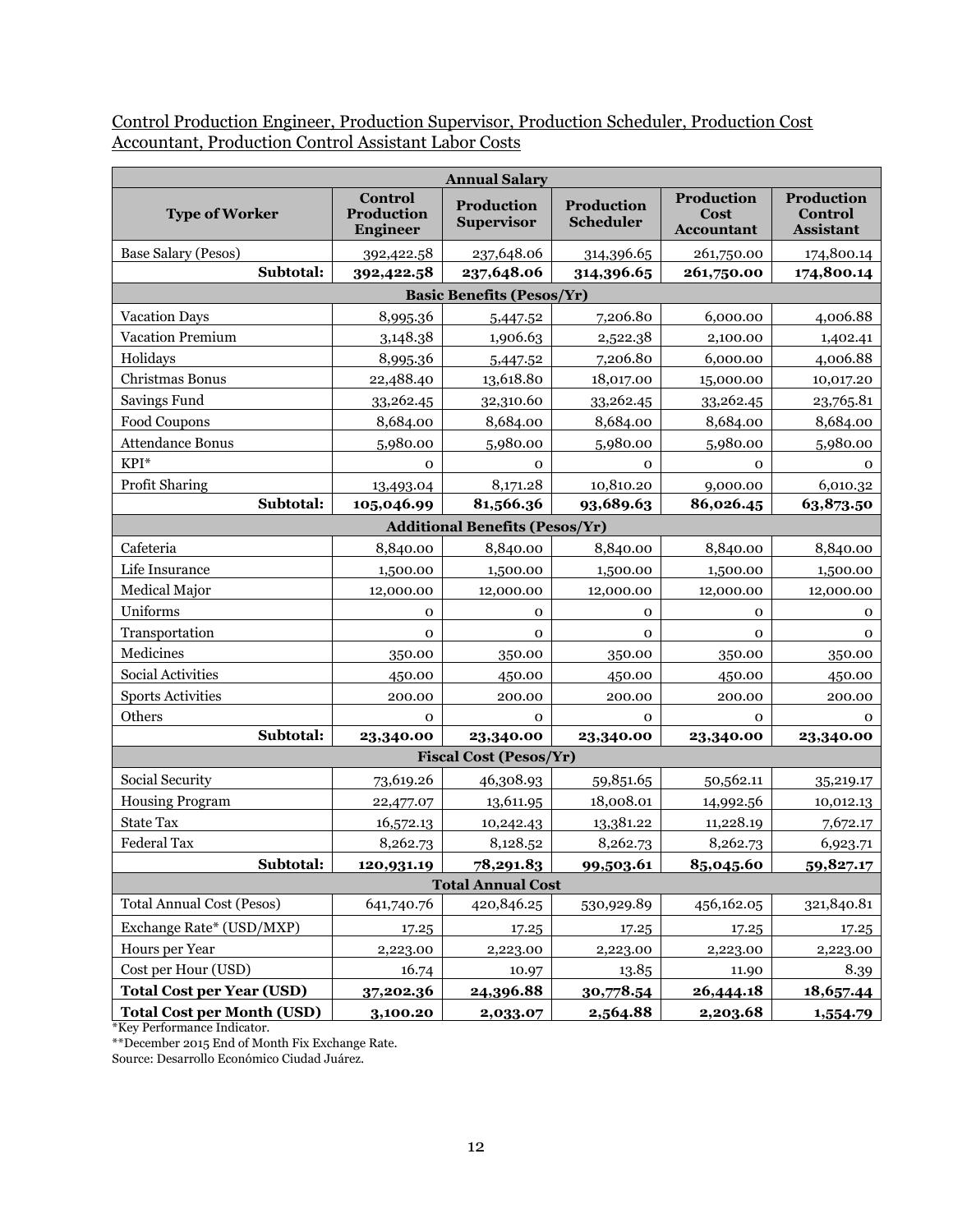### Warehouse Supervisor, Bilingual Assistant, Plant Manager, Operations Manager, Production Manager Labor Costs

|                                   |                                       | <b>Annual Salary</b>                  |                         |                                     |                                     |
|-----------------------------------|---------------------------------------|---------------------------------------|-------------------------|-------------------------------------|-------------------------------------|
| <b>Type of Worker</b>             | <b>Warehouse</b><br><b>Supervisor</b> | <b>Bilingual</b><br><b>Assistant</b>  | Plant<br><b>Manager</b> | <b>Operations</b><br><b>Manager</b> | <b>Production</b><br><b>Manager</b> |
| Base Salary (Pesos)               | 383,900.00                            | 162,722.23                            | 1,401,866.69            | 825,877.09                          | 831,778.68                          |
| Subtotal:                         | 383,900.00                            | 162,722.23                            | 1,401,866.69            | 825,877.09                          | 831,778.68                          |
|                                   |                                       | <b>Basic Benefits (Pesos/Yr)</b>      |                         |                                     |                                     |
| <b>Vacation Days</b>              | 8,800.00                              | 3,730.02                              | 32,134.48               | 18,931.28                           | 19,066.56                           |
| Vacation Premium                  | 3,080.00                              | 1,305.51                              | 11,247.07               | 6,625.95                            | 6,673.30                            |
| Holidays                          | 8,800.00                              | 3,730.02                              | 32,134.48               | 18,931.28                           | 19,066.56                           |
| Christmas Bonus                   | 22,000.00                             | 9,325.06                              | 80,336.20               | 47,328.20                           | 47,666.40                           |
| Savings Fund                      | 33,262.45                             | 22,123.70                             | 33,262.45               | 33,262.45                           | 33,262.45                           |
| Food Coupons                      | 8,684.00                              | 8,684.00                              | 8,684.00                | 8,684.00                            | 8,684.00                            |
| <b>Attendance Bonus</b>           | 5,980.00                              | 5,980.00                              | 9,100.00                | 9,100.00                            | 9,100.00                            |
| KPI*                              | $\mathbf{O}$                          | $\mathbf{0}$                          | $\mathbf{O}$            | $\mathbf{0}$                        | $\mathbf 0$                         |
| Profit Sharing                    | 13,200.00                             | 5,595.03                              | 48,201.72               | 28,396.92                           | 28,599.84                           |
| Subtotal:                         | 103,806.45                            | 60,473.34                             | 255,100.40              | 171,260.08                          | 172,119.11                          |
|                                   |                                       | <b>Additional Benefits (Pesos/Yr)</b> |                         |                                     |                                     |
| Cafeteria                         | 8,840.00                              | 8,840.00                              | 8,840.00                | 8,840.00                            | 8,840.00                            |
| Life Insurance                    | 1,500.00                              | 1,500.00                              | 1,500.00                | 1,500.00                            | 1,500.00                            |
| Medical Major                     | 12,000.00                             | 12,000.00                             | 15,000.00               | 15,000.00                           | 15,000.00                           |
| Uniforms                          | $\mathbf{O}$                          | 0                                     | O                       | $\mathbf 0$                         | 0                                   |
| Transportation                    | $\mathbf 0$                           | $\mathbf 0$                           | $\mathbf 0$             | $\mathbf 0$                         | $\mathbf 0$                         |
| Medicines                         | 350.00                                | 350.00                                | 350.00                  | 350.00                              | 350.00                              |
| Social Activities                 | 450.00                                | 450.00                                | 450.00                  | 450.00                              | 450.00                              |
| <b>Sports Activities</b>          | 200.00                                | 200.00                                | 200.00                  | 200.00                              | 200.00                              |
| Others                            | $\mathbf 0$                           | $\mathbf 0$                           | 0                       | 0                                   | $\mathbf 0$                         |
| Subtotal:                         | 23,340.00                             | 23,340.00                             | 26,340.00               | 26,340.00                           | 26,340.00                           |
|                                   |                                       | <b>Fiscal Cost (Pesos/Yr)</b>         |                         |                                     |                                     |
| Social Security                   | 72,115.89                             | 33,088.36                             | 102,904.11              | 102,904.11                          | 102,904.11                          |
| <b>Housing Program</b>            | 21,989.06                             | 9,320.46                              | 31,983.13               | 31,983.13                           | 31,983.13                           |
| <b>State Tax</b>                  | 16,223.69                             | 7,178.31                              | 57,966.22               | 34,410.34                           | 34,651.66                           |
| Federal Tax                       | 8,262.73                              | 6,692.17                              | 8,685.73                | 8,685.73                            | 8,685.73                            |
| Subtotal:                         | 118,591.38                            | 56,279.30                             | 201,539.19              | 177,983.30                          | 178,224.63                          |
|                                   |                                       | <b>Total Annual Cost</b>              |                         |                                     |                                     |
| <b>Total Annual Cost (Pesos)</b>  | 629,637.83                            | 302,814.86                            | 1,884,846.27            | 1,201,460.47                        | 1,208,462.41                        |
| Exchange Rate* (USD/MXP)          | 17.25                                 | 17.25                                 | 17.25                   | 17.25                               | 17.25                               |
| Hours per Year                    | 2,223.00                              | 2,223.00                              | 2,223.00                | 2,223.00                            | 2,223.00                            |
| Cost per Hour (USD)               | 16.42                                 | 7.90                                  | 49.15                   | 31.33                               | 31.51                               |
| <b>Total Cost per Year (USD)</b>  | 36,500.74                             | 17,554.48                             | 109,266.45              | 69,649.88                           | 70,055.79                           |
| <b>Total Cost per Month (USD)</b> | 3,041.73                              | 1,462.87                              | 9,105.54                | 5,804.16                            | 5,837.98                            |

\*Key Performance Indicator.

\*\*December 2015 End of Month Fix Exchange Rate.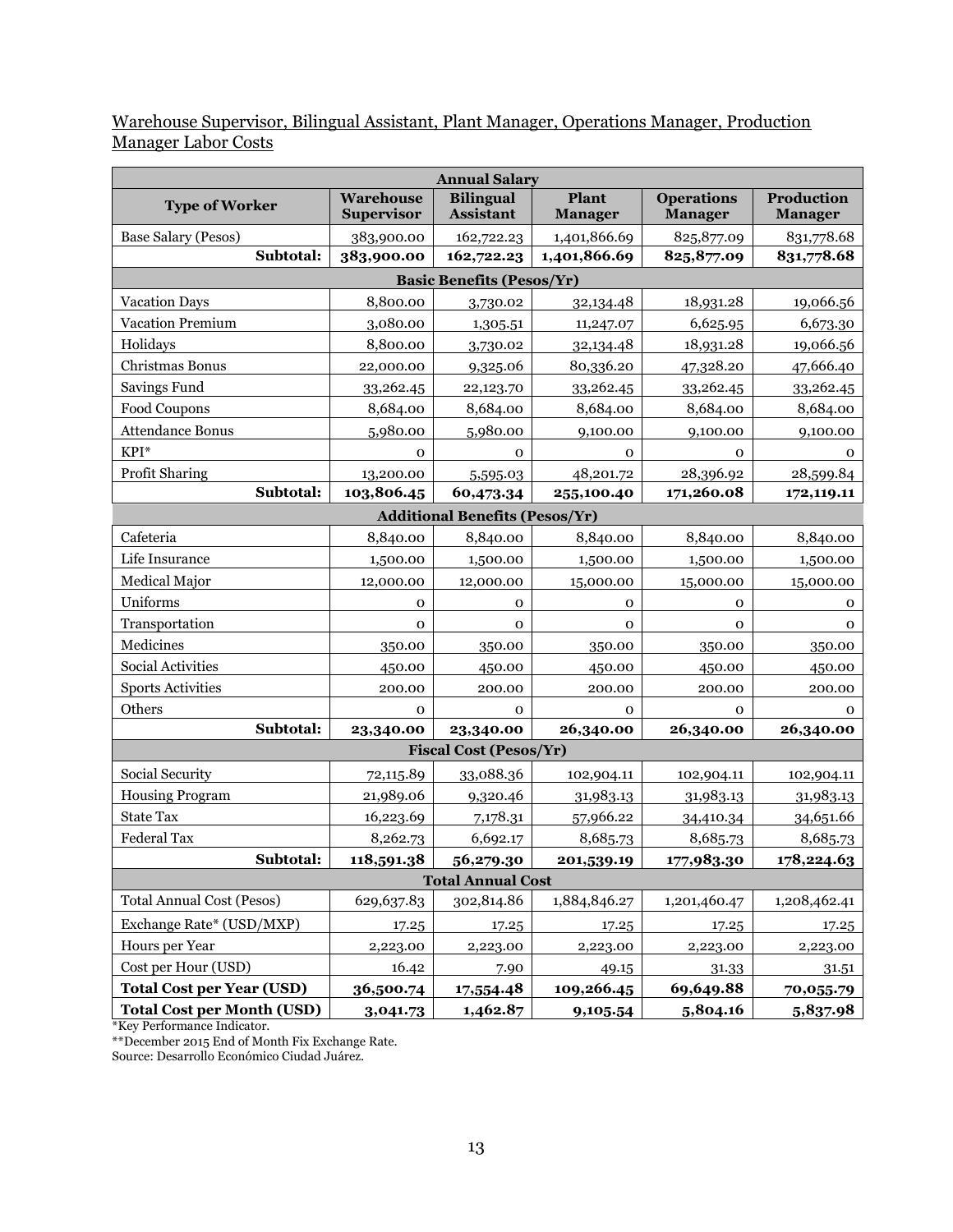### Maintenance Manager, Engineering Manager, Quality Manager, Materials Manager, and Six Sigma Coordinator Labor Costs

|                                   |                                      | <b>Annual Salary</b>                  |                           |                                    |                          |
|-----------------------------------|--------------------------------------|---------------------------------------|---------------------------|------------------------------------|--------------------------|
| <b>Type of Worker</b>             | <b>Maintenance</b><br><b>Manager</b> | <b>Engineering</b><br><b>Manager</b>  | Quality<br><b>Manager</b> | <b>Materials</b><br><b>Manager</b> | Six Sigma<br>Coordinator |
| Base Salary (Pesos)               | 822,038.09                           | 865,310.60                            | 824,704.45                | 802,200.93                         | 825,154.66               |
| Subtotal:                         | 822,038.09                           | 865,310.60                            | 824,704.45                | 802,200.93                         | 825,154.66               |
|                                   |                                      | <b>Basic Benefits (Pesos/Yr)</b>      |                           |                                    |                          |
| <b>Vacation Days</b>              | 18,843.28                            | 19,835.20                             | 18,904.40                 | 18,388.56                          | 18,914.72                |
| Vacation Premium                  | 6,595.15                             | 6,942.32                              | 6,616.54                  | 6,436.00                           | 6,620.15                 |
| Holidays                          | 18,843.28                            | 19,835.20                             | 18,904.40                 | 18,388.56                          | 18,914.72                |
| Christmas Bonus                   | 47,108.20                            | 49,588.00                             | 47,261.00                 | 45,971.40                          | 47,286.80                |
| Savings Fund                      | 33,262.45                            | 33,262.45                             | 33,262.45                 | 33,262.45                          | 33,262.45                |
| Food Coupons                      | 8,684.00                             | 8,684.00                              | 8,684.00                  | 8,684.00                           | 8,684.00                 |
| Attendance Bonus                  | 9,100.00                             | 9,100.00                              | 9,100.00                  | 9,100.00                           | 9,100.00                 |
| KPI*                              | $\mathbf 0$                          | $\mathbf 0$                           | $\mathbf{O}$              | 0                                  | $\mathbf 0$              |
| Profit Sharing                    | 28,264.92                            | 29,752.80                             | 28,356.60                 | 27,582.84                          | 28,372.08                |
| Subtotal:                         | 170,701.28                           | 176,999.97                            | 171,089.39                | 167,813.81                         | 171,154.92               |
|                                   |                                      | <b>Additional Benefits (Pesos/Yr)</b> |                           |                                    |                          |
| Cafeteria                         | 8,840.00                             | 8,840.00                              | 8,840.00                  | 8,840.00                           | 8,840.00                 |
| Life Insurance                    | 1,500.00                             | 1,500.00                              | 1,500.00                  | 1,500.00                           | 1,500.00                 |
| Medical Major                     | 15,000.00                            | 15,000.00                             | 15,000.00                 | 15,000.00                          | 15,000.00                |
| Uniforms                          | 0                                    | $\mathbf 0$                           | $\mathbf 0$               | $\mathbf 0$                        | $\mathbf 0$              |
| Transportation                    | $\mathbf{0}$                         | $\mathbf{O}$                          | $\mathbf{O}$              | $\mathbf{O}$                       | $\mathbf 0$              |
| Medicines                         | 350.00                               | 350.00                                | 350.00                    | 350.00                             | 350.00                   |
| Social Activities                 | 450.00                               | 450.00                                | 450.00                    | 450.00                             | 450.00                   |
| <b>Sports Activities</b>          | 200.00                               | 200.00                                | 200.00                    | 200.00                             | 200.00                   |
| Others                            | $\mathbf{0}$                         | $\mathbf{0}$                          | $\mathbf{0}$              | 0                                  | 0                        |
| Subtotal:                         | 26,340.00                            | 26,340.00                             | 26,340.00                 | 26,340.00                          | 26,340.00                |
|                                   |                                      | <b>Fiscal Cost (Pesos/Yr)</b>         |                           |                                    |                          |
| Social Security                   | 102,904.11                           | 102,904.11                            | 102,904.11                | 102,904.11                         | 102,904.11               |
| <b>Housing Program</b>            | 31,983.13                            | 31,983.13                             | 31,983.13                 | 31,983.13                          | 31,983.13                |
| <b>State Tax</b>                  | 34,253.32                            | 36,022.99                             | 34,362.38                 | 33,442.04                          | 34,380.76                |
| <b>Federal Tax</b>                | 885.73                               | 8,685.73                              | 8,685.73                  | 8,685.73                           | 8,685.73                 |
| Subtotal:                         | 177,826.28                           | 179,595.95                            | 177,935.35                | 177,015.00                         | 177,953.72               |
|                                   |                                      | <b>Total Annual Cost</b>              |                           |                                    |                          |
| <b>Total Annual Cost (Pesos)</b>  | 1,196,905.65                         | 1,248,246.52                          | 1,200,069.19              | 1,173,369.74                       | 1,200,603.30             |
| Exchange Rate* (USD/MXP)          | 17.25                                | 17.25                                 | 17.25                     | 17.25                              | 17.25                    |
| Hours per Year                    | 2,223.00                             | 2,223.00                              | 2,223.00                  | 2,223.00                           | 2,223.00                 |
| Cost per Hour (USD)               | 31.21                                | 32.55                                 | 31.30                     | 30.60                              | 31.31                    |
| <b>Total Cost per Year (USD)</b>  | 69,385.83                            | 72,362.12                             | 69,569.23                 | 68,021.43                          | 69,600.19                |
| <b>Total Cost per Month (USD)</b> | 5,782.15                             | 6,030.18                              | 5,797.44                  | 5,668.45                           | 5,800.02                 |

\*Key Performance Indicator.

\*\*December 2015 End of Month Fix Exchange Rate.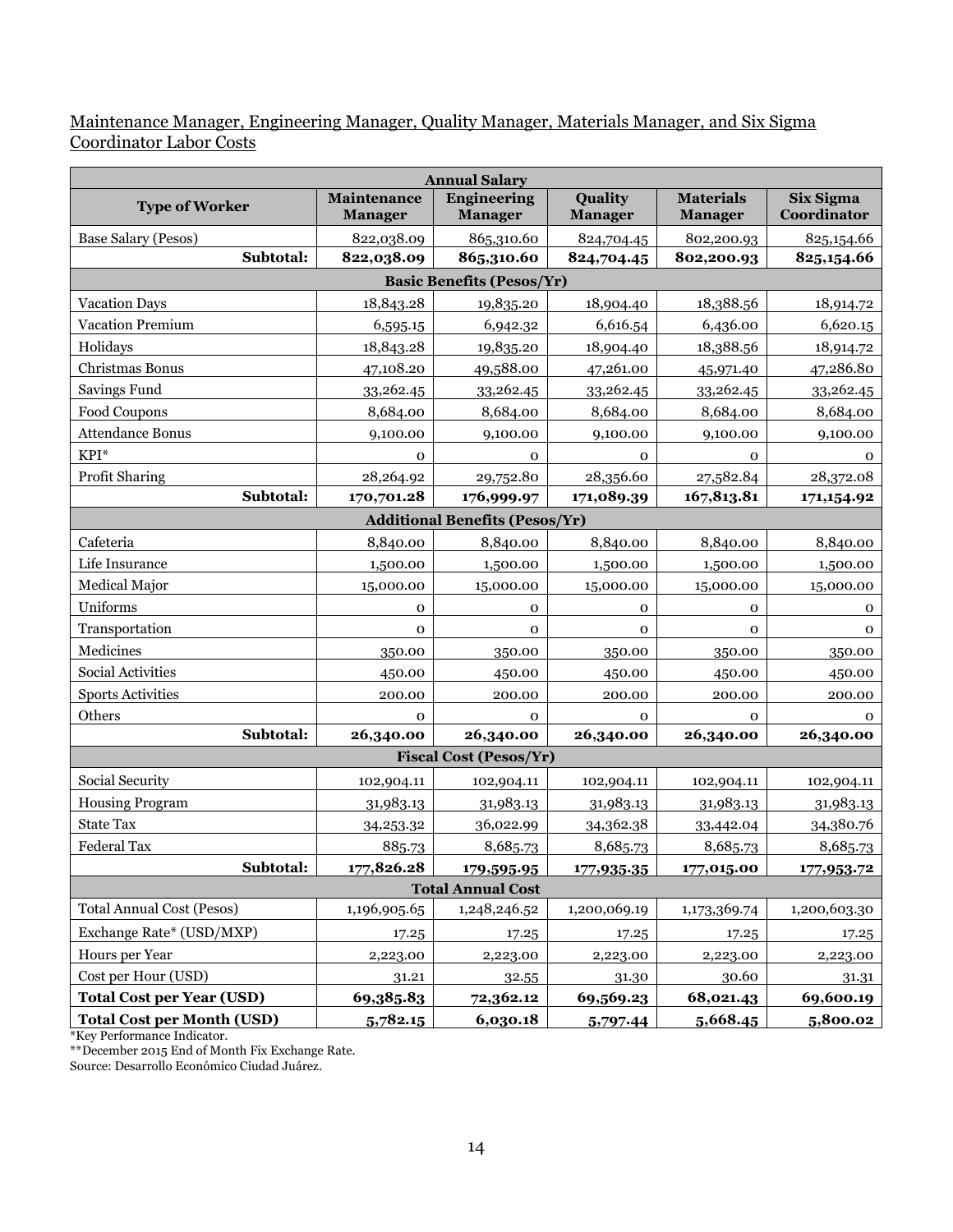### <span id="page-16-0"></span>**B. Tax Regime for the Manufacturing Industry in Mexico**

The sources used were the following:

- "PWC-IMMEX, Maquiladora Guide, Doing Business in Mexico", [http://www.pwc.com/es\\_MX/mx/industrias/archivo/doing-business-maquiladora.pdf,](http://www.pwc.com/es_MX/mx/industrias/archivo/doing-business-maquiladora.pdf)
- "Deloitte, International Tax: Mexico Highlights 2015", [http://www2.deloitte.com/content/dam/Deloitte/global/Documents/Tax/dttl-tax](http://www2.deloitte.com/content/dam/Deloitte/global/Documents/Tax/dttl-tax-mexicohighlights-2015.pdf)[mexicohighlights-2015.pdf,](http://www2.deloitte.com/content/dam/Deloitte/global/Documents/Tax/dttl-tax-mexicohighlights-2015.pdf)
- 'KPMG, Investment in Mexico, [https://www.kpmg.com/MX/es/IssuesAndInsights/ArticlesPublications/Documents/Estudios/2](https://www.kpmg.com/MX/es/IssuesAndInsights/ArticlesPublications/Documents/Estudios/2014/Investment-in-Mexico-2014.pdf) [014/Investment-in-Mexico-2014.pdf,](https://www.kpmg.com/MX/es/IssuesAndInsights/ArticlesPublications/Documents/Estudios/2014/Investment-in-Mexico-2014.pdf)
- "Deloitte, Taxation and Investment in Mexico 2014, Reach, relevance and reliability", [http://www2.deloitte.com/content/dam/Deloitte/global/Documents/Tax/dttl-tax-mexicoguide-](http://www2.deloitte.com/content/dam/Deloitte/global/Documents/Tax/dttl-tax-mexicoguide-2014.pdf)[2014.pdf.](http://www2.deloitte.com/content/dam/Deloitte/global/Documents/Tax/dttl-tax-mexicoguide-2014.pdf)

Retrieved in May 2017.

The Federal government levies the main taxes payable in Mexico. The principal taxes are the following:

- 1. Federal Income Tax
- 2. Value-Added Tax
- 3. Social Security Contribution
- 4. Federal Housing Contribution
- 5. State Payroll Tax
- 6. Tax on Real Estate
- 7. Withholding Tax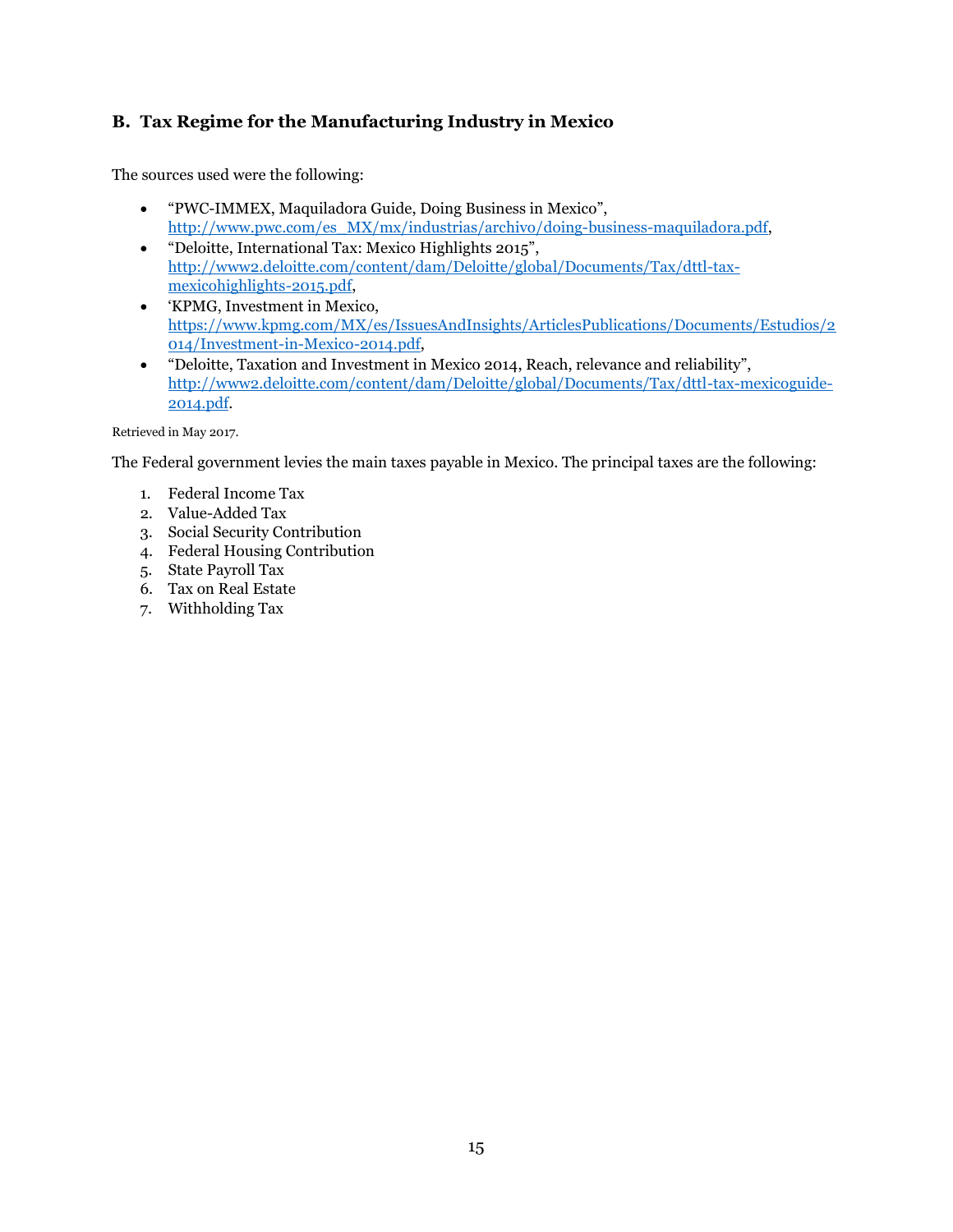#### **A. Federal Income Tax**

The Federal Corporate Income Tax description for maquiladoras:

- 30% of almost all revenue is taxed and works on an accrual basis.
- Significant tax reductions can be made if requirements are met.
- Normal Fiscal year is from January 1 through December 31.

#### **a. Figure 1**

| Income Taxation for Companies in Mexico |                  |  |  |
|-----------------------------------------|------------------|--|--|
| Corporate income tax rate               | 30%              |  |  |
| Branch tax rate                         | 30%              |  |  |
| Capital gains tax rate                  | 10%/25%/35%      |  |  |
| <b>Basis</b>                            | Worldwide Income |  |  |
| Participation exemption                 |                  |  |  |

Source: Deloitte: "Taxation and Investment in Mexico 2014, Reach, Relevance and Reliability". Retrieved in May 2017.

#### **B. Value-Added Tax (IVA in Spanish)**

The Value-Added Tax description for Maquiladoras:

- Standard 16% rate applies to the following activities in Mexico:
	- o Sale of goods
	- o Supply of independent services
	- o Granting of temporary use of enjoyment of tangible goods
	- o Import of goods or services
- A zero rate applies to export and services used abroad if the services are contracted and paid by a nonresident with a PE in Mexico.
- Special rates and refunds are applicable to qualifying maquiladoras.
	- o Maquiladoras that enable the sale of goods between nonresidents at an exempt Value-Added Tax rate when the goods are delivered from one maquiladora to another.
	- o Following certain customs formalities to virtually export the goods.

#### **C. Social Security Contribution**

The Social Security Tax description for Maquiladoras:

- Social Security is mandatory for any type of industry of business.
	- o Rates vary from 15%-30% (depending the salary structure of the maquiladora's employee)

#### **D. Federal Housing Contribution**

The Federal Housing Contribution description for Maquiladoras:

- Companies need to contribute to the National Housing Institute
	- o The sum equals to 5% of the payroll.
	- o Funds go into special accounts for employee.

#### **E. State Payroll Tax**

The State Payroll Tax description for Maquiladoras:

- Payroll wages apply at the state level.
- Such tax is withheld by the employer.
- According to PwC-IMMEX: Maquiladora Guide: Doing Business in Mexico, the state of Chihuahua has a payroll tax percentage that ranges from 1% to 2.6%.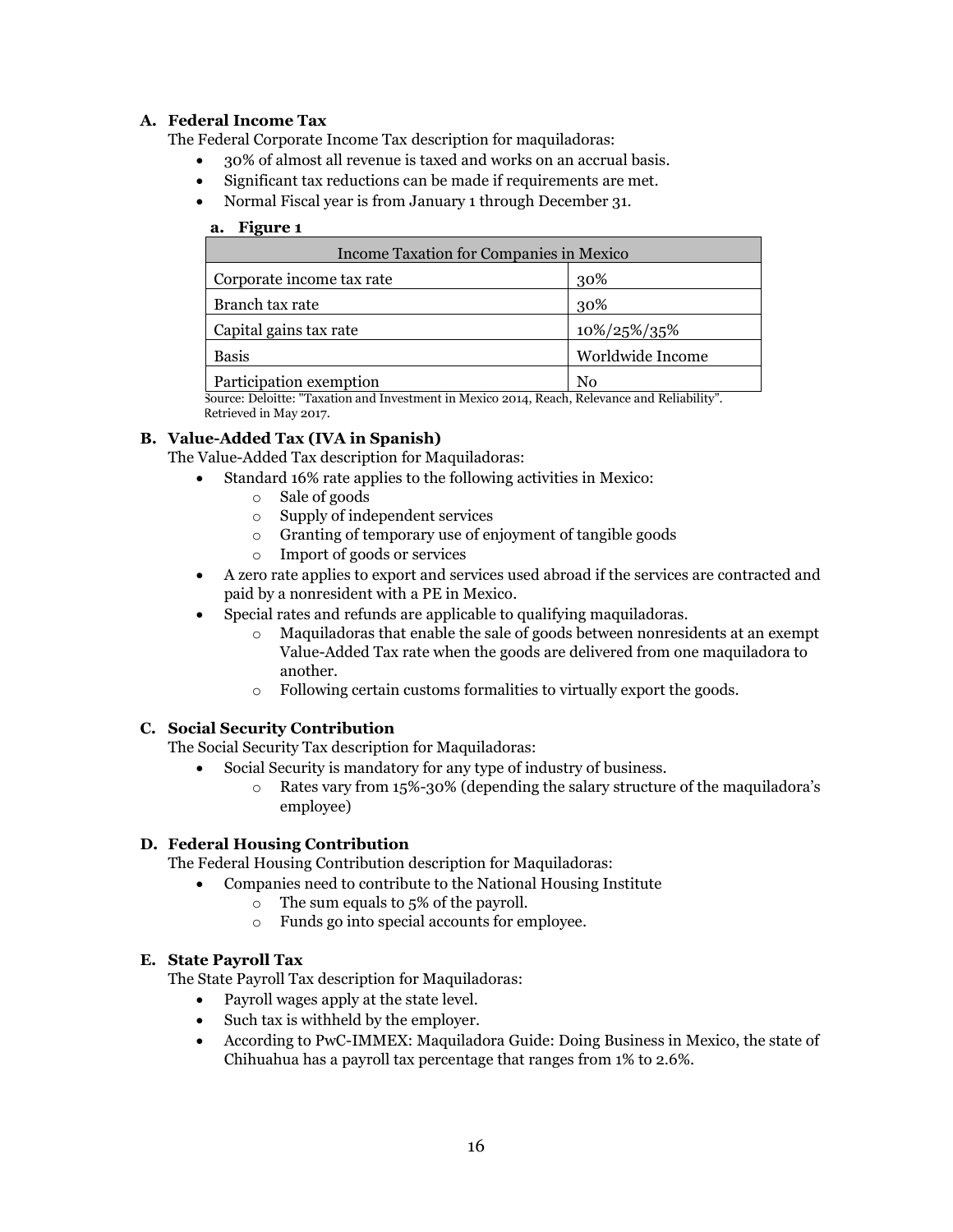#### **F. Tax on Real Estate**

- A rate between 2%- 5% applies to the transfer of real estate.
- The real estate tax is levied by the municipal state.
- Rates are deductible in calculating the individual's taxable income related to leasing of real property.

#### **G. Withholding Tax**

The withholding tax description for Maquiladoras:

- Dividends
	- o A company that distributes dividends to nonresident or to a resident must withhold a 10% tax.
- Interest
	- o A 4.9% rate applies to interest paid to foreign banks registered as banks in Mexico and resident in tax treaty countries; if requirements are not met the rate is 10%.
	- o A 15% rate applies to interest paid to reinsurance companies and interest on finance lease.
	- $\circ$  A 21% rate applies to nonresident suppliers financing the acquisition of Machine & Equipment that is included in the fixed assets of the acquirer.
	- $\circ$  40% rate applies where interest payments are made to a related party located in a low-tax-country.
	- o 35% in all other cases.
- Royalties
	- $\circ$  The following are subject to a 25% withholding tax:
		- Leasing of machinery and equipment
		- Technical assistance
		- Know-how
		- Use of models
		- Plans
		- Formulas and similar technology transfer
		- Use of commercial, industrial or scientific information or equipment
	- o The following are subject to a 35% withholding tax:
		- Foreign licenser of patents
		- Trademarks and trade names (without rendering the technical assistance)
	- o Business enterprises that pay fees or make rental payments to a nonresident must withhold a 25% tax on such payments.
	- o Mexican-source royalty payments made to related parties located in a tax haven are subject to a punitive 40% withholding tax withholding tax rate.

#### **a. Figure 2**

| <b>Withholding Tax for Companies in Mexico</b> |                  |  |  |  |
|------------------------------------------------|------------------|--|--|--|
| Dividends                                      | 10%              |  |  |  |
| Interest                                       | $4.9\%$ -40 $\%$ |  |  |  |
| Royalties                                      | 5%/25%/35%       |  |  |  |
| <b>Branch Remittance Tax</b>                   | 10%              |  |  |  |

Source: Deloitte: "Taxation and Investment in Mexico 2014, Reach, Relevance and Reliability". Retrieved in May 2017.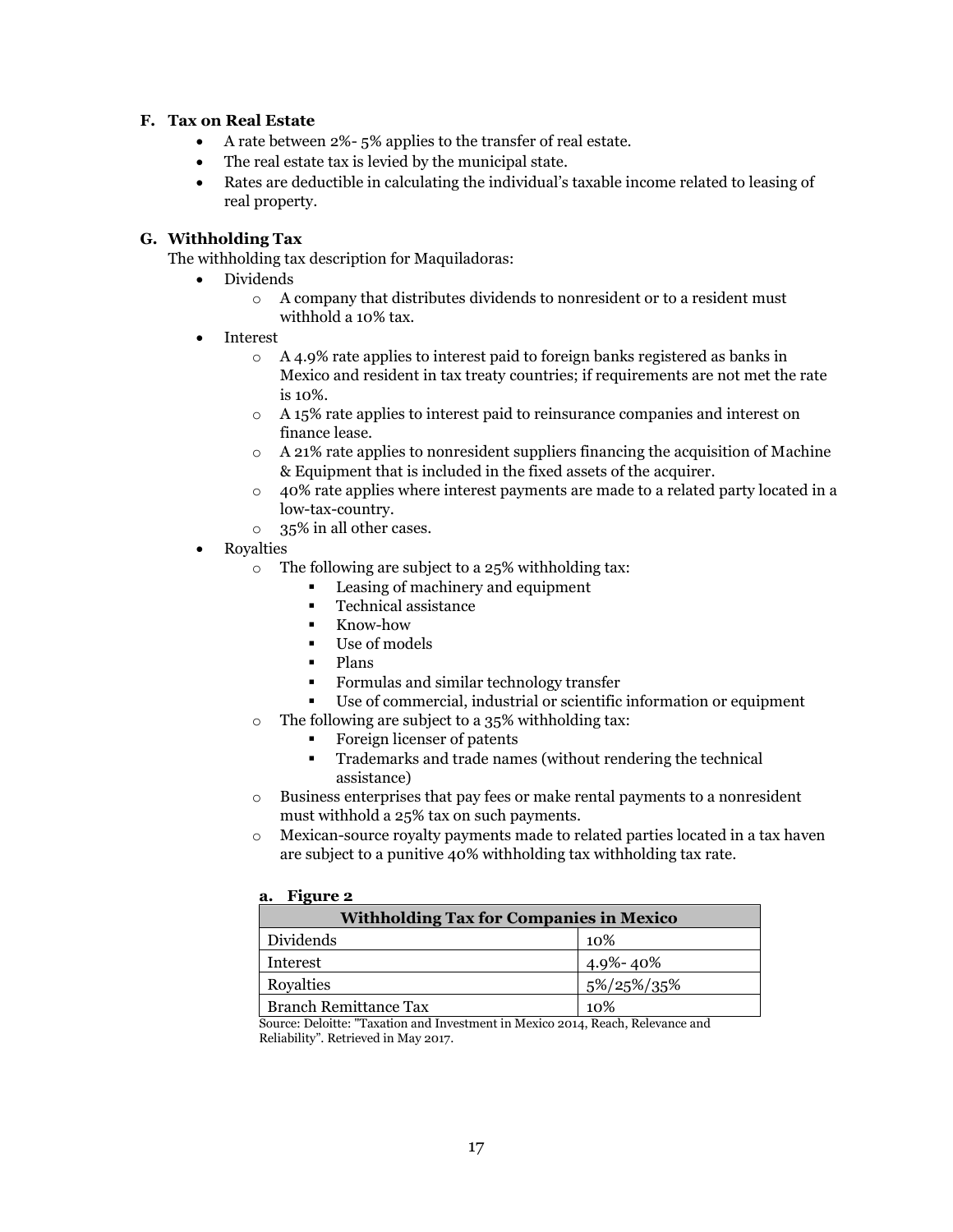<span id="page-19-0"></span>

| <b>Research Facility</b>                                                                                               |                                                                                                                                                                                                                                                                                                                                                                                                                                                                                                                                                                                                                       |                                                                     |
|------------------------------------------------------------------------------------------------------------------------|-----------------------------------------------------------------------------------------------------------------------------------------------------------------------------------------------------------------------------------------------------------------------------------------------------------------------------------------------------------------------------------------------------------------------------------------------------------------------------------------------------------------------------------------------------------------------------------------------------------------------|---------------------------------------------------------------------|
| <b>Name</b>                                                                                                            | <b>Economic Purpose</b>                                                                                                                                                                                                                                                                                                                                                                                                                                                                                                                                                                                               | <b>Research Activity</b>                                            |
| Centro de Investigación<br>de Materiales<br>Avanzados, S.C.<br>(CIMAV)                                                 | The three main functions of CIMAV are the<br>following:<br>To carry out research, development and<br>innovation of science and technology<br>with criteria of excellence in the areas of<br>materials, energy and environment with<br>the purpose of promoting the<br>development of Mexico.<br>To form high level human capital in the<br>$\bullet$<br>areas of its specialty through graduate<br>programs.<br>Provide technology and innovation<br>solutions to the productive, academic<br>and social sectors through services,<br>consulting, and consultation and<br>generation of technological<br>development. | Materials, Energy, and<br>Environmental Research and<br>Development |
| <b>Address</b>                                                                                                         | <b>Website</b>                                                                                                                                                                                                                                                                                                                                                                                                                                                                                                                                                                                                        | <b>Contact Information</b>                                          |
| Avenida Miguel de<br>Cervantes Saavedra 120,<br>Complejo Industrial<br>Chihuahua, 31136<br>Chihuahua, Chih.,<br>Mexico | http://cimav.edu.mx/                                                                                                                                                                                                                                                                                                                                                                                                                                                                                                                                                                                                  | Phone: $+52(614)439-1100$<br>Email: NA                              |

# **IV. Research and Development Facilities**

| <b>Research Facility</b><br><b>Name</b>                                | <b>Economic Purpose</b>                                                                                                                                                                                                                                                                                                                                                               | <b>Research Activity</b>               |
|------------------------------------------------------------------------|---------------------------------------------------------------------------------------------------------------------------------------------------------------------------------------------------------------------------------------------------------------------------------------------------------------------------------------------------------------------------------------|----------------------------------------|
| Centro de Investigación<br>y Docencia (CID)                            | The CID is an institution of higher education<br>dependent on the Educational Services of the<br>State of Chihuahua, whose mission is to<br>contribute dynamically in the comprehensive<br>improvement of the local and national<br>educational service, through research, teaching<br>and dissemination and Extension of culture to<br>support educational transformation processes. | Education Research and<br>Development  |
| <b>Address</b>                                                         | <b>Website</b>                                                                                                                                                                                                                                                                                                                                                                        | <b>Contact Information</b>             |
| Lucio Cabañas 27, Pablo<br>Gómez, 31206<br>Chihuahua, Chih.,<br>Mexico | http://cid.edu.mx/                                                                                                                                                                                                                                                                                                                                                                    | Phone: $+52(614)411-3598$<br>Email: NA |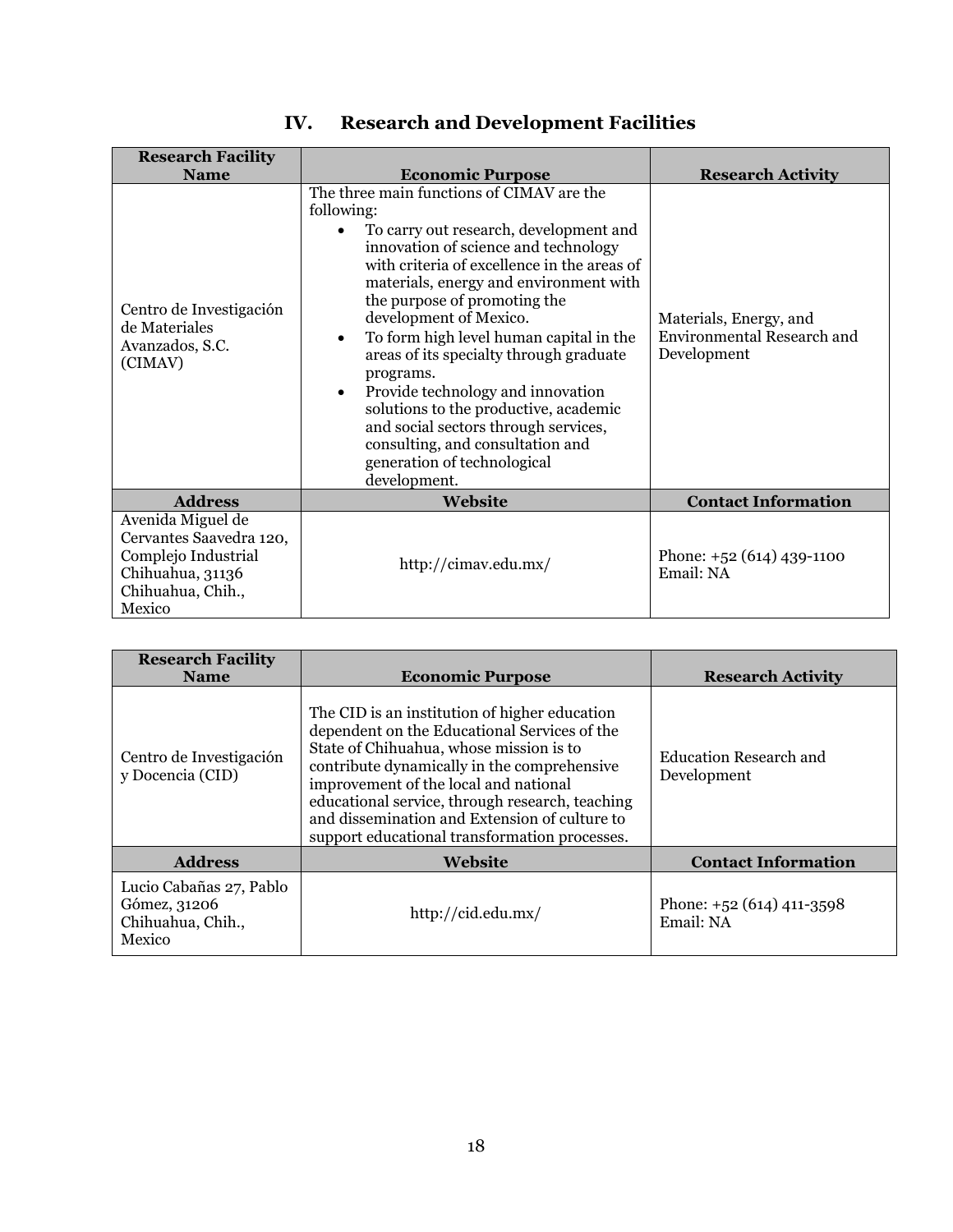| <b>Research Facility Name</b>                                         | <b>Economic Purpose</b>                                                                                                                                                                                                                                                                                                                                                                                                                                                                                                           | <b>Research Activity</b>                            |
|-----------------------------------------------------------------------|-----------------------------------------------------------------------------------------------------------------------------------------------------------------------------------------------------------------------------------------------------------------------------------------------------------------------------------------------------------------------------------------------------------------------------------------------------------------------------------------------------------------------------------|-----------------------------------------------------|
| Centro de Alimentación en<br>Alimentación y Desarrollo<br>A.C. (CIAD) | The CIAD focuses on responding to the<br>problems of the Mexican food sector by<br>carrying out studies, and consulting in<br>the agri-food, fishing, industrial and<br>commercial sectors, considering its<br>impact in three basic areas:<br>1. The production, conservation,<br>quality and commercialization<br>of food.<br>2. The health and biological<br>development of the human<br>being.<br>The social and economic<br>3.<br>repercussion of the processes of<br>economic development and<br>international integration. | Nutrition Research and<br>Development               |
| <b>Address</b>                                                        | Website                                                                                                                                                                                                                                                                                                                                                                                                                                                                                                                           | <b>Contact Information</b>                          |
| Río Conchos, Basaseachi, Cd<br>Cuauhtémoc, Chih., Mexico              | http://www.ciad.mx/                                                                                                                                                                                                                                                                                                                                                                                                                                                                                                               | Phone: $+52(625)581-2920$<br>Email: $pwong@ciad.mx$ |

| <b>Research Facility Name</b>                                                          | <b>Economic Purpose</b>                                                                                                                                                                                                                                                                                                                                                                                                                         | <b>Research Activity</b>                                   |
|----------------------------------------------------------------------------------------|-------------------------------------------------------------------------------------------------------------------------------------------------------------------------------------------------------------------------------------------------------------------------------------------------------------------------------------------------------------------------------------------------------------------------------------------------|------------------------------------------------------------|
| Instituto de Ecología<br>(INECOL)                                                      | Generate, transfer and socialize<br>scientific and technological frontier<br>knowledge on ecology and biological<br>diversity for the benefit of society<br>contributing to the innovative solution<br>of environmental, agricultural and<br>forestry problems. To train new talents<br>for science and technology as well as<br>professionals of excellence, and offer<br>highly specialized professional services<br>in the field of ecology. | Environmental Research and<br>Development                  |
| <b>Address</b>                                                                         | <b>Website</b>                                                                                                                                                                                                                                                                                                                                                                                                                                  | <b>Contact Information</b>                                 |
| Miguel de Cervantes #120,<br>Complejo Industrial<br>Chihuahua, C.P.31109,<br>Chihuahua | http://www.inecol.edu.mx/inecol/index<br>$.php/\text{es}/$                                                                                                                                                                                                                                                                                                                                                                                      | Phone: $+52(614)451-0905$<br>Email: daniel.nunez@inecol.mx |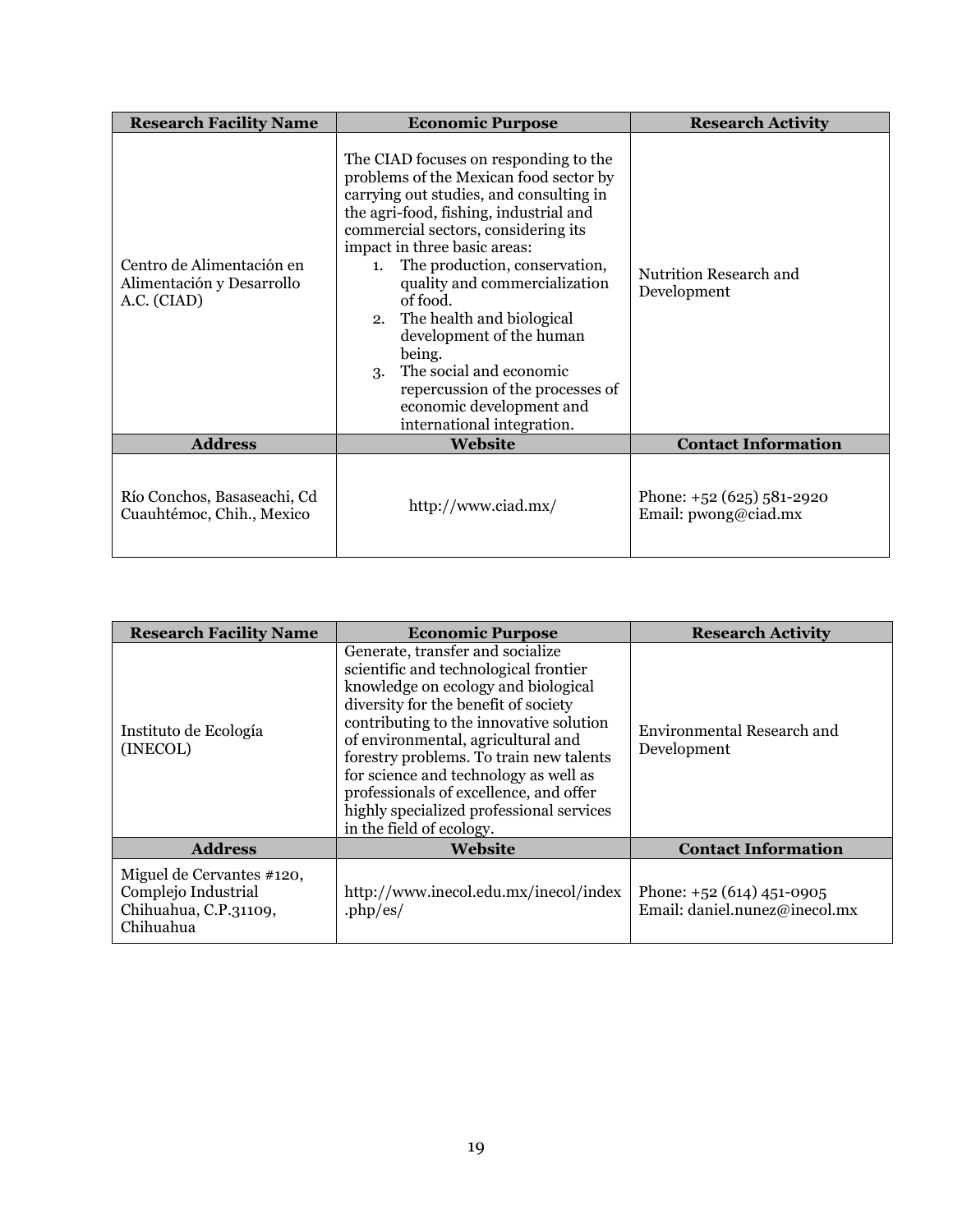## **V. Higher Education**

<span id="page-21-0"></span>Public Higher Education Institutions

- 1. Universidad Autónoma de Chihuahua (UACH)
- 2. Universidad Autónoma de Durango (UAD)
- 3. Universidad Pedagógica Nacional (UPN)
- 4. Universidad Politécnica de Chihuahua
- 5. Universidad Tecnológica de Chihuahua (UTCH)
- 6. Instituto Tecnológico de Chihuahua (ITCH)
- 7. Instituto Tecnológico de Chihuahua II

Private Higher Education Institutions

- 1. Universidad TecMilenio
- 2. Universidad del Desarrollo Profesional (UNIDEP)
- 3. Universidad del Valle de México (UVM)
- 4. Universidad Interamericana del Norte (UIN)
- 5. Universidad La Salle Chihuahua
- 6. Escuela de Arquitectura de Chihuahua (EACH)
- 7. Escuela Libre de Psicología (ELPAC)
- 8. Tecnológico de Monterrey (ITESM)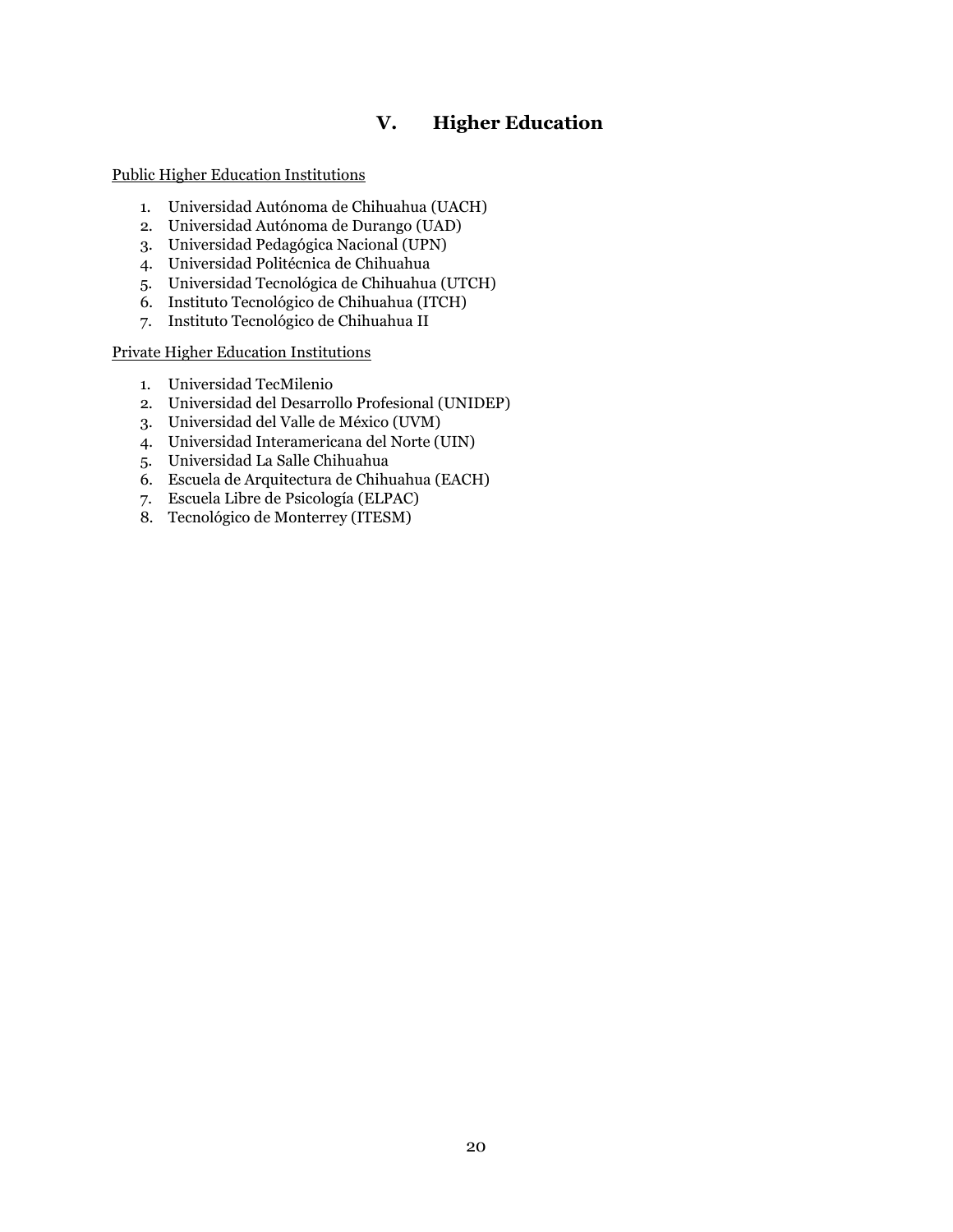# **VI. Transportation**

<span id="page-22-0"></span>

| Distance in Miles to the Five Nearest Metro Areas in the US |                                                         |  |
|-------------------------------------------------------------|---------------------------------------------------------|--|
| <b>Metro Area</b>                                           | <b>Miles</b>                                            |  |
| El Paso, TX                                                 | 233 Miles                                               |  |
| Tucson, AZ                                                  | 440 Miles                                               |  |
| Albuquerque, NM                                             | 507 Miles                                               |  |
| San Antonio, TX                                             | 618 Miles                                               |  |
| Austin, TX                                                  | 644 Miles                                               |  |
| <b>Commercial Airport</b>                                   |                                                         |  |
| Name                                                        | General Roberto Fierro Villalobos International Airport |  |
| Classification                                              | International                                           |  |
| Year 2015 Statistics (Departures and Arrivals)              |                                                         |  |
| <b>Total Passengers</b>                                     | 1,026,022                                               |  |
| <b>Total Flights</b>                                        | 13,561                                                  |  |
| Total Merchandise (Kg)                                      | 3,779,990                                               |  |
| 10 Cities Serving by the Commercial Airport (2015)          |                                                         |  |
| Mexico City<br>1.                                           |                                                         |  |
| Monterrey, Nuevo Leon<br>2.                                 |                                                         |  |
| Ciudad Juarez, Chihuahua<br>3.                              |                                                         |  |
| Guadalajara, Jalisco<br>4.                                  |                                                         |  |
| Hermosillo, Sonora<br>5.                                    |                                                         |  |
| Torreon, Coahuila<br>6.                                     |                                                         |  |
| La Paz, Baja California Sur<br>7.                           |                                                         |  |
| Los Mochis, Sinaloa<br>8.                                   |                                                         |  |
| Tijuana, Baja California<br>$Q_{\rm L}$                     |                                                         |  |
| 10. San Luis Potosi                                         |                                                         |  |

Source: Secretaria de Comunicaciones y Transportes. Retrieved May 2017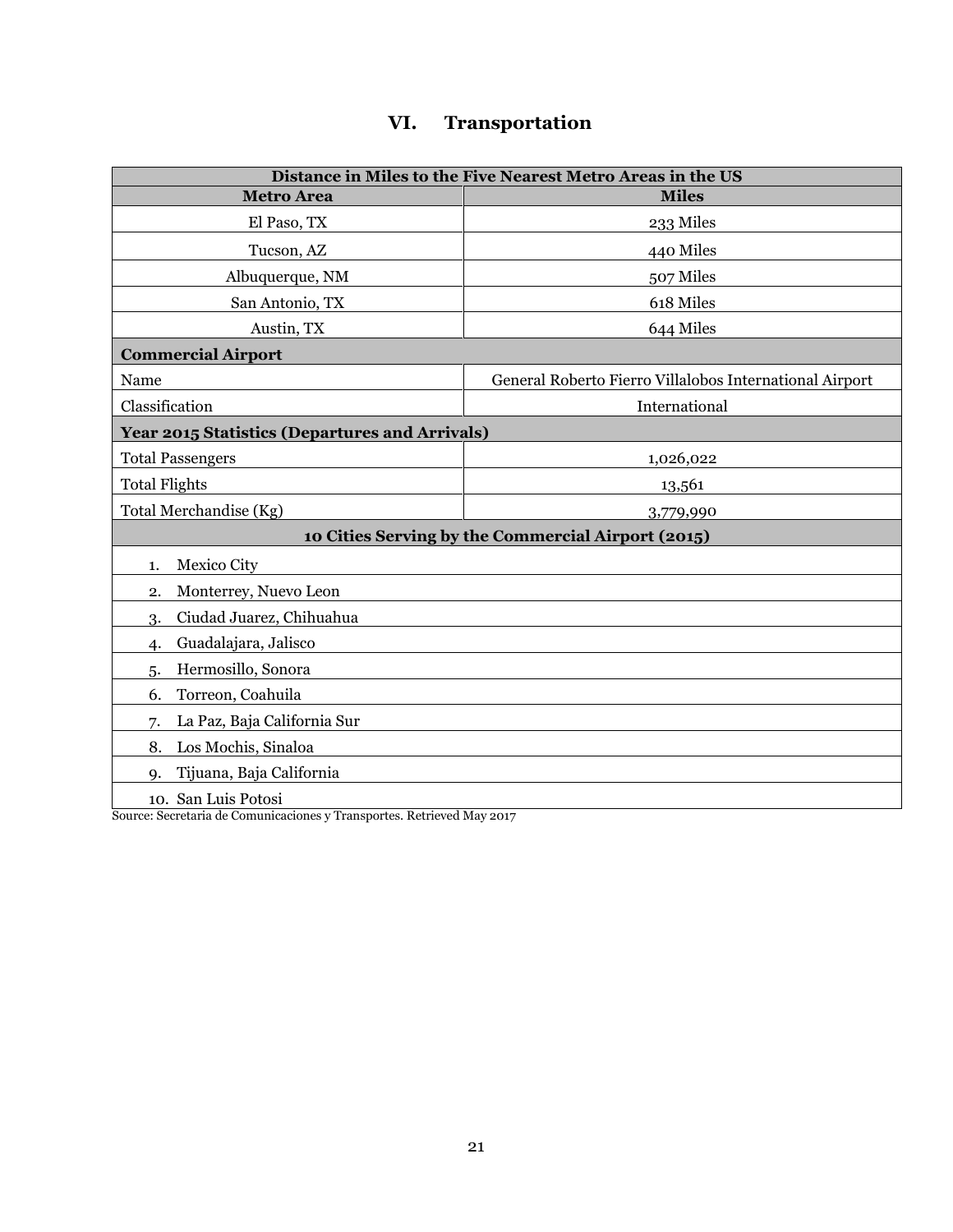<span id="page-23-0"></span>

| <b>Electric Power</b>                                             |                                                       |                                  |                                                                              |
|-------------------------------------------------------------------|-------------------------------------------------------|----------------------------------|------------------------------------------------------------------------------|
| Name of Company                                                   |                                                       | Comisión Federal de Electricidad |                                                                              |
| <b>Communities Served</b>                                         |                                                       | Chihuahua City                   |                                                                              |
|                                                                   | Commercial and Industrial Rates in 2015 (USD)         |                                  |                                                                              |
|                                                                   | Voltage                                               | Rate                             | Demand                                                                       |
| Low Voltage                                                       | $1 - 1,000$ volts                                     | $\overline{2}$<br>3              | $\leq$ 25 kW<br>$>$ 25 kW                                                    |
| Medium Voltage                                                    | 1,0001 - 35,000 volts                                 | OM<br>HM                         | $<$ 100 kW<br>$\geq$ 100 kW                                                  |
| <b>High Voltage</b>                                               | 35,000 - 110,000 volts<br>$\geq$<br>110,000 volts     | HS<br><b>HSL</b><br><b>HT</b>    | Sub transmission<br>level<br>Sub<br>transmission level<br>Transmission level |
| HM Rates in 2015 (USD)                                            |                                                       |                                  |                                                                              |
| Billing Demand (per kW)                                           | 10.9132                                               |                                  |                                                                              |
| <b>Basic</b>                                                      | Intermediate<br>On-Peak                               |                                  |                                                                              |
| 0.0437                                                            | 0.0538                                                |                                  | 0.1090                                                                       |
| <b>Natural Gas</b>                                                |                                                       |                                  |                                                                              |
| Name of Provider                                                  | <b>Gas Natural del Norte</b>                          |                                  |                                                                              |
| <b>Territory Serving</b>                                          | Chihuahua City                                        |                                  |                                                                              |
| <b>Water and Sewer</b>                                            |                                                       |                                  |                                                                              |
| Name of Provider                                                  | Junta Municipal de Agua y Saneamiento de<br>Chihuahua |                                  |                                                                              |
| <b>Territory Serving</b>                                          | Chihuahua City                                        |                                  |                                                                              |
| Click here to calculate projected m <sup>3</sup> Consumption Rate |                                                       |                                  |                                                                              |

# **VII. Utilities**

[Click here to calculate projected m](http://www.jmaschih.gob.mx/principal/ImportePorConsumo.aspx)3 Consumption Rate

Source: The Hunt Institute for Global Competitiveness and Junta Municipal de Agua y

Saneamiento de Chihuahua.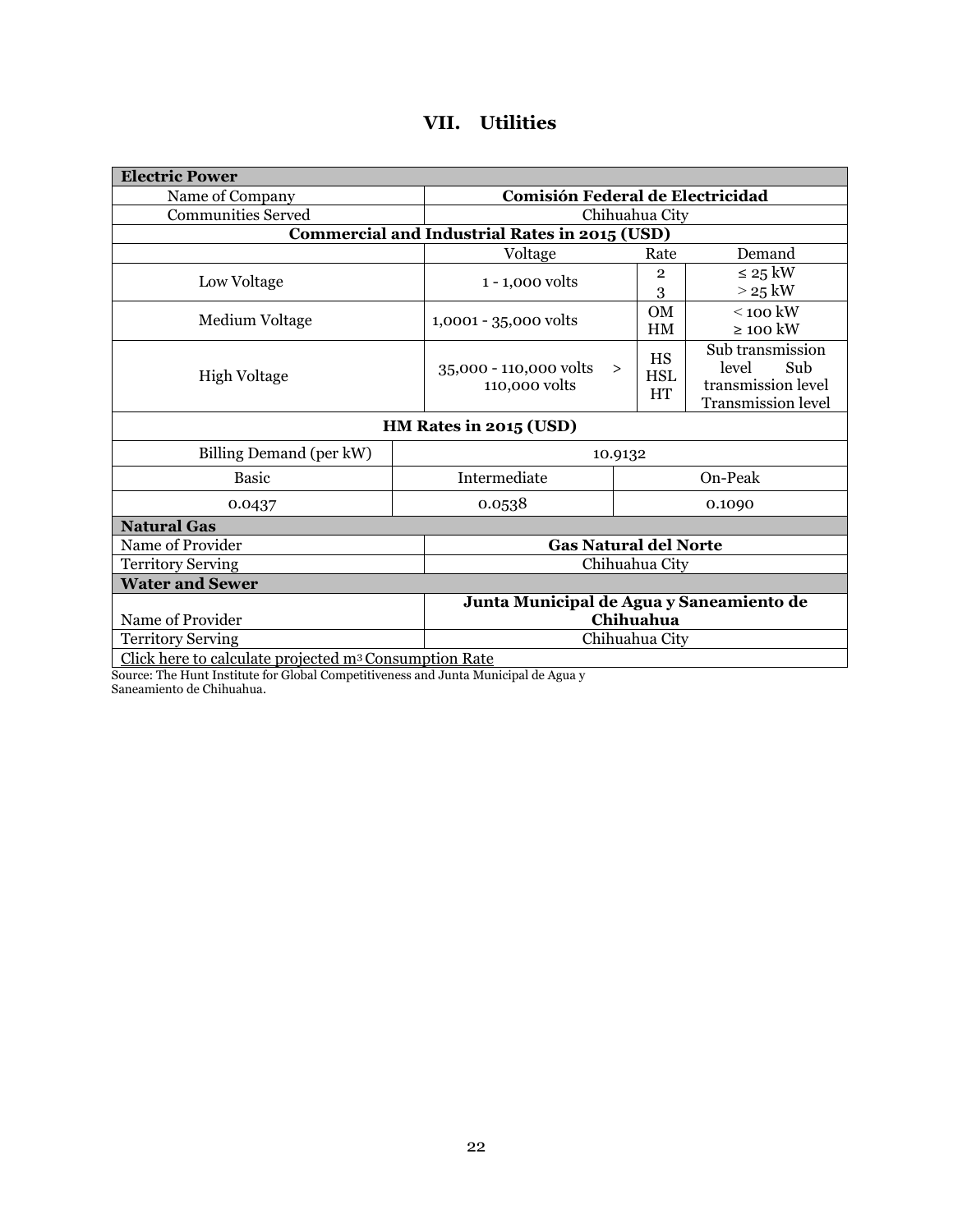## **VIII. Environmental Permits**

<span id="page-24-0"></span>

| <b>Mexico's Environmental Regulations and Compliance Needed: *</b>                                                                                                                                                                                                                                                                                                                                                                                                                                                                                                                                                                                                                                                                                                                                                                                                                                                                                                                                                                                                     |     |  |
|------------------------------------------------------------------------------------------------------------------------------------------------------------------------------------------------------------------------------------------------------------------------------------------------------------------------------------------------------------------------------------------------------------------------------------------------------------------------------------------------------------------------------------------------------------------------------------------------------------------------------------------------------------------------------------------------------------------------------------------------------------------------------------------------------------------------------------------------------------------------------------------------------------------------------------------------------------------------------------------------------------------------------------------------------------------------|-----|--|
| Permits and Licenses                                                                                                                                                                                                                                                                                                                                                                                                                                                                                                                                                                                                                                                                                                                                                                                                                                                                                                                                                                                                                                                   | Yes |  |
| Hazardous and Non-Hazardous Waste                                                                                                                                                                                                                                                                                                                                                                                                                                                                                                                                                                                                                                                                                                                                                                                                                                                                                                                                                                                                                                      | Yes |  |
| Monthly and Quarterly (in-house) Audits                                                                                                                                                                                                                                                                                                                                                                                                                                                                                                                                                                                                                                                                                                                                                                                                                                                                                                                                                                                                                                | Yes |  |
| <b>Safety Programs and Regulations</b>                                                                                                                                                                                                                                                                                                                                                                                                                                                                                                                                                                                                                                                                                                                                                                                                                                                                                                                                                                                                                                 | Yes |  |
| Certification Support (i.e. ISO 9001)                                                                                                                                                                                                                                                                                                                                                                                                                                                                                                                                                                                                                                                                                                                                                                                                                                                                                                                                                                                                                                  | Yes |  |
| <b>Raw Material Analysis</b>                                                                                                                                                                                                                                                                                                                                                                                                                                                                                                                                                                                                                                                                                                                                                                                                                                                                                                                                                                                                                                           | Yes |  |
| <b>Government Audits</b>                                                                                                                                                                                                                                                                                                                                                                                                                                                                                                                                                                                                                                                                                                                                                                                                                                                                                                                                                                                                                                               | Yes |  |
| <b>Environmental Regulations in Mexico Include: **</b>                                                                                                                                                                                                                                                                                                                                                                                                                                                                                                                                                                                                                                                                                                                                                                                                                                                                                                                                                                                                                 |     |  |
| Any company being established for the first time is required to obtain Environmental Impact Authorization and<br>is required to apply for an extension if there is a significant change in the manufacturing process.<br>A company must identify and apply authorization if a manufacturing area releases emissions into the<br>atmosphere, and is required to comply with the maximum permissible limit regulations.<br>A company must identify if any manufacturing processes have generated wastewater and evaluate if they surpass<br>the maximum permissible limit that can be discharged into the city's sewer, requires authorization to discharge<br>the wastewater.<br>All non-hazardous waste must be handled by authorized companies, and companies are required to obtain<br>registration as non-hazardous waste generators.<br>Proper management is required with all hazardous waste generated, and companies must obtain registration as<br>hazardous waste generators. It is mandatory that an authorized company is used to dispose of this hazardous |     |  |
| waste.                                                                                                                                                                                                                                                                                                                                                                                                                                                                                                                                                                                                                                                                                                                                                                                                                                                                                                                                                                                                                                                                 |     |  |
| <b>More to Environmental Regulations</b><br>Source: NAPS* and Maquila Reference <sup>**</sup> Retrieved in May 2017                                                                                                                                                                                                                                                                                                                                                                                                                                                                                                                                                                                                                                                                                                                                                                                                                                                                                                                                                    |     |  |

Source: NAPS\* and Maquila Reference\*\*. Retrieved in May 2017.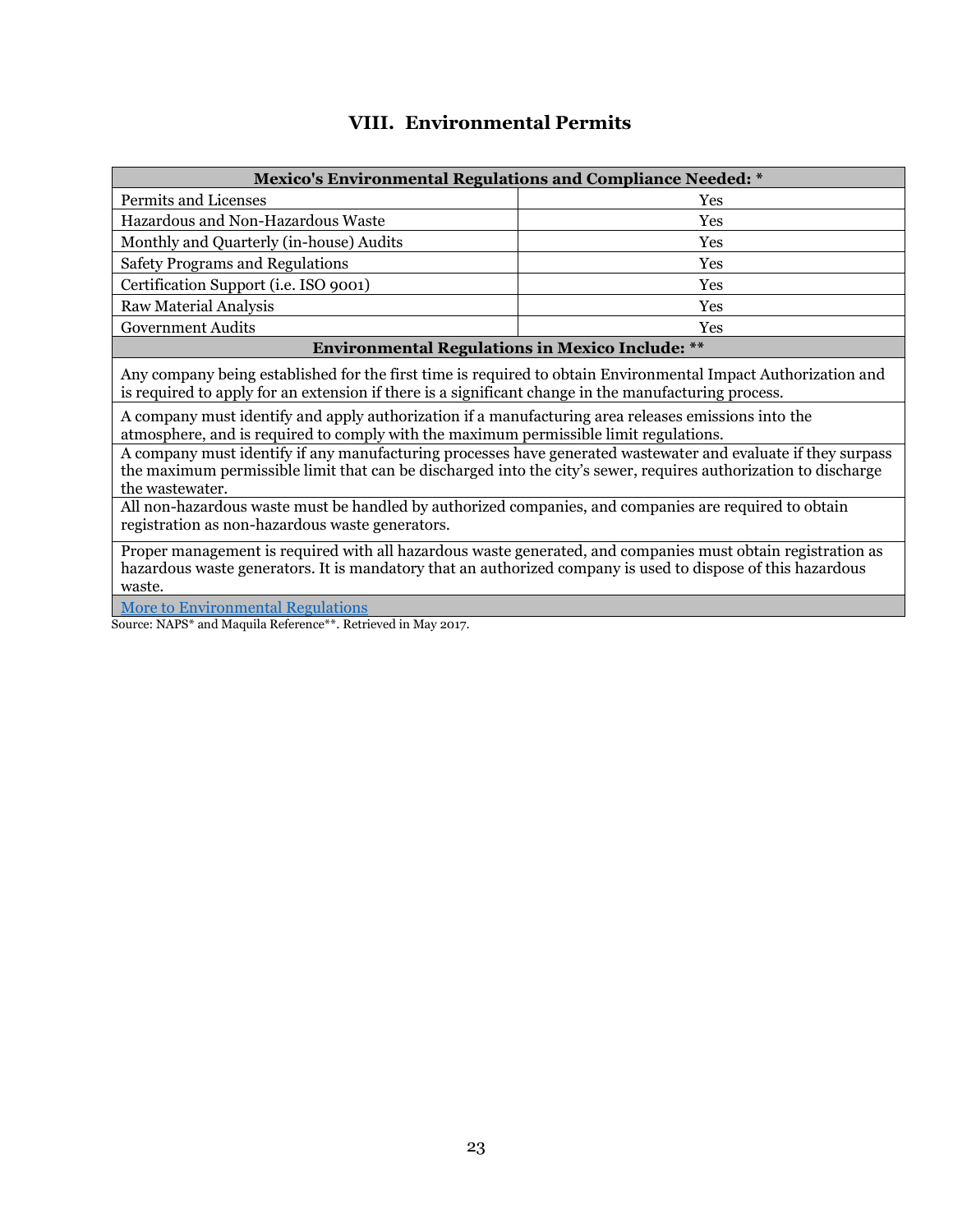## **IX. Government**

<span id="page-25-0"></span>

| <b>City Government</b>                                                              |                                            |  |
|-------------------------------------------------------------------------------------|--------------------------------------------|--|
| Form (Structure)                                                                    | Democracy                                  |  |
| # of Elected Officials                                                              | 4                                          |  |
| Mayor                                                                               |                                            |  |
| Name                                                                                | Maria Eugenia Campos Galvan                |  |
| Years in Office                                                                     | Since October 2016                         |  |
| <b>Next Election Date</b>                                                           | June 2018                                  |  |
| City Manager (Yes or No)                                                            | Yes                                        |  |
| Governor                                                                            |                                            |  |
| Name                                                                                | Javier Corral Jurado                       |  |
| Years in Office                                                                     | Since October 2016                         |  |
| <b>Current Term Expiration Date</b>                                                 | October 2022                               |  |
| Allowed to Run for Another Term (Yes or No)                                         | No                                         |  |
| <b>Next Election Date</b>                                                           | June 2016                                  |  |
| <b>Mexican Government Representation</b>                                            |                                            |  |
| Congressional Districts Listed by District $#$ in the Service<br>Area (by District) | Districts $6, 7, 8$                        |  |
| <b>Mexican Congresspersons Serving the Area</b>                                     |                                            |  |
| <b>District</b>                                                                     | <b>Name</b>                                |  |
| District 6                                                                          | Blanco Zaldívar, Juan Alberto (PAN)        |  |
| District 7                                                                          | Le Baron González, Alex (PRI)              |  |
| District 8                                                                          | Domínguez Domínguez, Cesar Alejandro (PRI) |  |

Source: Congreso del Estado de Chihuahua, Chihuahua- Gobierno Municipal 2016-2018. Retrieved in May 2017.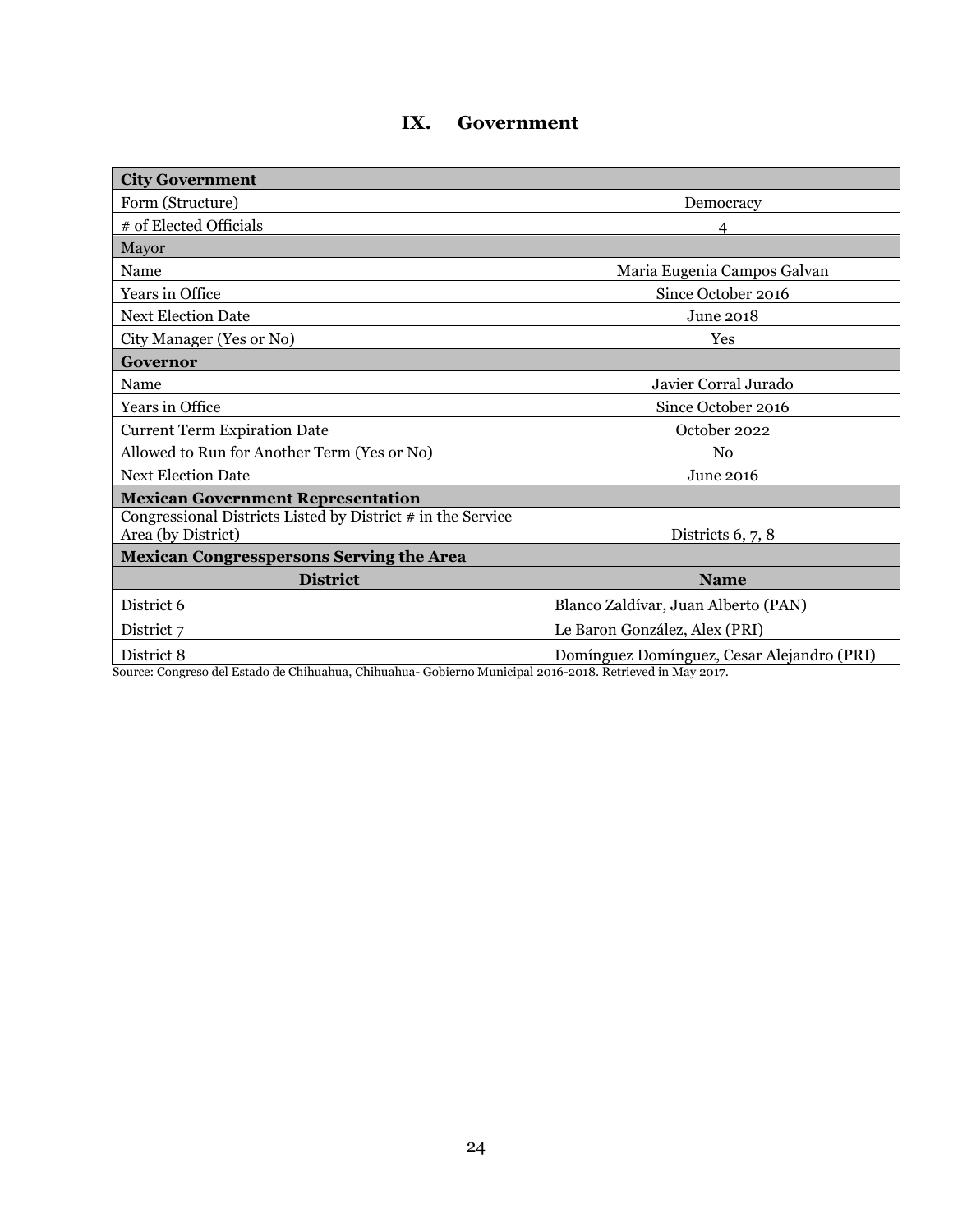<span id="page-26-0"></span>

| Weather                                                |                                                                                                        |  |
|--------------------------------------------------------|--------------------------------------------------------------------------------------------------------|--|
| <b>Average Annual Temperature</b>                      | 18.2 Celsius                                                                                           |  |
| June's Average Temperature                             | 26.3 Celsius                                                                                           |  |
| January's Average Temperature                          | 9.6 Celsius                                                                                            |  |
|                                                        |                                                                                                        |  |
| Rainfall in August cm                                  | 102                                                                                                    |  |
| Snowfall in cm                                         | <b>NA</b>                                                                                              |  |
| Highest Annual Average Wind Speed in Miles<br>per Hour | <b>NA</b>                                                                                              |  |
| Lowest Annual Average Wind Speed in Miles<br>per Hour  | NA                                                                                                     |  |
| Number of Days Sunny or Partly Sunny                   | 80 %                                                                                                   |  |
| Elevation (Mean Feet Above Sea Level)                  | 1437 Meters                                                                                            |  |
| <b>Health Care</b>                                     |                                                                                                        |  |
| <b>Hospital Name</b>                                   | Address                                                                                                |  |
| Hospital Ángeles Chihuahua                             | Av. Hacienda del Valle 7120, Fraccionamiento<br>Plaza Las Haciendas, 31217 Chihuahua, Chih.,<br>Mexico |  |
| Hospital Star Médica Chihuahua                         | Perif. de la Juventud 6103, Saucito, 31110<br>Chihuahua, Chih., Mexico                                 |  |
| Consultorios Christus Mougerza del Parque              | De La Llave 1419, Zona Centro, 31020 Chihuahua,<br>Chih., Mexico                                       |  |
| Centro de Atención Medica Christus                     | Av. Mirador 3300, Las Aguilas, Campestre-Lomas,                                                        |  |
| Muguerza                                               | 31214 Chihuahua, CHIH, Mexico                                                                          |  |
| General Hospital Dr. Salvador Zubiran                  | Av. Prolongación Teófilo Borunda 510, Santo                                                            |  |
|                                                        | Niño, 31200 Chihuahua, Chih., Mexico                                                                   |  |
| <b>Number of Enclosed Regional Malls</b>               | 20 Shopping Malls                                                                                      |  |

# **X. Quality of Life**

Source: Servicio Meteorológico Nacional and Chihuahua- Gobierno Municipal 2016-2018.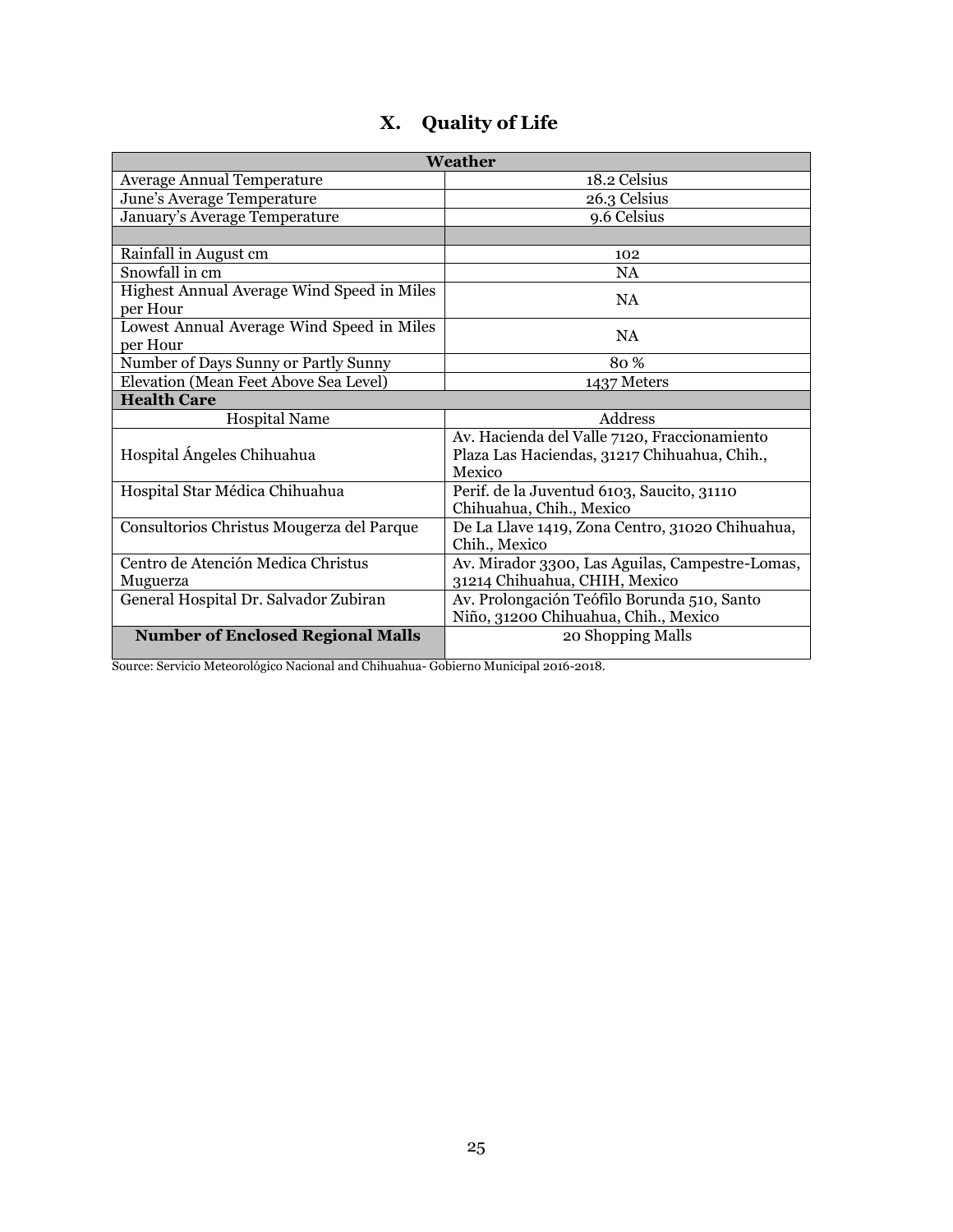## **XI. Industrial Brokers**

<span id="page-27-0"></span>

| Company                         | <b>Address</b>                                      | Website                                                      | <b>Contact</b>         | Email                  |
|---------------------------------|-----------------------------------------------------|--------------------------------------------------------------|------------------------|------------------------|
| American<br>Industries<br>Group | 12035 Rojas Dr.<br>Suite F,<br>El Paso, TX<br>79936 | http://www.americanindustriesgro<br>up.com/re/chihuahua.html | $+52(614)$<br>439-3673 | chihuahua@aiig.<br>com |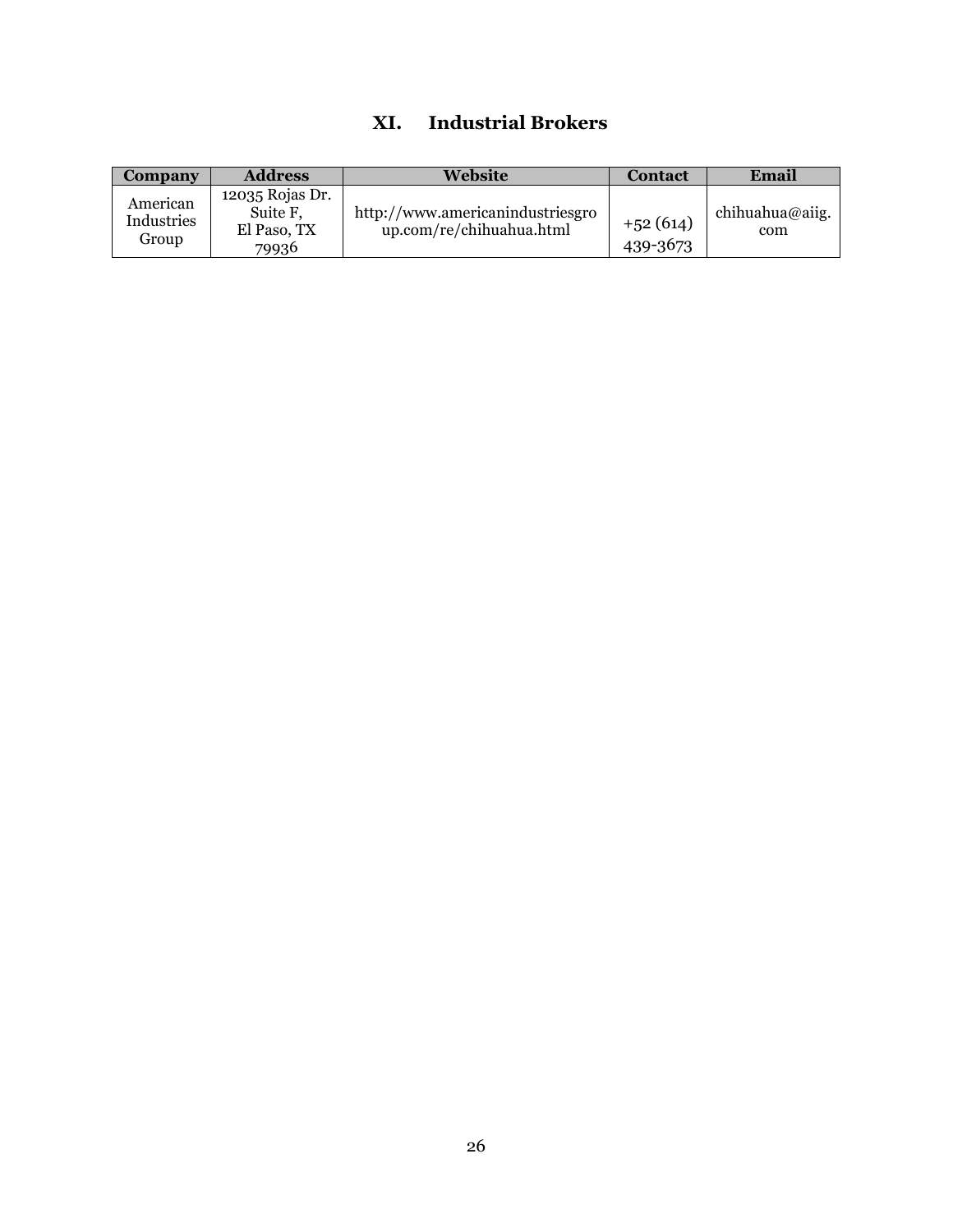|  | XII. Available Industrial Sites |
|--|---------------------------------|
|--|---------------------------------|

<span id="page-28-0"></span>Available Industrial Site #1

| $\alpha$ and $\beta$ is a negative that $\beta$ is the set of $\alpha$<br>Identity | <b>Name &amp; Address</b>                                                               |  |
|------------------------------------------------------------------------------------|-----------------------------------------------------------------------------------------|--|
|                                                                                    | Inventory North III, Ave. Alejandro Dumas #11321 Ed. 4,                                 |  |
| Land                                                                               | American Industry Kimco Industrial Park                                                 |  |
| <b>Broker</b>                                                                      | American Industries Group                                                               |  |
| Company                                                                            | American Industries Group                                                               |  |
| <b>Telephone Number</b>                                                            | +52 614 439 3673                                                                        |  |
| Website                                                                            | http://www.americanindustriesgroup.com/re/assets/cuu-cic-<br>b357_inventorynorthiii.pdf |  |
| <b>Site Characteristics Surrounding the Building</b>                               |                                                                                         |  |
| <b>Business Park</b>                                                               | Kimco Industrial Park                                                                   |  |
| Specific Building Site Sq. Ft.                                                     | 121,882                                                                                 |  |
| Total Complex in Sq. Ft.                                                           | 294,025                                                                                 |  |
| Price                                                                              | <b>Upon Request</b>                                                                     |  |
| <b>Transportation</b>                                                              |                                                                                         |  |
| Highway Linkage                                                                    | Avenida Tecnologico                                                                     |  |
| 2 or 4 Lane                                                                        | 4 Lane                                                                                  |  |
| Distance to 4 Lane Highway                                                         | Within                                                                                  |  |
| <b>Mass Transit Service Distance from Building</b>                                 |                                                                                         |  |
| Distance to Border Crossing                                                        | 391 km                                                                                  |  |
| <b>Bus</b>                                                                         | <b>Public Transportation</b>                                                            |  |
| Distance to Airport in Miles                                                       | 10 km                                                                                   |  |
| <b>Utilities</b>                                                                   |                                                                                         |  |
| <b>Water</b>                                                                       |                                                                                         |  |
| Provider                                                                           | JMAS Chihuahua                                                                          |  |
| <b>Sewer</b>                                                                       |                                                                                         |  |
| Provider                                                                           | JMAS Chihuahua                                                                          |  |
| <b>Natural Gas</b>                                                                 |                                                                                         |  |
| Provider                                                                           | Gas Natural del Norte                                                                   |  |
| <b>Electric Power</b>                                                              |                                                                                         |  |
| Service Provider                                                                   | <b>CFE</b>                                                                              |  |
| <b>Protective Services</b>                                                         |                                                                                         |  |
| Fire Station Volunteer or Full-Time                                                | Yes                                                                                     |  |
| 24 Hour police Patrol Provided                                                     | Yes                                                                                     |  |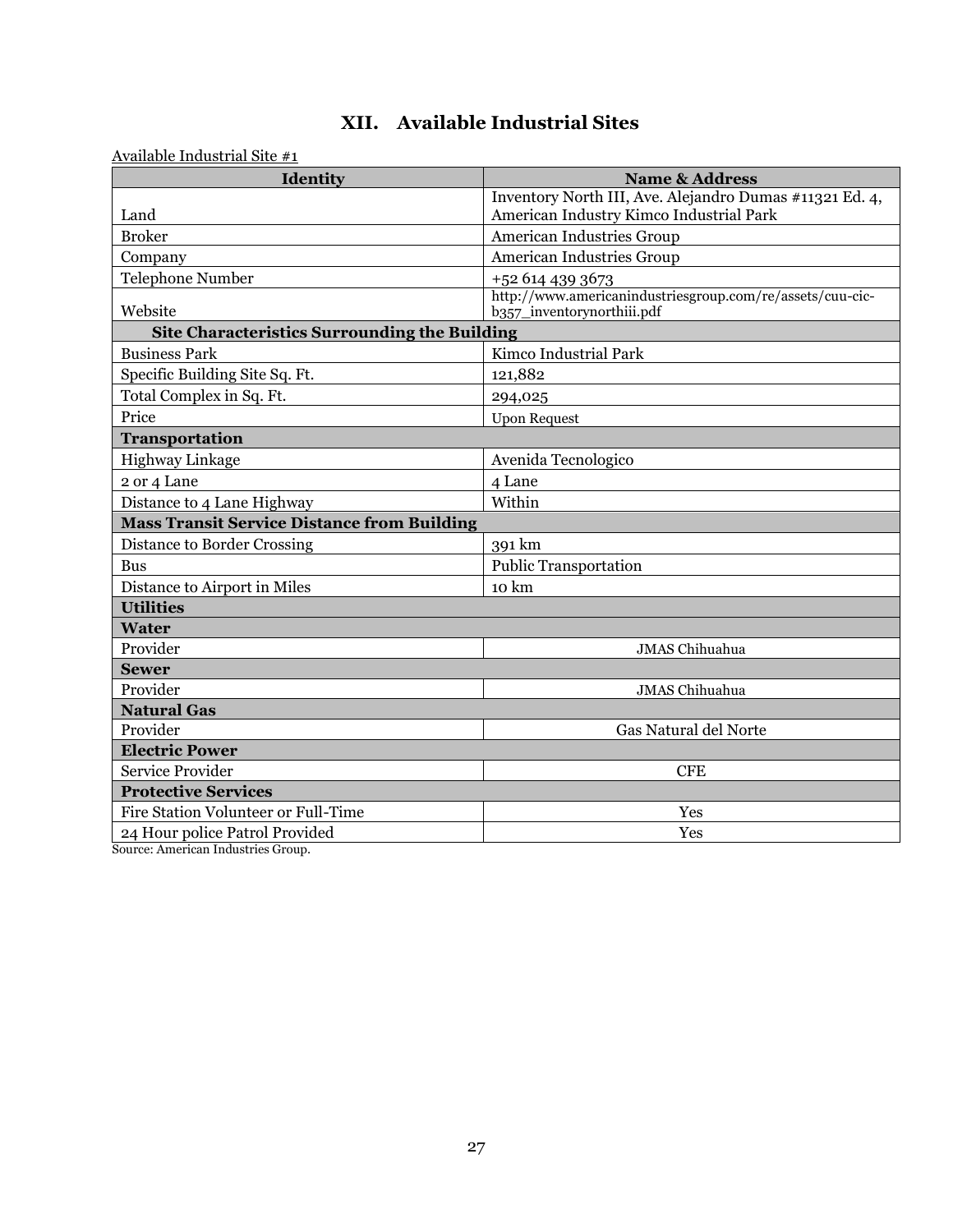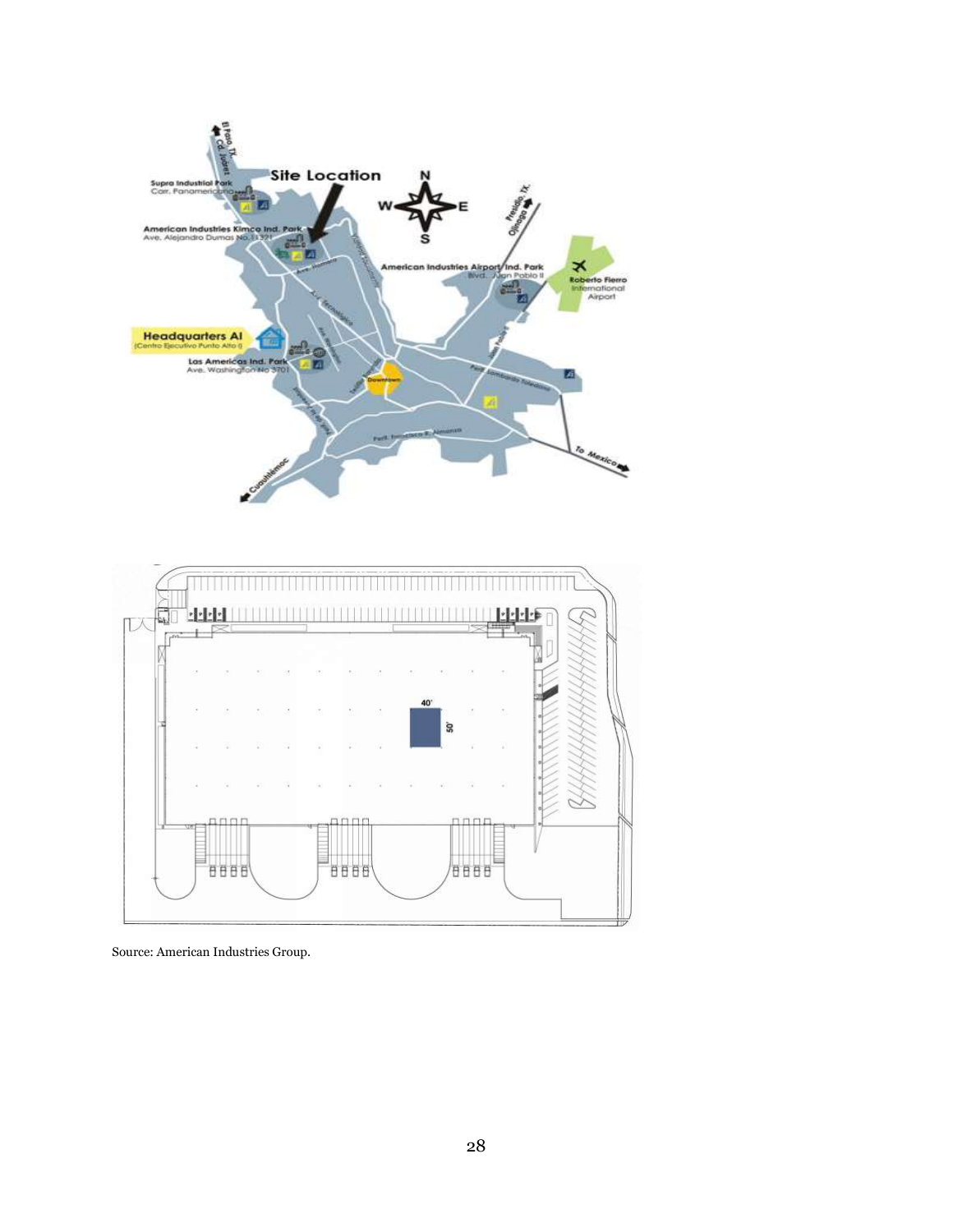| Available Industrial Site #2 |
|------------------------------|
|------------------------------|

| Identity                                             | <b>Name &amp; Address</b>                                                  |  |
|------------------------------------------------------|----------------------------------------------------------------------------|--|
|                                                      | Multitenant North I, Ave. Alejandro Dumas #11327,                          |  |
| Land                                                 | Building 1, Chihuahua, Chihuahua, Mexico                                   |  |
| <b>Broker</b>                                        | American Industries Group                                                  |  |
| Company                                              | <b>American Industries Group</b>                                           |  |
| <b>Telephone Number</b>                              | $+52(614)$ 439-3673                                                        |  |
| Website                                              | http://www.americanindustriesgroup.com/re/assets/cuu-cic--<br>cav-b361.pdf |  |
| <b>Site Characteristics Surrounding the Building</b> |                                                                            |  |
| Specific Building Site Sq. Ft.                       | 123,163                                                                    |  |
| Total Complex in Sq. Ft.                             | 328,704                                                                    |  |
| Price                                                | <b>Upon Request</b>                                                        |  |
| <b>Business Park</b>                                 | American Ind. Kimco Industrial Park                                        |  |
| Transportation                                       |                                                                            |  |
| Highway Linkage                                      | Avenida Tecnologico                                                        |  |
| 2 or 4 Lane                                          | 4 Lane                                                                     |  |
| Distance to 4 Lane Highway                           | Within                                                                     |  |
| <b>Mass Transit Service Distance from Building</b>   |                                                                            |  |
| Distance to Border Crossing                          | 391 km                                                                     |  |
| <b>Bus</b>                                           | <b>Public Transportation</b>                                               |  |
| Distance to Airport in Miles                         | $10 \text{ km}$                                                            |  |
| <b>Utilities</b>                                     |                                                                            |  |
| <b>Water</b>                                         |                                                                            |  |
| Provider                                             | <b>JMAS Chihuahua</b>                                                      |  |
| <b>Sewer</b>                                         |                                                                            |  |
| Provider                                             | <b>JMAS</b> Chihuahua                                                      |  |
| <b>Natural Gas</b>                                   |                                                                            |  |
| Provider                                             | Gas Natural del Norte                                                      |  |
| <b>Electric Power</b>                                |                                                                            |  |
| Service Provider                                     | <b>CFE</b>                                                                 |  |
| <b>Protective Services</b>                           |                                                                            |  |
| Fire Station Volunteer or Full-Time                  | Yes                                                                        |  |
| 24 Hour police Patrol Provided                       | Yes                                                                        |  |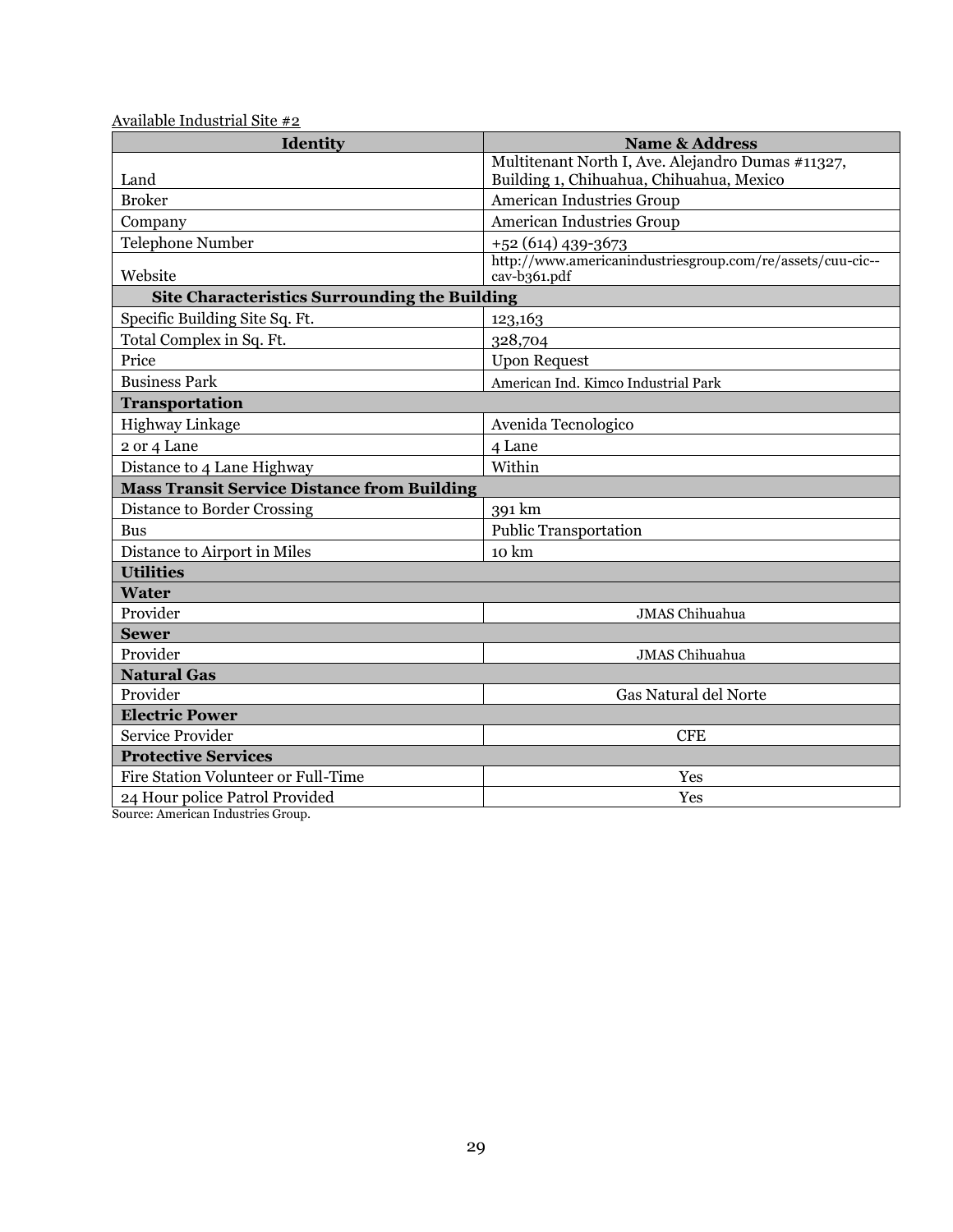

Source: American Industries Group.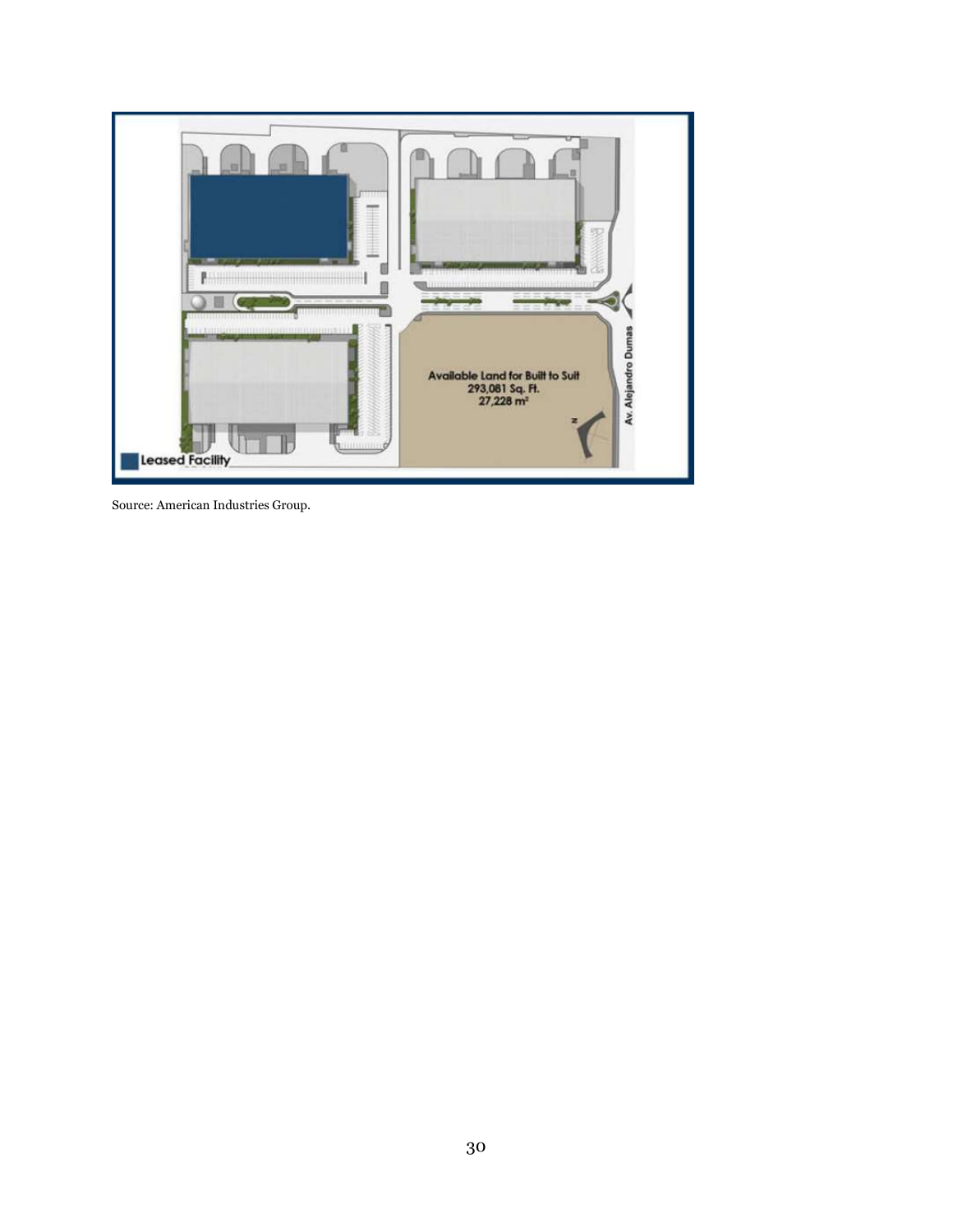| Available Industrial Site #3 |
|------------------------------|
|------------------------------|

| Identity                                             | <b>Name &amp; Address</b>                                                                                     |  |
|------------------------------------------------------|---------------------------------------------------------------------------------------------------------------|--|
| Land                                                 | Inventory Americas II, Las Americas Industrial Park, Ave.<br>Washington #3701, Building 19, Chihuahua, Mexico |  |
| <b>Broker</b>                                        | American Industries Group                                                                                     |  |
| Company                                              | <b>American Industries Group</b>                                                                              |  |
| <b>Telephone Number</b>                              | $+52(614)$ 439-3673                                                                                           |  |
| Website                                              | http://www.americanindustriesgroup.com/re/assets/cuu-pia-<br>b237-sumitomo-ii.pdf                             |  |
| <b>Site Characteristics Surrounding the Building</b> |                                                                                                               |  |
| <b>Business Park</b>                                 | Las Americas Industrial Park                                                                                  |  |
| Specific Building Site Sq. Ft.                       | 65,568                                                                                                        |  |
| Total Complex in Sq. Ft.                             | 120,957                                                                                                       |  |
| Price                                                | <b>Upon Request</b>                                                                                           |  |
| Transportation                                       |                                                                                                               |  |
| Highway Linkage                                      | Avenida Tecnologico                                                                                           |  |
| 2 or 4 Lane                                          | 4 Lane                                                                                                        |  |
| Distance to 4 Lane Highway                           | Within                                                                                                        |  |
| <b>Mass Transit Service Distance from Building</b>   |                                                                                                               |  |
| Distance to Border Crossing                          | 391 km                                                                                                        |  |
| <b>Bus</b>                                           | <b>Public Transportation</b>                                                                                  |  |
| Distance to Airport in Miles                         | 10 km                                                                                                         |  |
| <b>Utilities</b>                                     |                                                                                                               |  |
| <b>Water</b>                                         |                                                                                                               |  |
| Provider                                             | <b>JMAS Chihuahua</b>                                                                                         |  |
| <b>Sewer</b>                                         |                                                                                                               |  |
| Provider                                             | <b>JMAS</b> Chihuahua                                                                                         |  |
| <b>Natural Gas</b>                                   |                                                                                                               |  |
| Provider                                             | Gas Natural del Norte                                                                                         |  |
| <b>Electric Power</b>                                |                                                                                                               |  |
| Service Provider                                     | <b>CFE</b>                                                                                                    |  |
| <b>Protective Services</b>                           |                                                                                                               |  |
| Fire Station Volunteer or Full-Time                  | Yes                                                                                                           |  |
| 24 Hour police Patrol Provided                       | Yes                                                                                                           |  |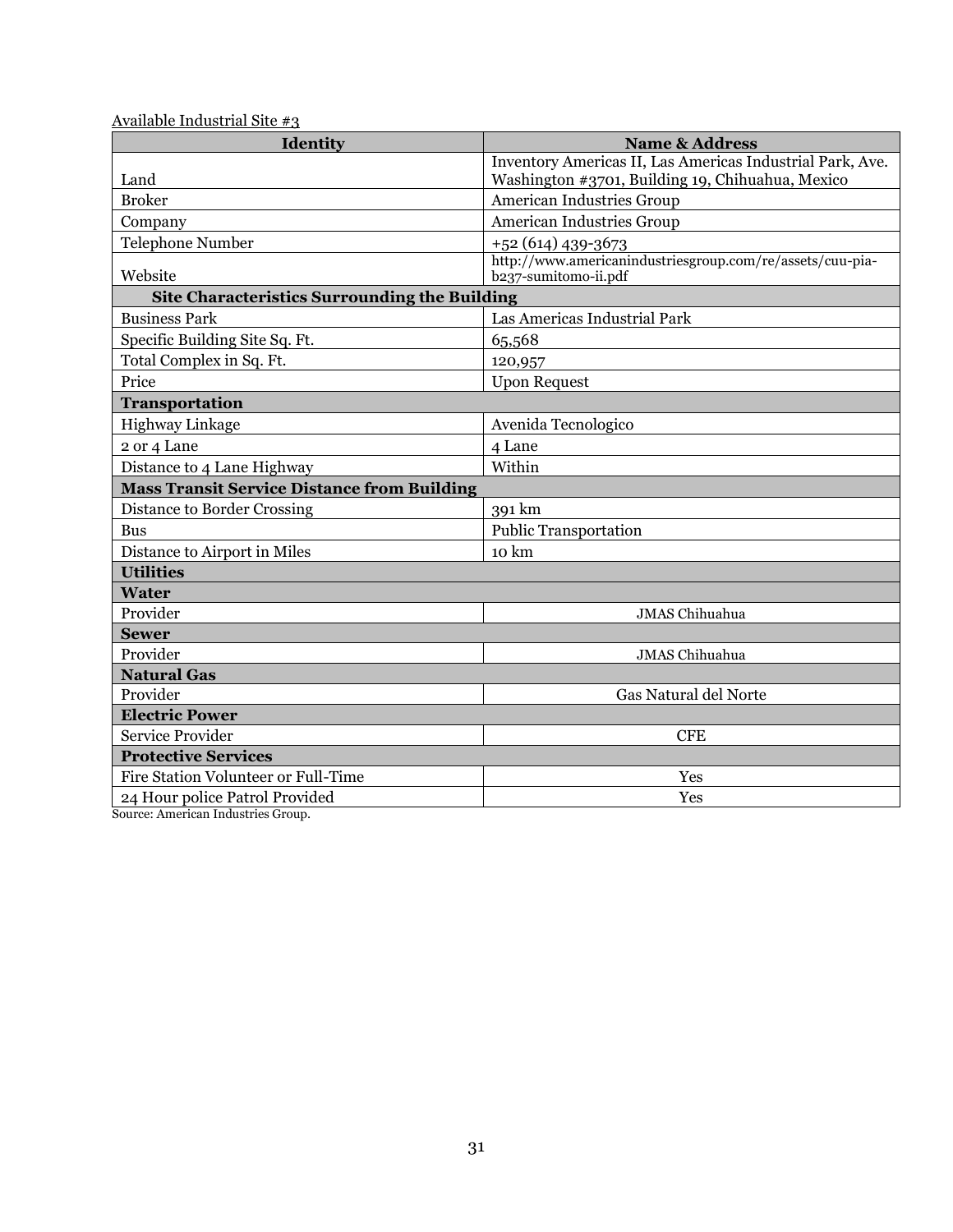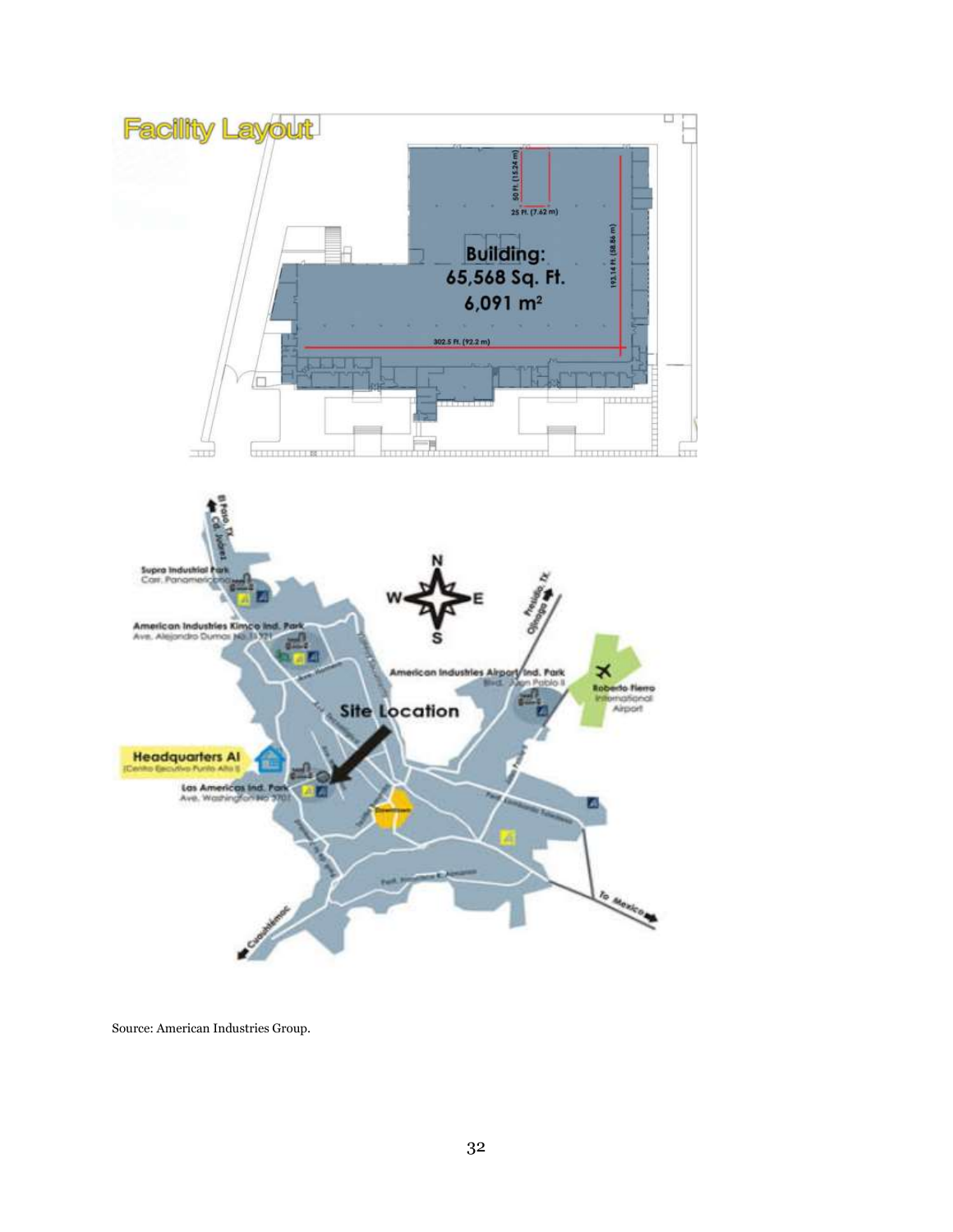| Identity                                             | <b>Name &amp; Address</b>                                                         |
|------------------------------------------------------|-----------------------------------------------------------------------------------|
|                                                      | Stoneridge, Las Americas Industrial Park, Ave.                                    |
| Land                                                 | Washington #3701, Building 44, Chihuahua, Mexico                                  |
| <b>Broker</b>                                        | American Industries Group                                                         |
| Company                                              | American Industries Group                                                         |
| <b>Telephone Number</b>                              | +52 (614) 439-3673                                                                |
| Website                                              | http://www.americanindustriesgroup.com/re/assets/cuu-pia-<br>b202-ex-alphabet.pdf |
| <b>Site Characteristics Surrounding the Building</b> |                                                                                   |
| <b>Business Park</b>                                 | Las Americas Industrial Group                                                     |
| Specific Building Site Sq. Ft.                       | 61,619                                                                            |
| Total Complex in Sq. Ft.                             | 168,509                                                                           |
| Price                                                | <b>Upon Request</b>                                                               |
| <b>Transportation</b>                                |                                                                                   |
| Highway Linkage                                      | Avenida Tecnologico                                                               |
| 2 or 4 Lane                                          | 4 Lane                                                                            |
| Distance to 4 Lane Highway                           | Within                                                                            |
| <b>Mass Transit Service Distance from Building</b>   |                                                                                   |
| Distance to Border Crossing                          | 391 km                                                                            |
| <b>Bus</b>                                           | <b>Public Transportation</b>                                                      |
| Distance to Airport in Miles                         | 10 km                                                                             |
| <b>Utilities</b>                                     |                                                                                   |
| <b>Water</b>                                         |                                                                                   |
| Provider                                             | <b>JMAS Chihuahua</b>                                                             |
| <b>Sewer</b>                                         |                                                                                   |
| Provider                                             | <b>JMAS</b> Chihuahua                                                             |
| <b>Natural Gas</b>                                   |                                                                                   |
| Provider                                             | Gas Natural del Norte                                                             |
| <b>Electric Power</b>                                |                                                                                   |
| Service Provider                                     | <b>CFE</b>                                                                        |
| <b>Protective Services</b>                           |                                                                                   |
| Fire Station Volunteer or Full-Time                  | Yes                                                                               |
| 24 Hour police Patrol Provided                       | Yes                                                                               |

Available Industrial Site #4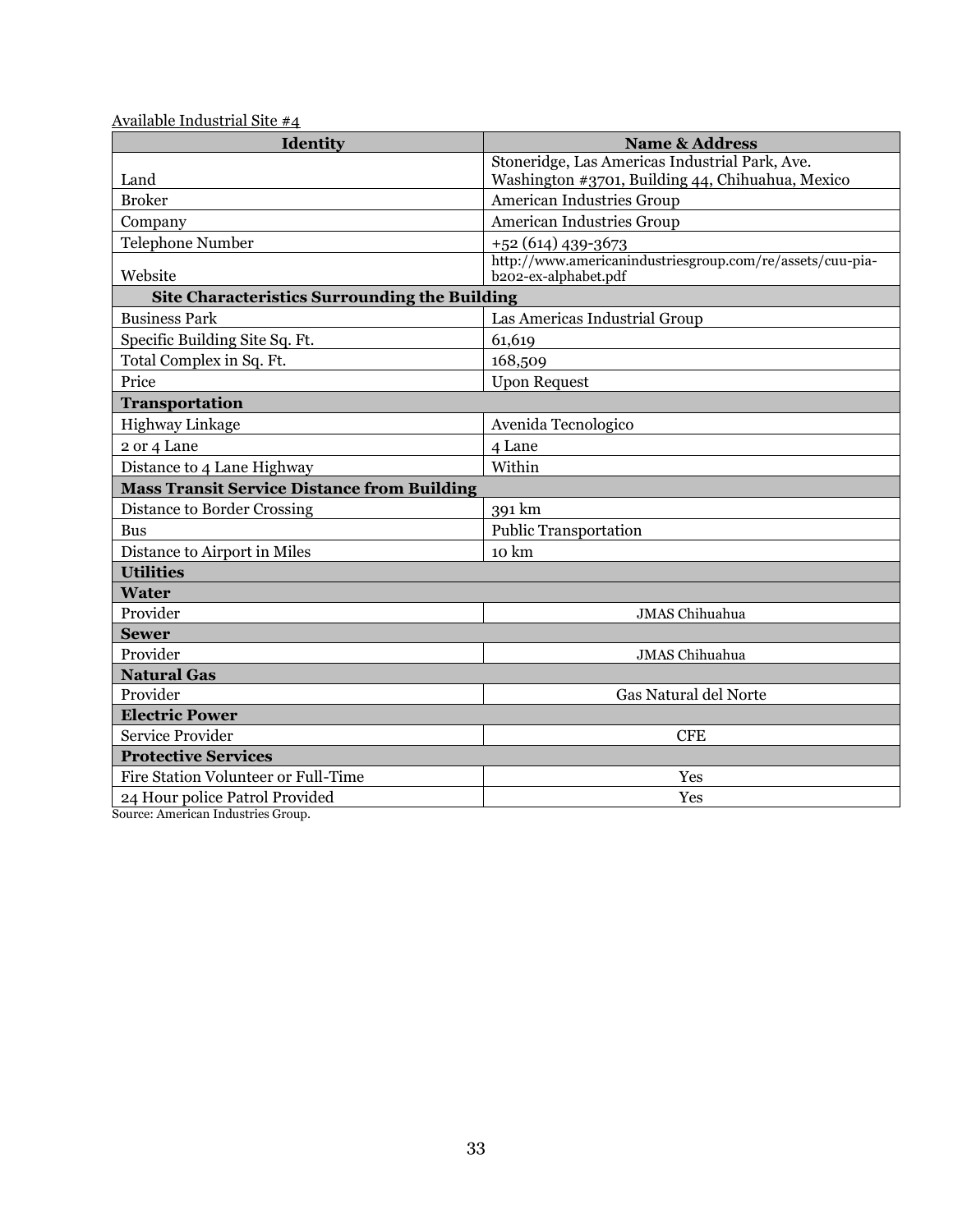

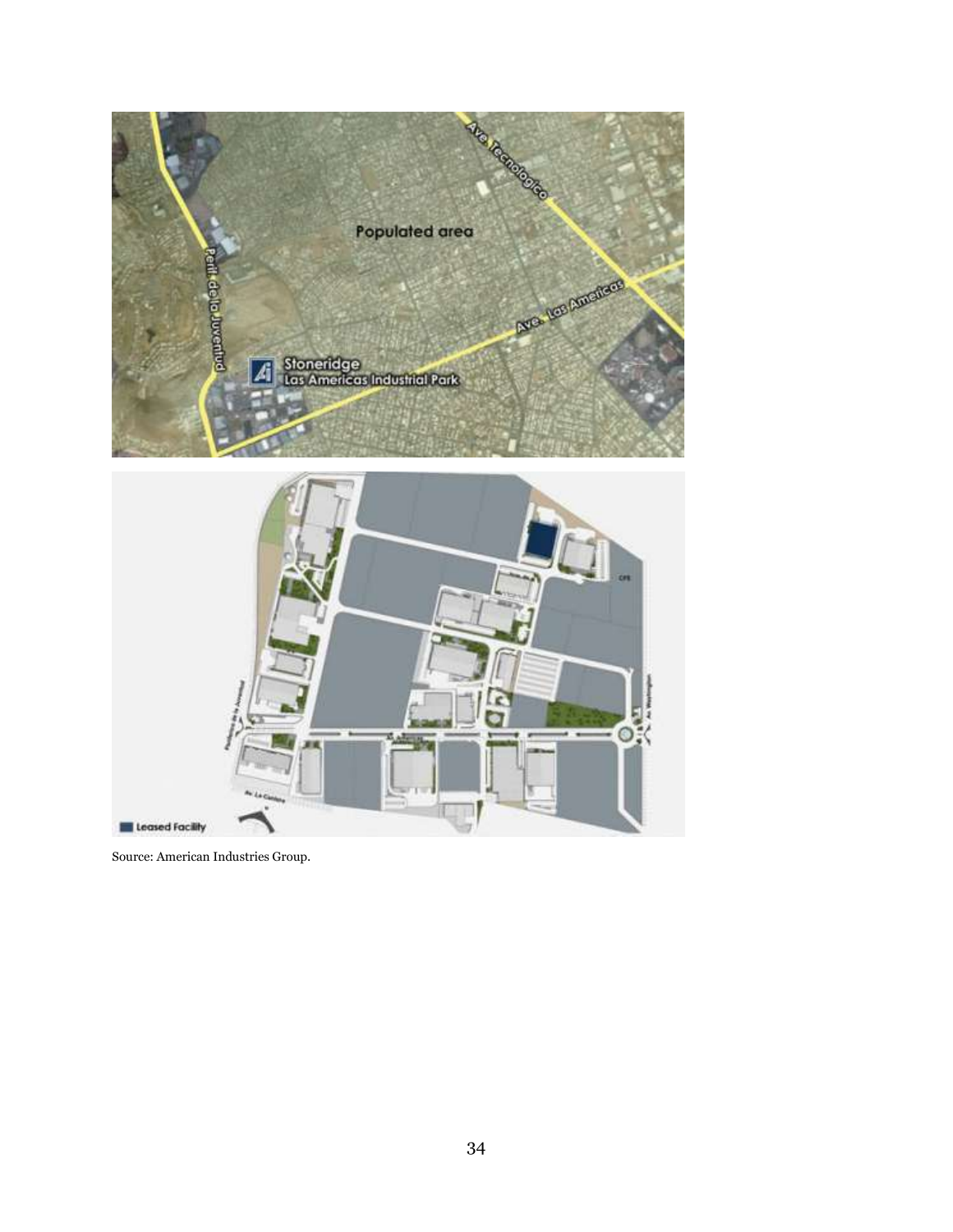| Available Industrial Site #5 |
|------------------------------|
|------------------------------|

| Identity                                             | <b>Name &amp; Address</b>                                                                                  |
|------------------------------------------------------|------------------------------------------------------------------------------------------------------------|
| Land                                                 | Inventory Hallmark, Las Americas Industrial Park, Ave.<br>Washington #3701, Building 31, Chihuahua, Mexico |
| <b>Broker</b>                                        | American Industries Group                                                                                  |
| Company                                              | <b>American Industries Group</b>                                                                           |
| <b>Telephone Number</b>                              | $+52(614)$ 439-3673                                                                                        |
| Website                                              | http://www.americanindustriesgroup.com/re/assets/cuu-pia-<br>b238--inventory-hallmark.pdf                  |
| <b>Site Characteristics Surrounding the Building</b> |                                                                                                            |
| <b>Business Park</b>                                 | Las Americas Industrial Park                                                                               |
| Specific Building Site Sq. Ft.                       | 99,279                                                                                                     |
| Total Complex in Sq. Ft.                             | 245,586                                                                                                    |
| Price                                                | <b>Upon Request</b>                                                                                        |
| Transportation                                       |                                                                                                            |
| Highway Linkage                                      | Avenida Tecnologico                                                                                        |
| 2 or 4 Lane                                          | 4 Lane                                                                                                     |
| Distance to 4 Lane Highway                           | Within                                                                                                     |
| <b>Mass Transit Service Distance from Building</b>   |                                                                                                            |
| Distance to Border Crossing                          | 391 km                                                                                                     |
| <b>Bus</b>                                           | <b>Public Transportation</b>                                                                               |
| Distance to Airport in Miles                         | 10 km                                                                                                      |
| <b>Utilities</b>                                     |                                                                                                            |
| <b>Water</b>                                         |                                                                                                            |
| Provider                                             | JMAS Chihuahua                                                                                             |
| <b>Sewer</b>                                         |                                                                                                            |
| Provider                                             | <b>JMAS</b> Chihuahua                                                                                      |
| <b>Natural Gas</b>                                   |                                                                                                            |
| Provider                                             | Gas Natural del Norte                                                                                      |
| <b>Electric Power</b>                                |                                                                                                            |
| Service Provider                                     | <b>CFE</b>                                                                                                 |
| <b>Protective Services</b>                           |                                                                                                            |
| Fire Station Volunteer or Full-Time                  | Yes                                                                                                        |
| 24 Hour police Patrol Provided                       | Yes                                                                                                        |